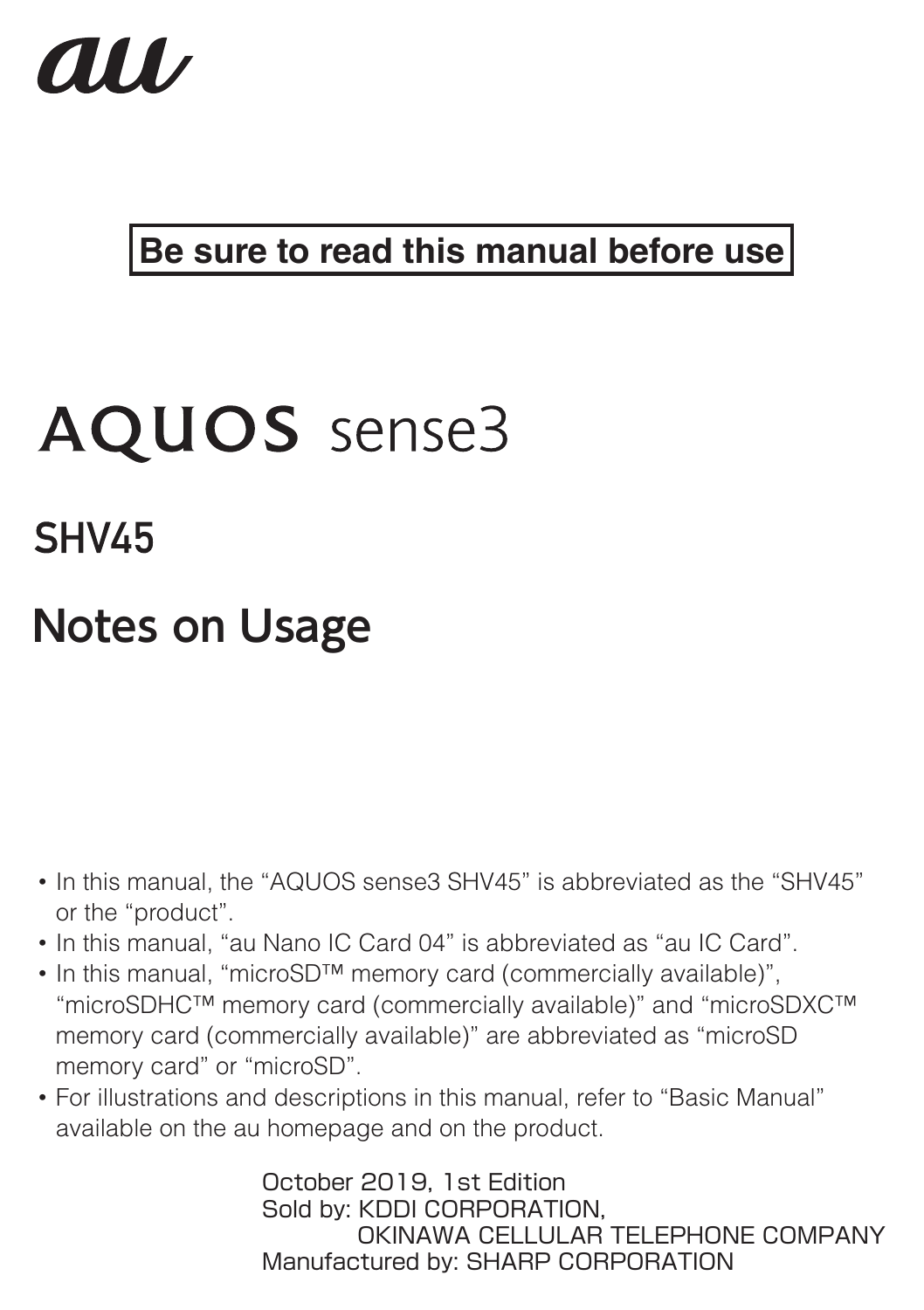# **When Using the Product**

Before using the product, read the "Safety Precautions" in this manual for correct use.

If you think the product may be malfunctioning, first check with the "quick diagnostic" and "trouble diagnostic" from the "Repair and Delivery Support" app.

### ■**Quick diagnostic**

**On the home screen, swipe/flick up the screen and display the "App list screen"** → **[Support]** → **[**故障紛失サポート**] (Repair and Delivery Support)**  → **[**クイック診断してみる**] (Try quick diagnostic)**

■**Trouble diagnostic**

**On the home screen, swipe/flick up the screen and display the "App list screen"** → **[Support]** → **[**故障紛失サポート**] (Repair and Delivery Support)**  → **[**便利な機能**] (Useful functions)** → **[**トラブル診断を試す**] (Try trouble diagnostic)**

You can also check from the au homepage below. (**https://www.au.com/trouble-check/**) **(Japanese)**



- Communication is not possible even inside the service area in places where the signal does not reach (e.g. tunnels and basements). Also, communication may not be possible in poor reception areas. Communication may be interrupted if you move into a poor reception areas during communications.
- Since this product uses radio waves, the possibility of communication intercepts by third parties cannot be eliminated. (Though the LTE/WiMAX 2+/ UMTS/GSM system has highly secure confidential communication features.)
- VoLTE (LTE network) by au is used when connecting with organizations that receive emergency call within Japan. You cannot connect using 3G (circuit-switched network).
- The product is compatible with au World Service. Each network service in this manual varies depending on the area and service content.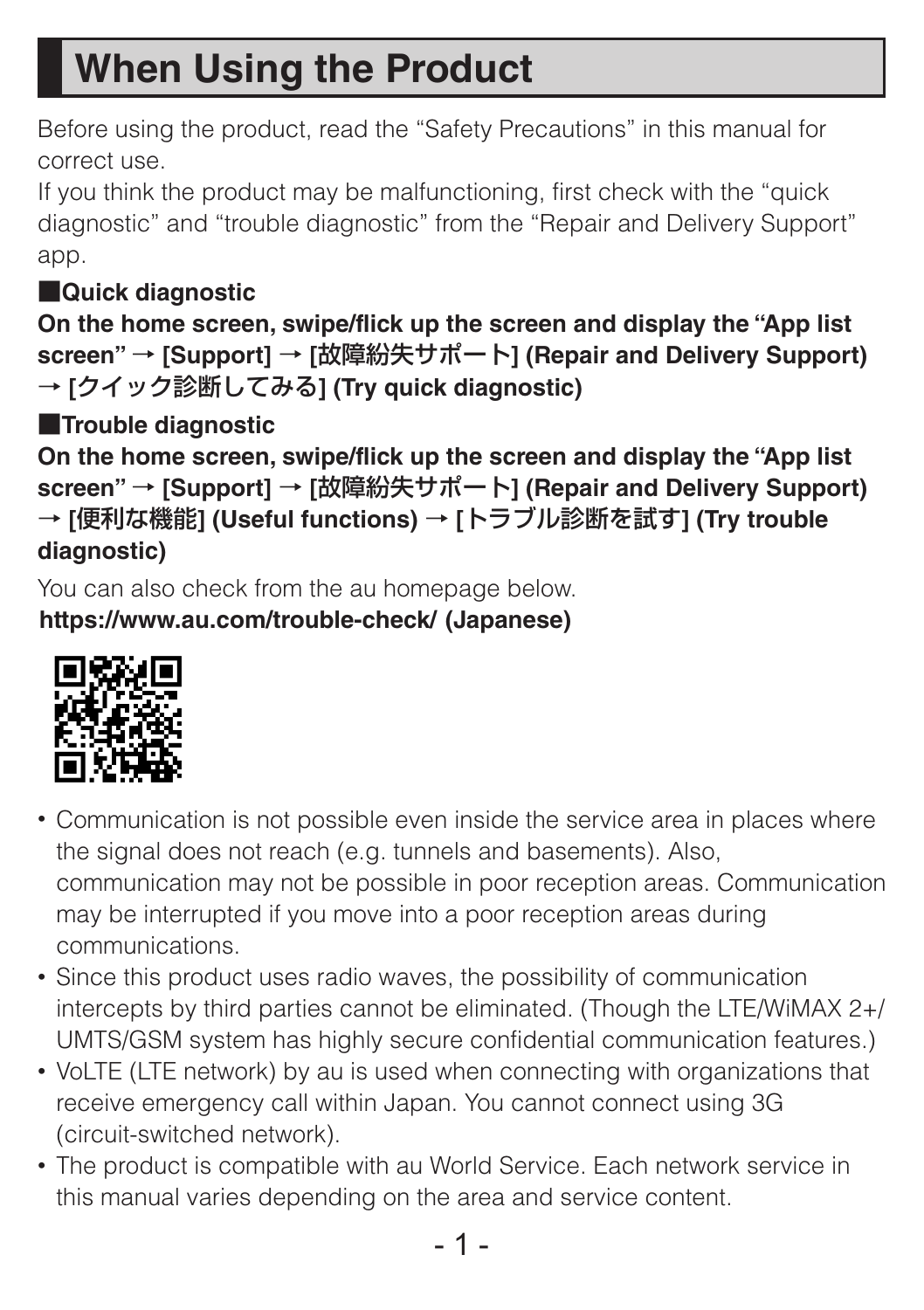- Since the product is a radio station under the Radio Law, you may be asked to temporarily submit the product for inspection in accordance with the Radio Law.
- The IMEI information of your cell phone is automatically sent to KDDI CORPORATION for maintenance and monitoring operational status of your cell phone.
- If you are using the product overseas, check the relevant laws and regulations of the country/region you visit in advance.
- The Company is not liable for any damages arising from earthquakes, lightning, storms, floods or other natural disasters, as well as fires, actions by third parties, other accidents, intentional or mistaken operation by the customer, or use under other unusual conditions outside the responsibility of the Company.
- The Company is not liable for any incidental damages (change/ disappearance of saved content, loss of business income, disruption of business, etc.) arising from use of or inability to use the product.
- The Company is not liable for any damages arising from failure to observe the described content of this manual.
- The Company is not liable for any damages arising, for example, from malfunction caused by combination with connected devices or software not related to the Company.
- Captured image data or downloaded data may sometimes be altered or lost due to faults, repair or other handling of the product. The Company is not liable for any damage or lost income resulting from recovery of these data.
- It is recommended you keep a copy of important data on your PC's hard disk, etc. Whatever the cause of the defect or malfunction may be, the Company assumes no responsibility for alteration or loss of saved data.
- Contents saved in the product, such as contacts, mails and favorites might be altered or lost by an accident, fault, repair or mishandling. Be sure to keep a copy of important contents. Note that the Company assumes no responsibility for any damages or lost profits resulting from altered or lost contents.
- Note that content data (both charged or free content) saved on the product cannot be returned to the customer when the product is replaced for repair of a fault, for example.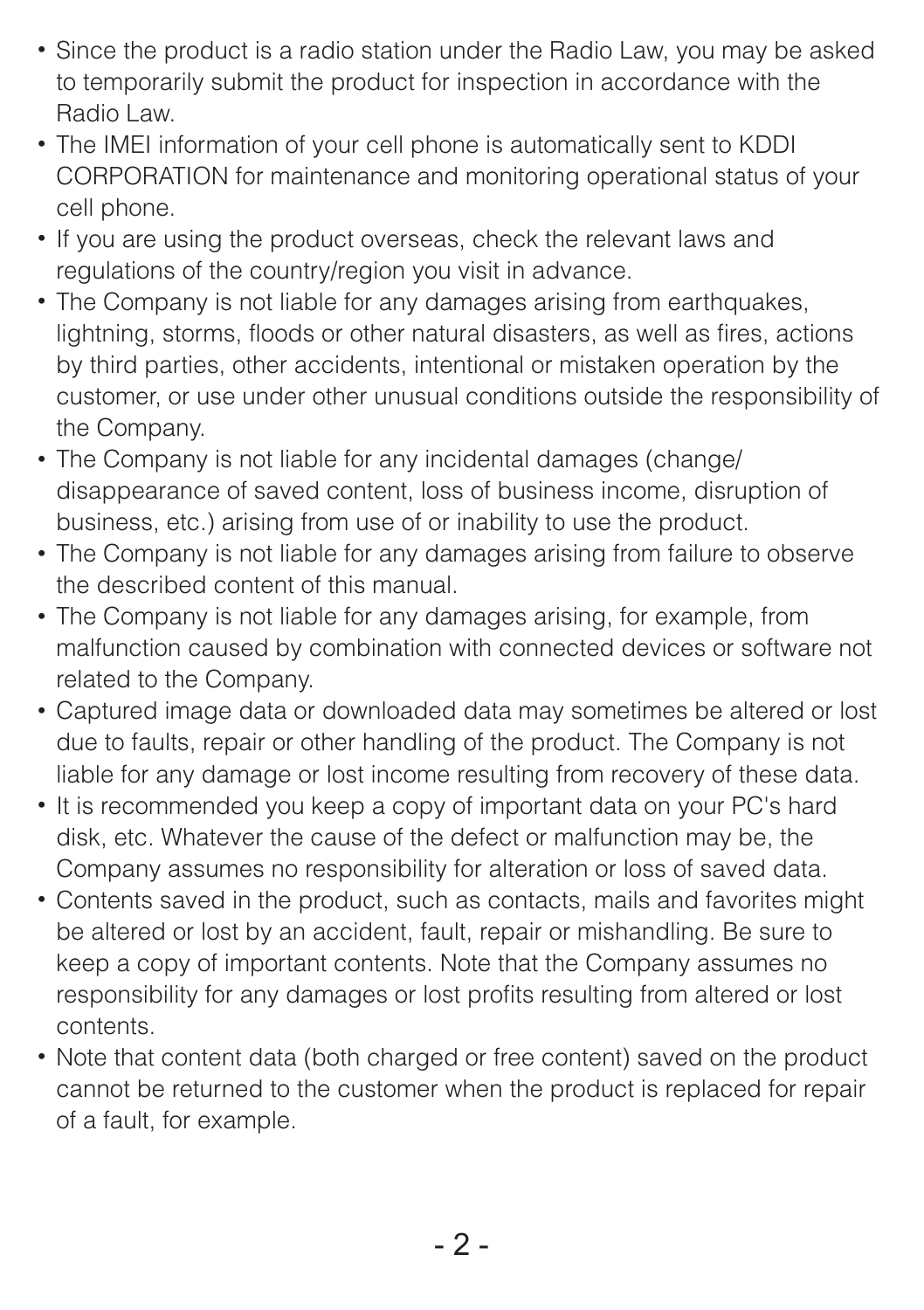- The product uses liquid crystal for its display. The display response speed may become slow when the ambient temperature is low, which is due to the property of liquid crystal and not a malfunction. The display response speed will return to normal at room temperature.
- Although the display used on the product is made using high-precision technology, some pixels (dots) might be lit or out at all times. This is not a malfunction.
- You are recommended to store copies of individual data such as still pictures/videos you took and music in your PC by sending each file as mail attachment, etc. Note, however, that you may not be able to make copies of some copyrighted data even by the above-mentioned means.
- Do not discard together with regular trash. Please cooperate in the collection of the product (including optional accessories) when it is no longer needed to protect the environment and effectively use resources. Old products are collected at au shops and other places.
- \* "The Company" as appears in this manual refers to the following companies: Sold by: KDDI CORPORATION, OKINAWA CELLULAR TELEPHONE COMPANY Manufactured by: SHARP CORPORATION
	- ◎ Reproduction of the content of this manual in part or in whole is prohibited.
	- ◎ The content of this manual is subject to change without notice.
	- ◎ Part of functions cannot be used due to a specification change of the operating system or change/end of the service.
	- ◎ Every effort has been made in the preparation of this manual. Should you notice any unclear points, omissions, etc., feel free to contact us.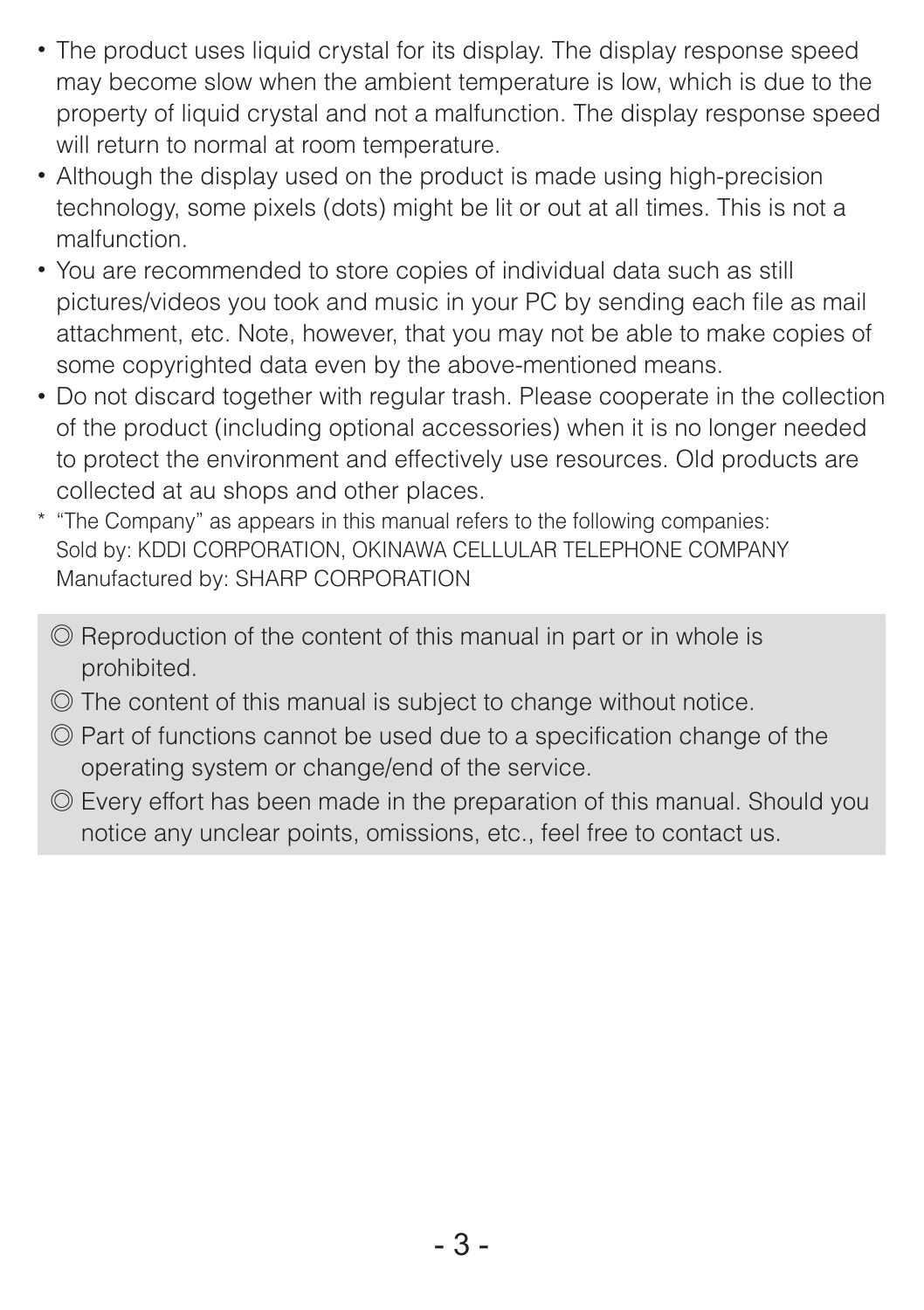# **Safety Precautions (Observe Strictly)**

- **Before using the product, thoroughly read these safety precautions for proper use.**
- **These precautions contain information intended to prevent injury to the user and to surrounding people, as well as damage to property, and must be observed at all times.**
- **The following symbols indicate the different degrees of injury or damage that may occur if information provided is not observed and the product is used improperly.**

| <b>ANGER</b>     | This symbol indicates that "death or<br>serious injury <sup>*1</sup> may directly and<br>immediately result from improper use".  |
|------------------|----------------------------------------------------------------------------------------------------------------------------------|
| <b>AWARNING</b>  | This symbol indicates that "death or<br>serious injury <sup>*1</sup> may result from<br>improper use".                           |
| <b>ANCAUTION</b> | This symbol indicates that "minor<br>injury <sup>*2</sup> and/or physical damage <sup>*3</sup> may<br>result from improper use". |

- \*1 Serious injury: This refers to loss of sight, injury, burns (high- and low-temperature), electric shock, broken bones, injuries with residual aftereffects from poisoning, etc., and injuries requiring hospital admission for treatment or long-term hospital attendance as an outpatient.
- \*2 Minor injury: This refers to injuries, burns (high- and low-temperature), electric shock, etc. that do not require hospital admission for treatment or long-term hospital attendance as an outpatient.
- \*3 Physical damage: This refers to extended damage to buildings, furniture, livestock, pets, etc.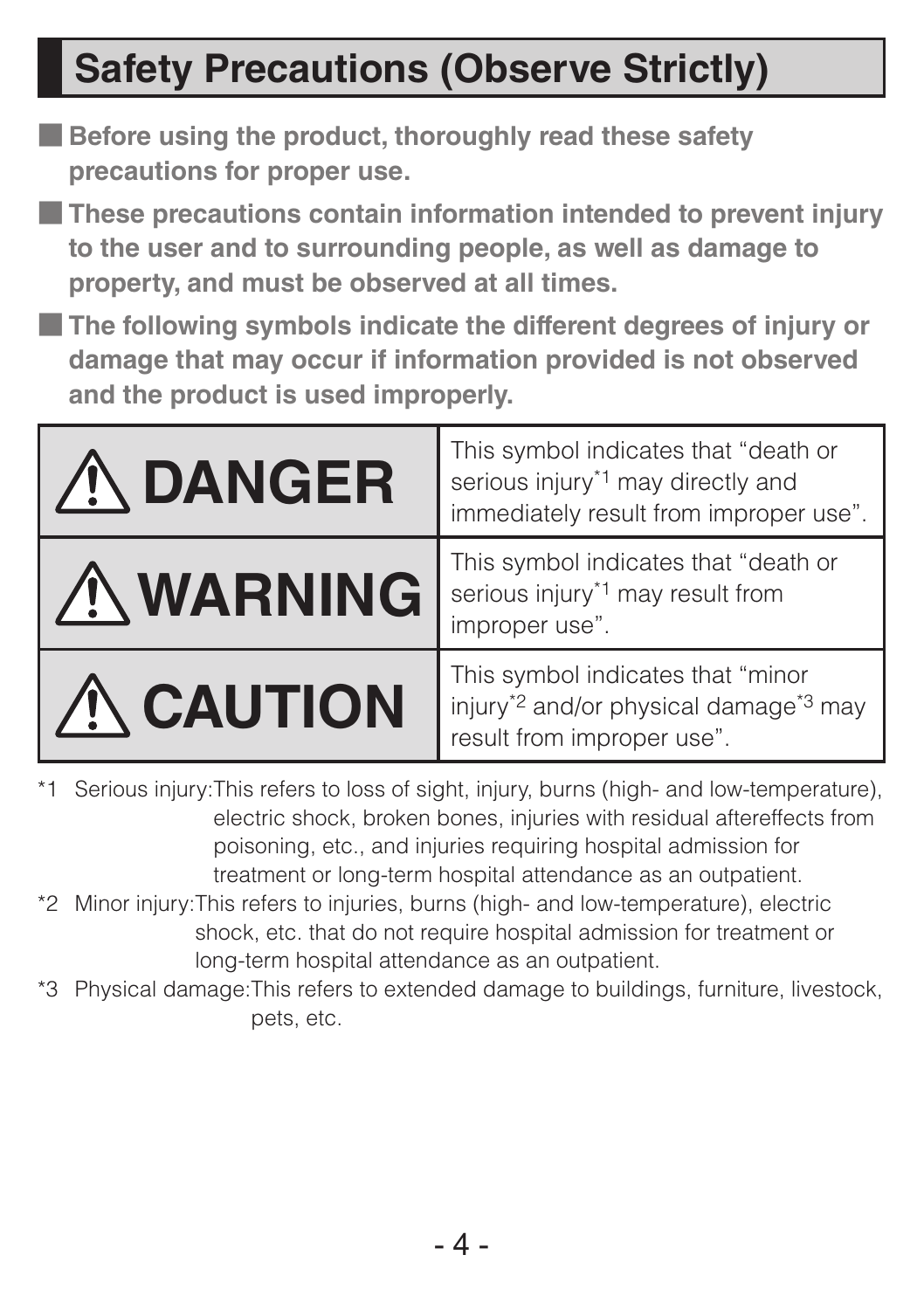### ■ **Explanation of Prohibited or Enforcement Symbols**

| Prohibited                          | Indicates an action that<br>is not allowed.                                                                                            | Wet hands<br>prohibited                        | Indicates that handling<br>with wet hands is not<br>allowed.                       |
|-------------------------------------|----------------------------------------------------------------------------------------------------------------------------------------|------------------------------------------------|------------------------------------------------------------------------------------|
| Disassembly<br>prohibited           | Indicates that<br>disassembly is not<br>allowed.                                                                                       | y<br>Instruction                               | Indicates that<br>instructions specified<br>are compulsory (must<br>be followed).  |
| Wettina<br>with water<br>prohibited | Indicates that use in a<br>place where the<br>product is likely to get<br>wet or allowing the<br>product to get wet is<br>not allowed. | RZ-<br>Disconnect<br>plug from<br>power outlet | Indicates that the power<br>plug must be<br>disconnected from the<br>power outlet. |

■ **Precautions Common to the Main Unit, Charger, au IC Card, Peripheral Devices**





**Do not use, store or leave the equipment in locations subject to high temperatures or accumulation of heat (near a fire or heating unit, in a kotatsu or bedding, under direct sunlight, inside a vehicle on a hot day, etc.).**

May cause fires, burns, injury, electric shock, etc.



**Do not place the equipment inside cooking appliances such as microwave ovens and induction cookers or high pressure vessels such as pressure cookers, or near them.** May cause fires, burns, injury, electric shock, etc.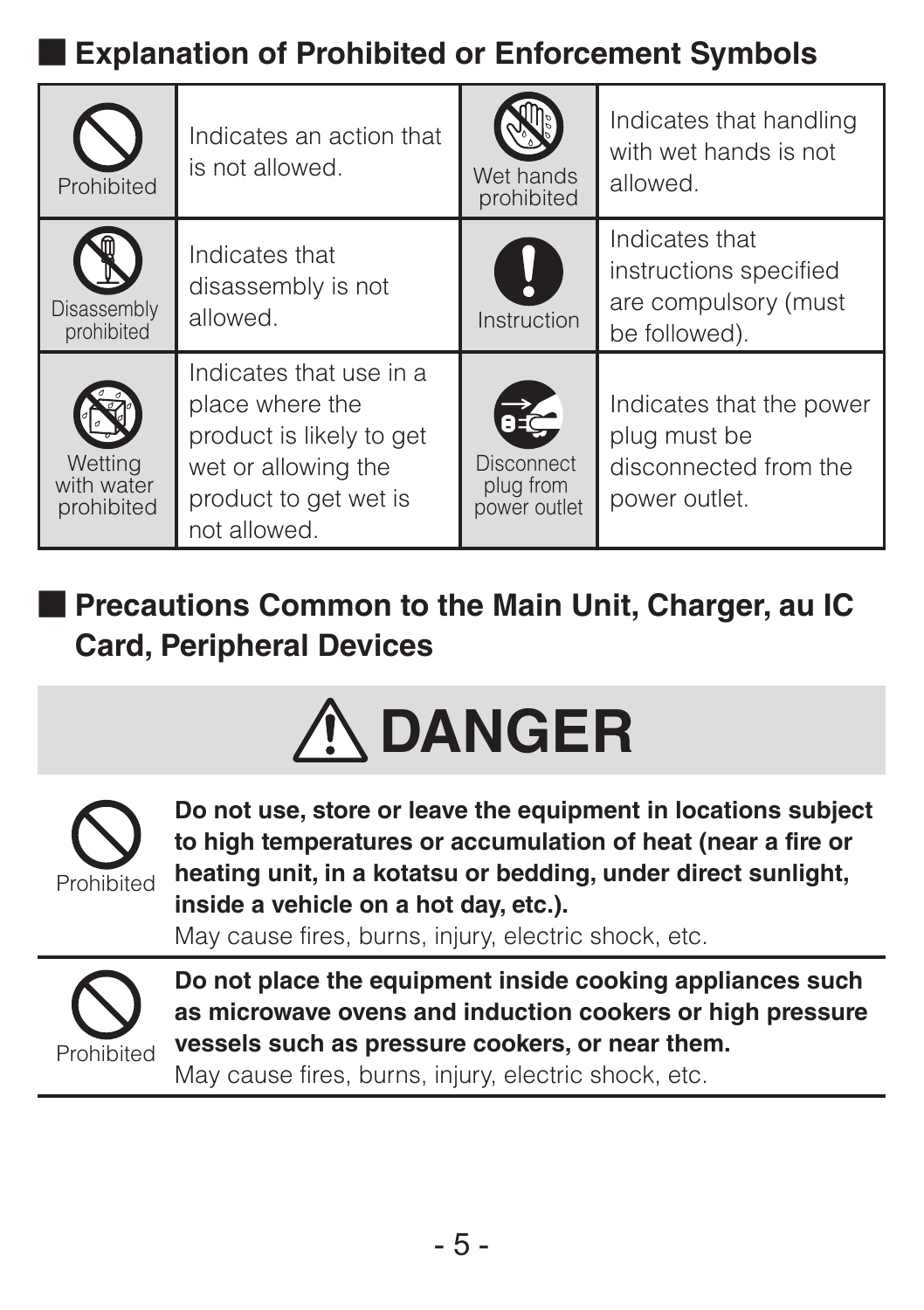

### **Do not sprinkle sand, soil or dirt on the equipment or put the equipment directly on it. Also, do not touch the equipment when sand etc. is adhering to your hand.**

May cause fires, burns, injury, electric shock, etc. Refer to the following for details on waterproofness/ dustproofness.

▶P. 28 "Notes on Waterproof, Dustproof and Shock-resistant Properties"



**Do not charge the equipment while it is wet with liquids such as water (drinking water, sweat, seawater, pet urine, etc.). Also, do not charge where exposed to water, such as a bathroom.** May cause fires, burns, injury, electric shock, etc. Refer to the following for details on waterproofness. ▶P. 28 "Notes on Waterproof, Dustproof and Shock-resistant Properties"



**Do not press the equipment strongly or broken it. Especially when carrying the equipment in your pocket, do not allow it to be hit with or nipped in objects.**

May cause fires, burns, injury, etc. because of damage of the internal battery.

#### ※**Take particular care with the followings**

- Sitting or squatting down while putting the equipment in your pocket of trousers or skirt
- Allow the equipment to be nipped in the door or vehicular door while putting the equipment in your pocket of outerwear
- Stepping on the equipment while it is placed on a soft object such as the sofa or bedding, or floor



#### **Do not attempt to disassemble or modify the equipment.**

May cause fires, burns, injury, electric shock, etc.



### **Do not remove the internal battery of the product.**

May cause fires, burns, injury, electric shock, etc.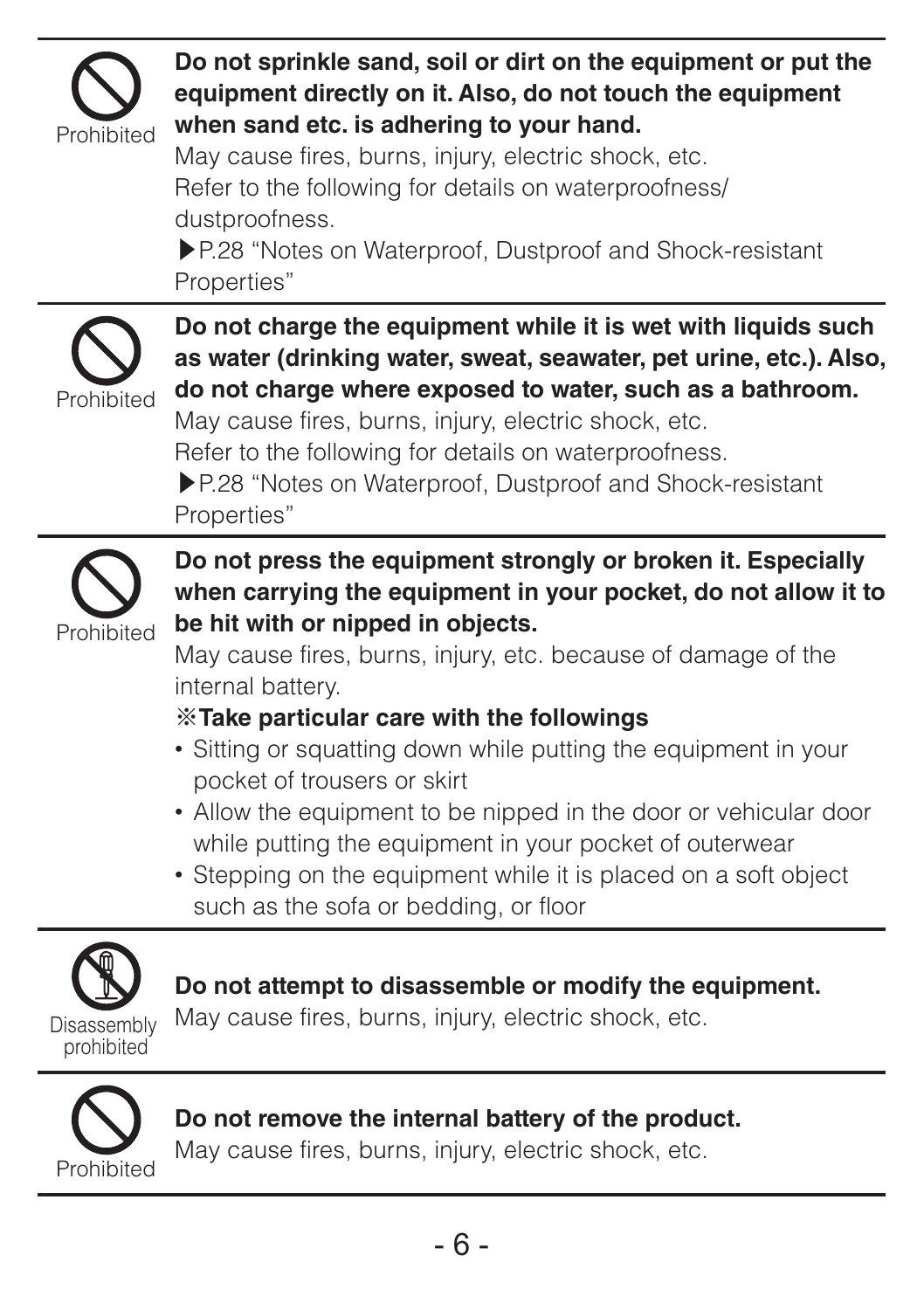

**Do not attempt to remove the back cover from the product.**

May cause fires, burns, injury, etc.



**Do not get the equipment wet with liquids such as water (drinking water, sweat, seawater, pet urine, etc.).** May cause fires, burns, injury, electric shock, etc. Refer to the following for details on waterproofness. ▶P. 28 "Notes on Waterproof, Dustproof and Shock-resistant Properties"



prohibited

**Do not allow liquids such as water (drinking water, sweat, seawater, pet urine, etc.) to get inside the charging jack or external connection jack.**

Wetting with water prohibited

May cause fires, burns, injury, electric shock, etc. Refer to the following for details on waterproofness. ▶P. 28 "Notes on Waterproof, Dustproof and Shock-resistant Properties"



### **Use only optional parts specified by au.**

May cause fires, burns, injury, electric shock, etc. if you use a device other than specified one.





**Do not subject the equipment to strong force, impacts or vibration such as letting it fall, stepping on it or throwing it.** May cause fires, burns, injury, electric shock, etc.



**Do not allow conductive materials (such as metal objects and pencil lead) to come into contact with the charging jack or external connection jack or dust to get inside it.**

May cause fires, burns, injury, electric shock, etc.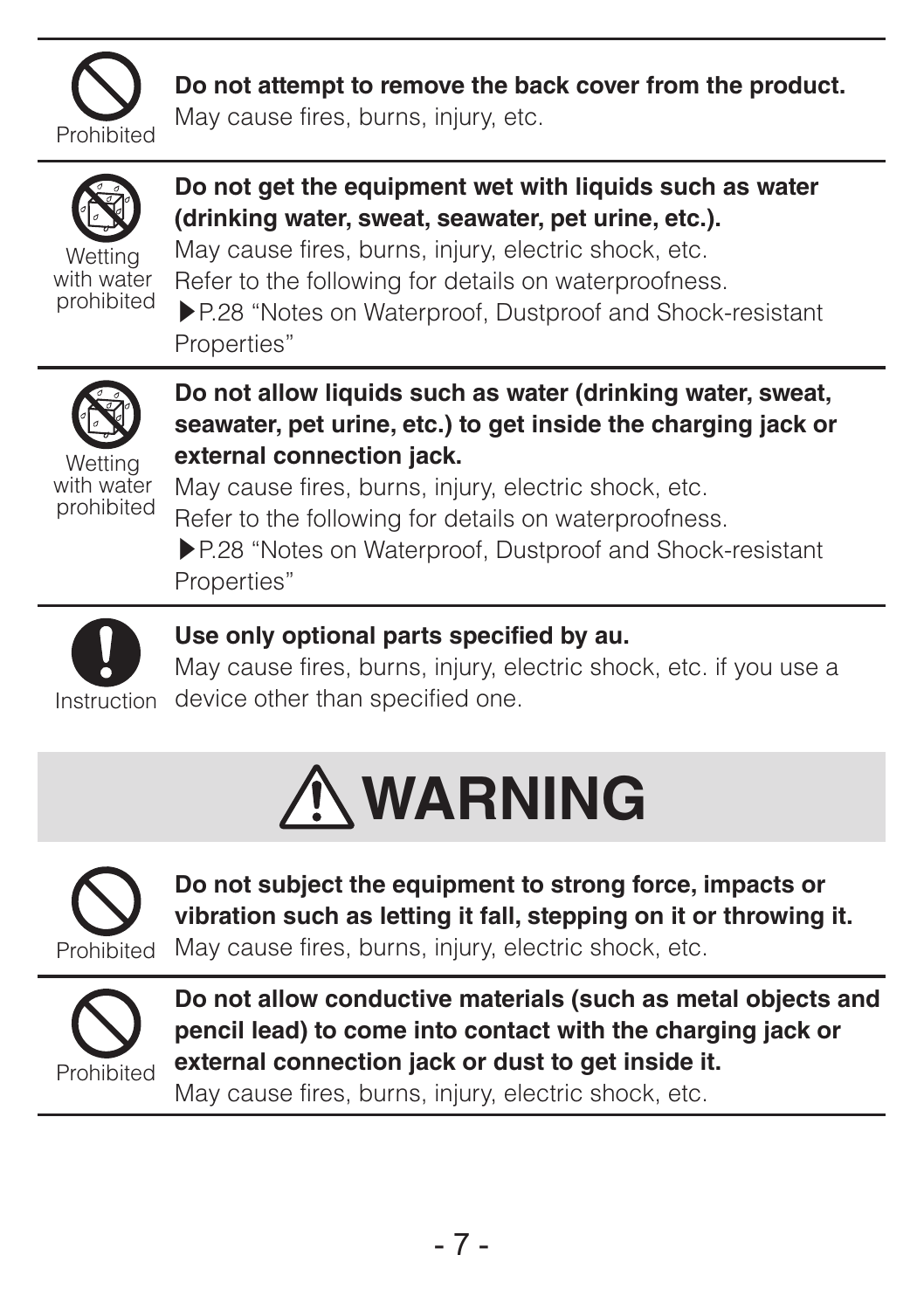

**Do not cover or wrap the equipment with bedding etc. when using or charging.**

Prohibited May cause fires, burns, etc.



**If charging is not completed after the specified charging time, stop charging.**

Instruction May cause fires, burns, injury, etc. because of overcharging.



**Always turn off the product before you enter a place where flammable gas may be present, or a place where dusts are generated. Stop charging the product if you are charging it.**

Ignition of flammable gas might cause explosion, fire, etc.



**Follow the instructions of a gas station or other such location before using the product there.**

Do not charge the product at a gas station, etc. Take care not to drop the product at a gas station, etc.; in particular, do not use the product while filling. Ignition of flammable gas might cause explosion, fire, etc.



**If any trouble such as an unusual odor, unusual noise, smoking, overheating, discoloration or deformation is found during use, charge or storage, follow the instructions below.**

- Unplug the power plug from the outlet.
- Turn off the product.

May cause fires, burns, injury, electric shock, etc. if you do not follow the instructions above.





#### **Do not use a damaged equipment.**

May cause fires, burns, injury, etc.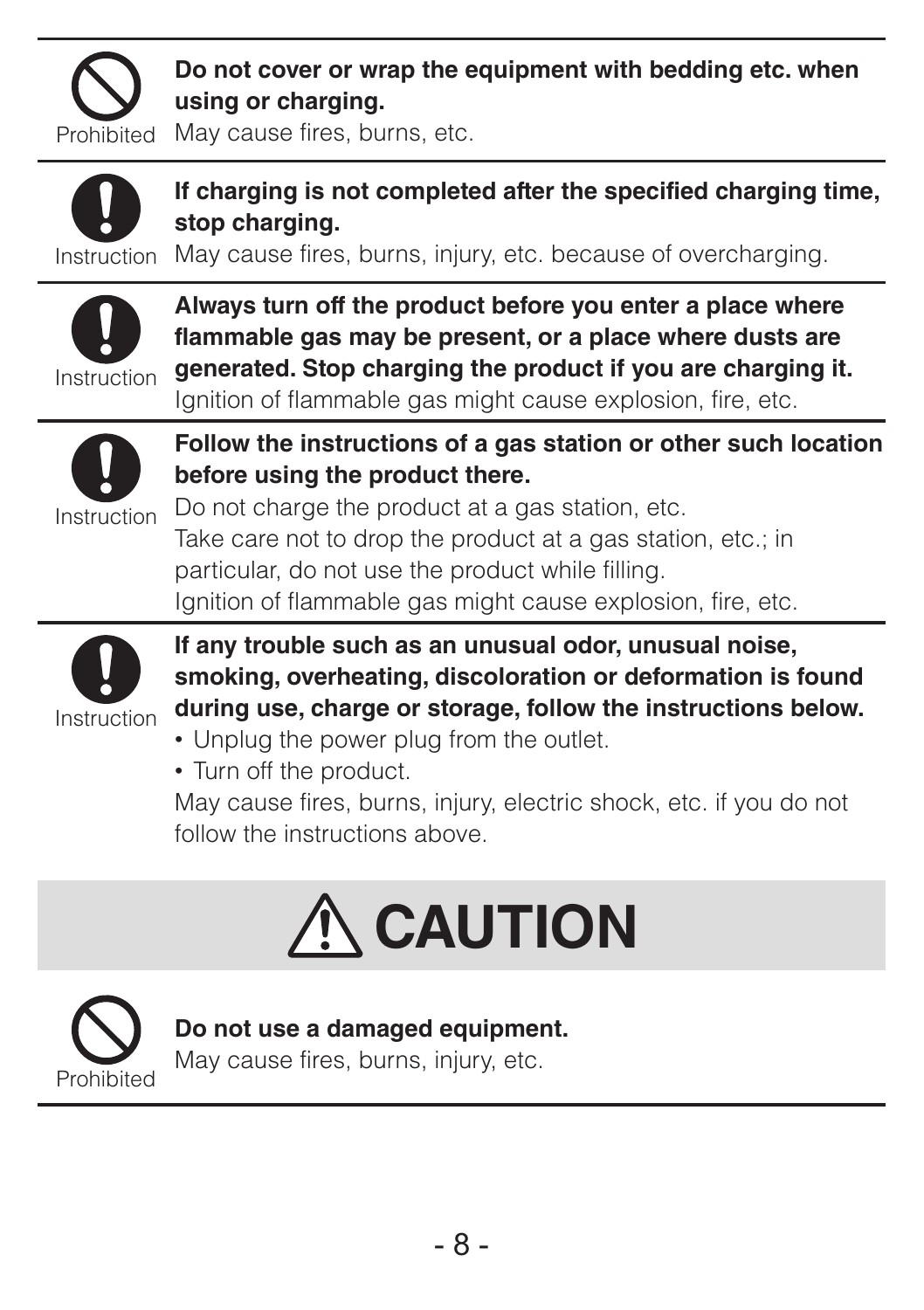

**Do not leave the equipment on unstable surfaces, such as on a wobbly table or sloped surface. Be very careful while the vibrator is set.**

May fall and cause injury etc.



**Do not use or store the equipment in locations that are subject to humidity, dust or high temperatures.**

May cause fires, burns, electric shock, etc. Refer to the following for details on waterproofness/ dustproofness.

▶P. 28 "Notes on Waterproof, Dustproof and Shockproof Properties"



**If being used by a child, have a guardian teach him/her the proper handling procedures and do not have him/her use it improperly.**

May cause injury etc.



**Do not place the equipment where the young children can reach it.**

**In particular, be careful where small parts are stored, such as the au IC card/microSD memory card tray.**

A young child may swallow the equipment, or suffer injury, electric shock, etc.



**Be careful when using the product continuously or charging because it may become warm. Also, be careful not to touch it unintentionally and continuously when you carry the equipment in your pocket, fall asleep, etc.**

The product or specified charger (sold separately) may become warm when using an application, a call, data communication, watching video, etc. continuously or charging. Directly touching a warmed part continuously may cause redness, itching, rashes, low-temperature burns, etc. on your skin depending on your constitution or health condition.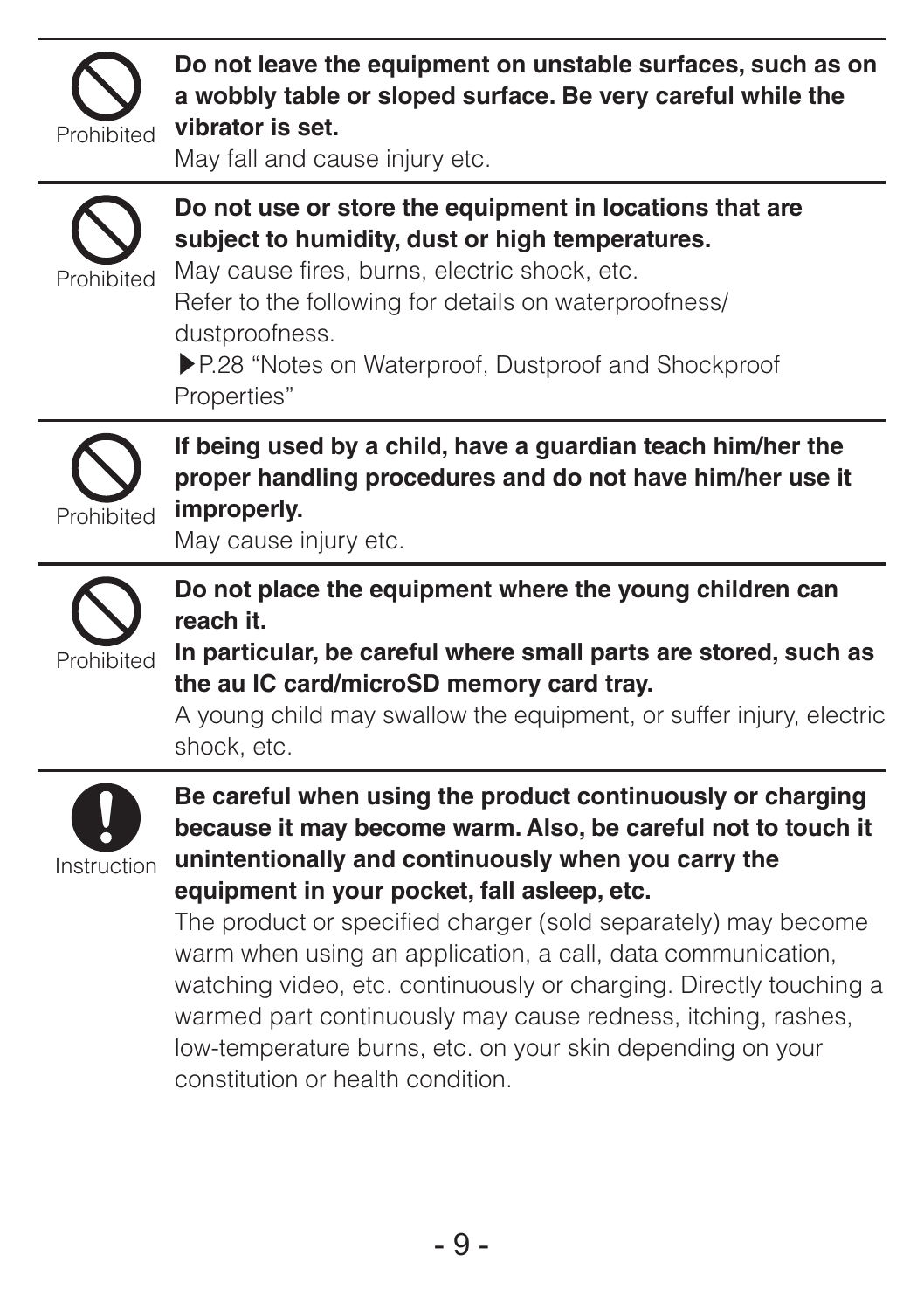





**Do not throw the product into a fire or heat it.** May cause fires, burns, injury, etc.



**Do not apply excessive force on the product such as puncturing it with a sharp object (nail etc.), hitting it with a hard object (hammer etc.) or stepping on it.** May cause fires, burns, injury, etc.



**If the substance inside the product comes into contact with your eyes, mouth, etc., immediately rinse the contacted area with clean water. Then seek prompt medical treatment.**

May result in loss of eyesight, sick, etc. because of the substance inside the product.





**Do not point the illuminated light directly at someone's eyes. Especially when you use it for young children, keep sufficient distance from them.**

Do not use Mobile light near people's faces. Eyesight may be temporarily affected leading to accidents etc.



**Do not illuminate or emit the mobile light at anyone driving a car or other vehicles.**

May prevent a driver from driving safely and cause a traffic accident etc.



**Do not watch the screen which is flashing repeatedly for a long time.**

May cause spasm or loss of consciousness.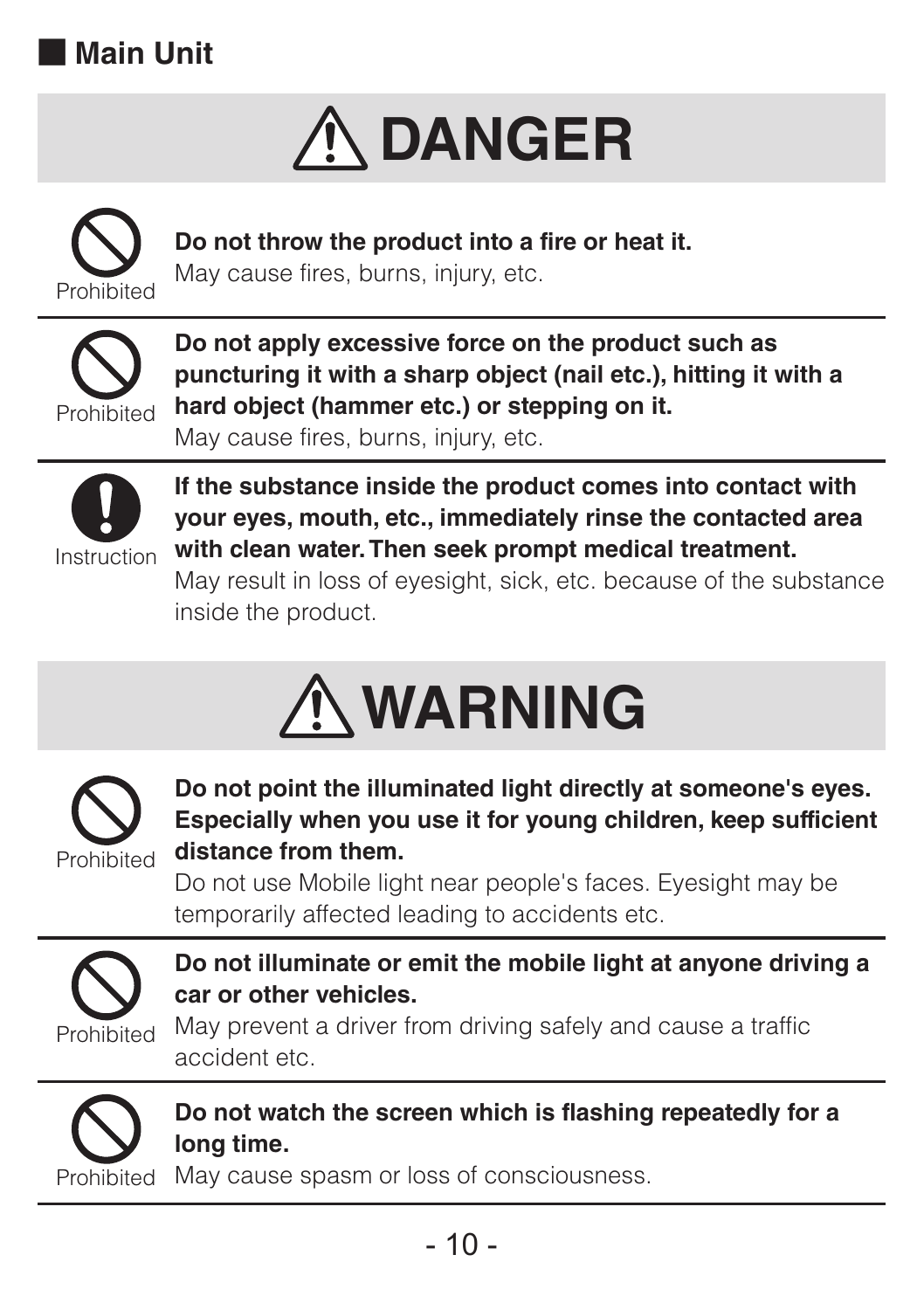

**Do not allow water or other liquids (drinking water, sweat,** 

**seawater, pet urine, etc.), metal, flammable material or other foreign object to enter the au IC Card/microSD memory card tray slot on the product.**

**Also, do not mistake the slot place and direction of the au IC Card or microSD memory card.**

May cause fires, burns, injury, electric shock, etc.



**Do not expose the camera lens to direct sunlight etc. for an extended period.**

May cause fires, burns, injury etc. because of the light-collecting mechanism of the lens.



#### **Turn off the product or set it to Airplane mode before going aboard an airplane.**

Instruction

Since using the product on airplanes is restricted, follow the instructions given by the respective airlines.

Failure to do so might affect an airplane's electronic instrumentation because of signals.

If you commit a prohibited act while using the product on an airplane, you may be punished by law.



**Follow the instructions given by the respective medical institution regarding the use of the product in a hospital. Turn off the product in areas where the use of cell phones is prohibited.**

Failure to do so might cause interference with the operation of electronic devices and electronic medical devices because of signals.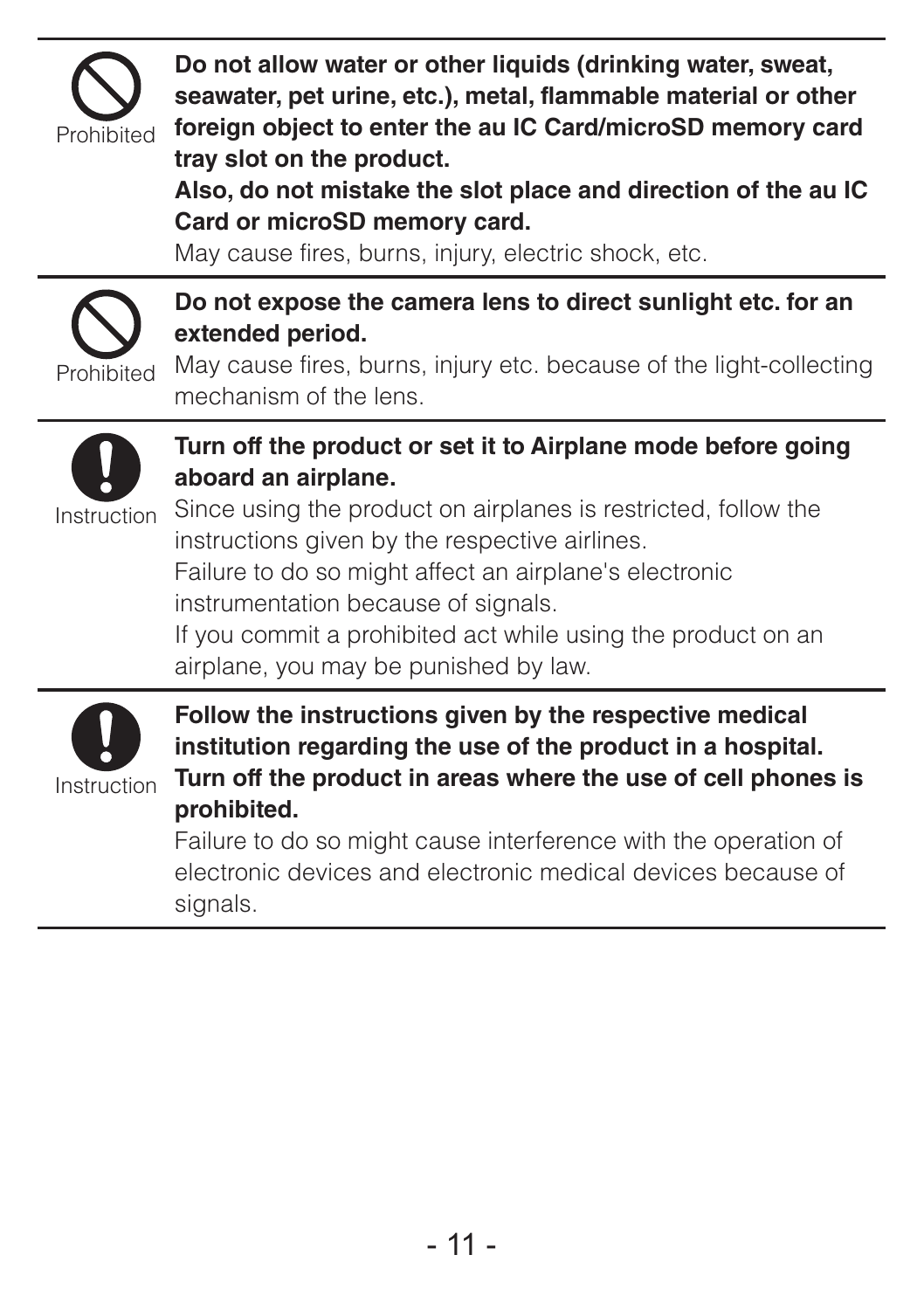

**Keep the product away from the ears during a call in which hands-free is set, while the ringtone is ringing loudly, during stand-by, etc.**

**When you attach the earphone/microphone etc. to the product to play games, video/music, etc., do not make the volume too loud.** 

During a call in which hands-free is set, loud sounds are being emitted from the product.

Even during stand-by, the ringtone or alarm sound may activate suddenly.

Hearing loud sounds for a long time may damage your hearing such as difficulty in hearing.

Also, excessively high volume prevent you from hearing ambient sounds and cause an accident.



**If you have a weak heart, take extra precautions when setting functions such as the vibrator and ringtone volume for incoming calls.**

You may be startled at the sudden vibrator and ringing for incoming calls and may have harmful effects on your heart.



**If you are using electronic medical equipment etc., contact the respective manufacturer or dealer to check whether the operation of the equipment is affected by signals.**

May interfere with the operation of electronic medical equipment etc. because of signals.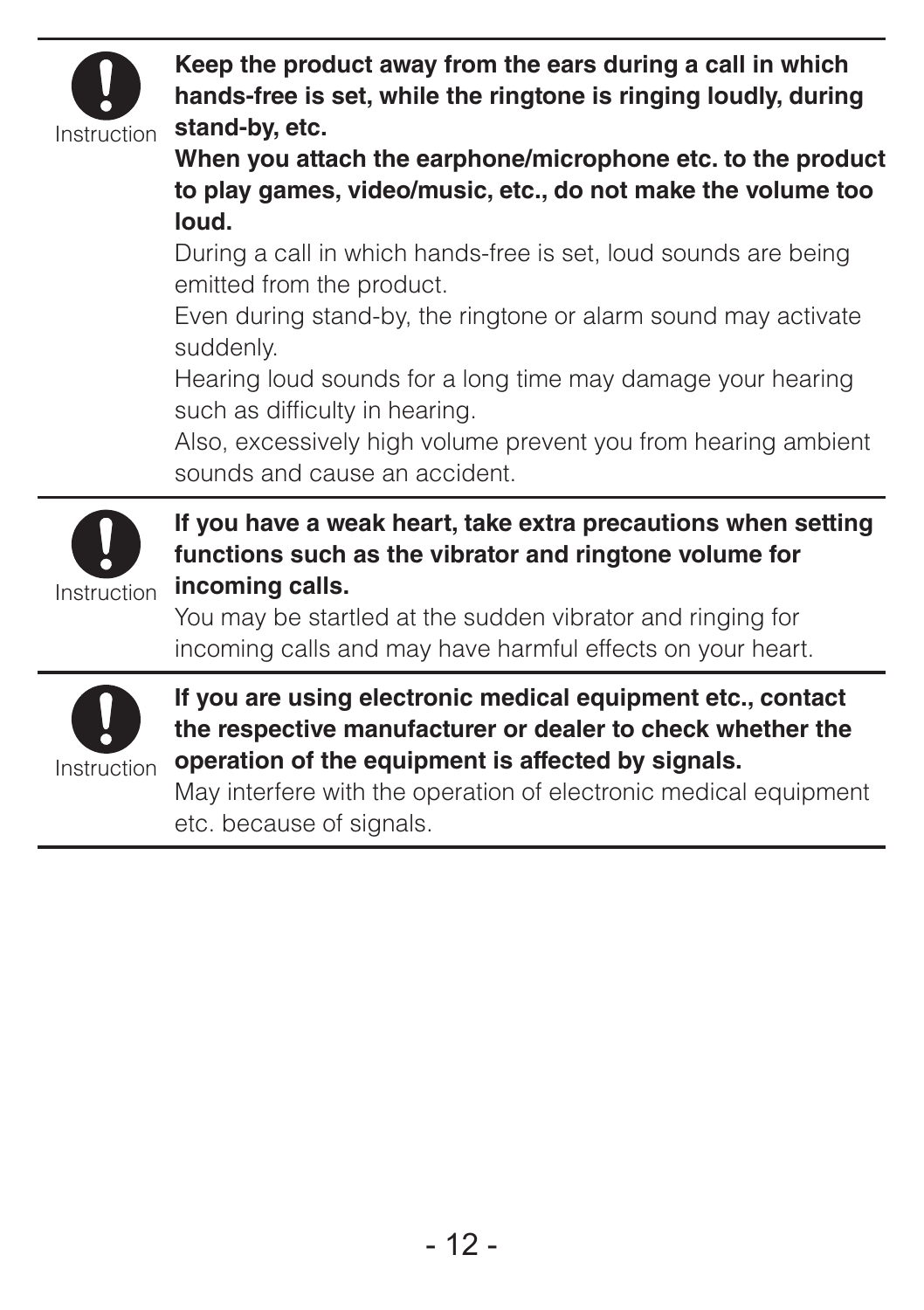

#### **Turn off the product near high-precision electronic devices or devices that use weak electronic signals.**

May interfere with the operation of electronic devices because of signals.

#### ※**Take particular care with the following devices**

Hearing aids, implanted cardiac pacemakers, implanted cardioverter-defibrillators, other electronic medical equipment, other equipment controlled by electronic signals, etc. If you use an implanted cardiac pacemaker, implanted cardioverterdefibrillator or other electronic medical equipment, contact the respective manufacturer or dealer to check whether the operation of the equipment is affected by signals.



**If the display part or camera lens is damaged, be careful of broken glass and the exposed inside of the product.** May cause burns, injury, electric shock, etc. if you touch the

broken or exposed parts.



**If the internal battery leaks or emits an unusual odor, immediately stop using the product and move it away from any naked flames or fire.**

The battery fluid is flammable and could ignite, causing a fire, explosion, etc.



**Do not allow a pet etc. to bite the product.**

May cause fires, burns, injury, etc. because of catching fire,

Instruction exploding, overheating or leaking of the internal battery.





**For using a motion sensor and geomagnetic sensor, check the safety around, hold the product and do not swing it more than necessary.**

May cause an accident such as injury.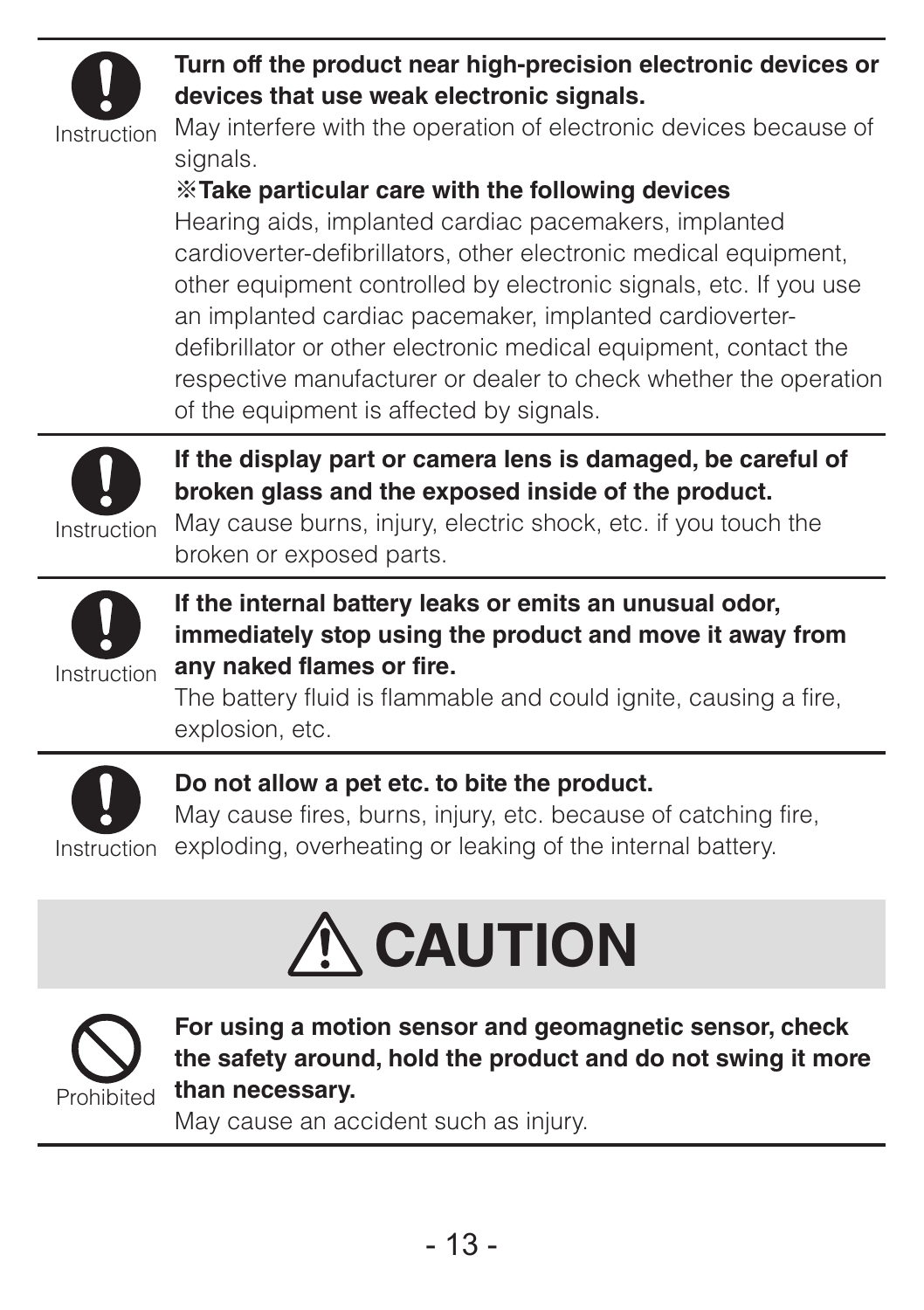

### **If the display is broken and the internal substance then leaks, do not get it on your skin (face, hands, etc.), clothes, etc.**

May result in damage your eyes or skin.

If the internal substance comes into contact with your eyes, mouth, skin or clothes, immediately rinse the contacted area with clean water.

Also, if it comes into contact with your eyes, mouth, etc., seek medical treatment immediately after rinsing the contacted area.



**Do not dispose of the product in ordinary garbage.**

May cause fires, burns, injury, etc. Also, may damage to the environment. Take the unnecessary product to a sales outlet such as an au shop or follow the instructions by a local institution that handles used products.



**If the substance inside the internal battery leaks, do not get the liquid on your skin (face, hands, etc.), clothes, etc.**

May result in damage your eyes or skin.

If the internal substance comes into contact with your eyes, mouth, skin or clothes, immediately rinse the contacted area with clean water.

Also, if it comes into contact with your eyes, mouth, etc., seek medical treatment immediately after rinsing the contacted area.



**If you use the product in a vehicle, contact the vehicle manufacturer or dealer to check whether the operation of the vehicle is affected by signals.**

May interfere with the operation of electronic equipment because of signals in some vehicle models. In this case, stop using the product.



**If any trouble on your skin is occurs due to using the product, immediately stop using it and seek medical treatment. Use of the product may cause itching, rashes, eczema, etc. depending on your constitution or health condition.** For details on materials of each part, refer to "Material List" (▶ P. 20).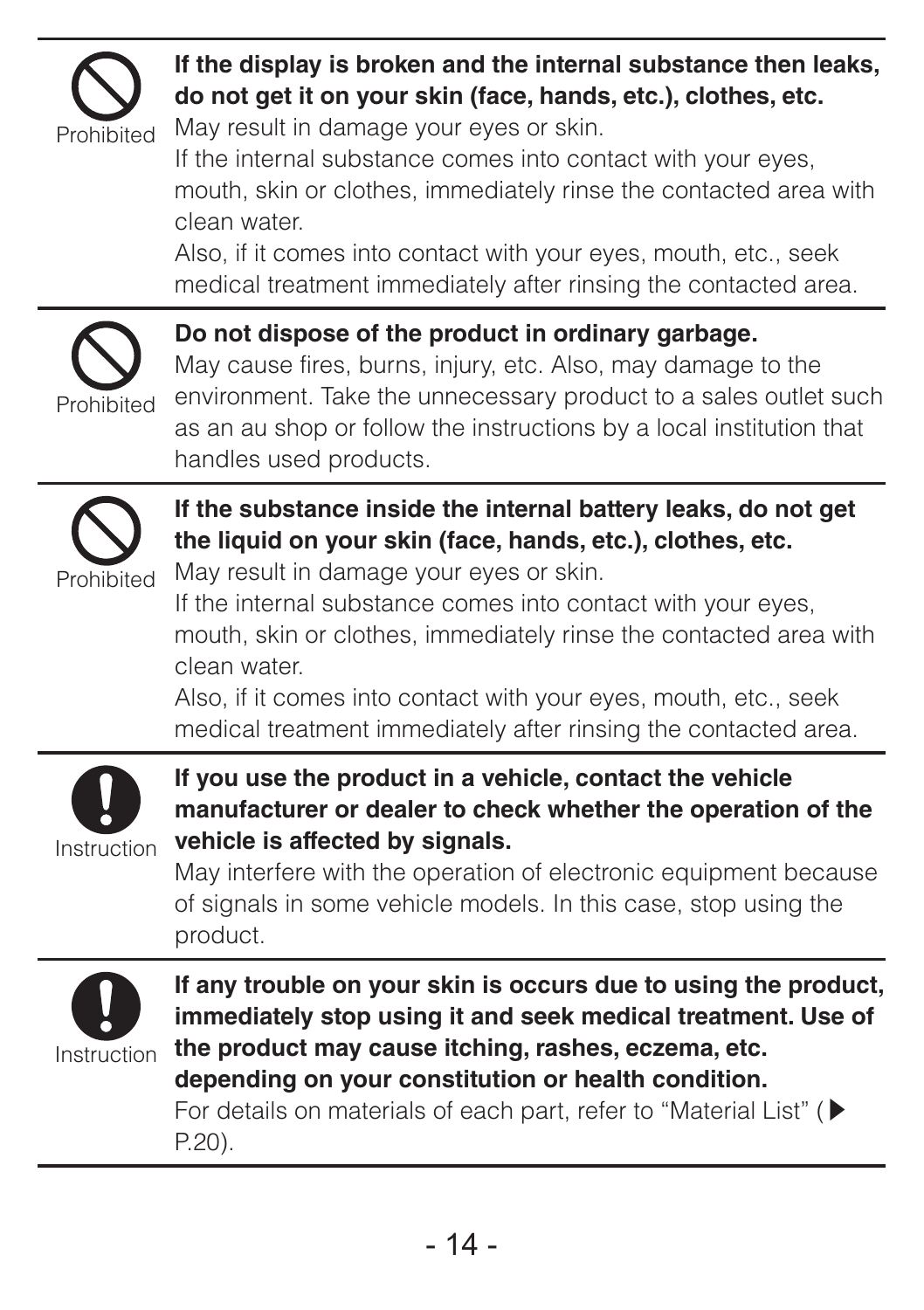

**Make sure that there is no metal (a blade of cutter, staple, etc.) on the product because the earpiece (receiver), speaker and standard out camera section contain parts that generate** 

#### **magnetic waves.**

May cause injury etc. because of the adhered object.



**Look at the display in a well-lit place, keeping a certain distance.**

Eyesight may be weakened etc. if you look at it in a dark place or closely.

### ■ **Charger**





**Do not use if the cord of the specified charger (sold separately) is damaged.**

May cause fires, burns, electric shock, etc.



**Do not touch the specified charger (sold separately) if you hear thunder.**

May cause electric shock etc.



**Do not short-circuit the charging jack when connected to an outlet. Also, do not allow any part of your body (hands, fingers, etc.) to come into contact with the charging jack.** May cause fires, burns, electric shock, etc.



**Do not place heavy objects on the cord of the specified charger (sold separately) or apply excessive force on it such as pulling it.** May cause fires, burns, electric shock, etc.



**When plugging/unplugging the specified charger (sold separately) into/from the outlet, do not allow metallic objects to come into contact with the prongs of the plug.**

May cause fires, burns, electric shock, etc.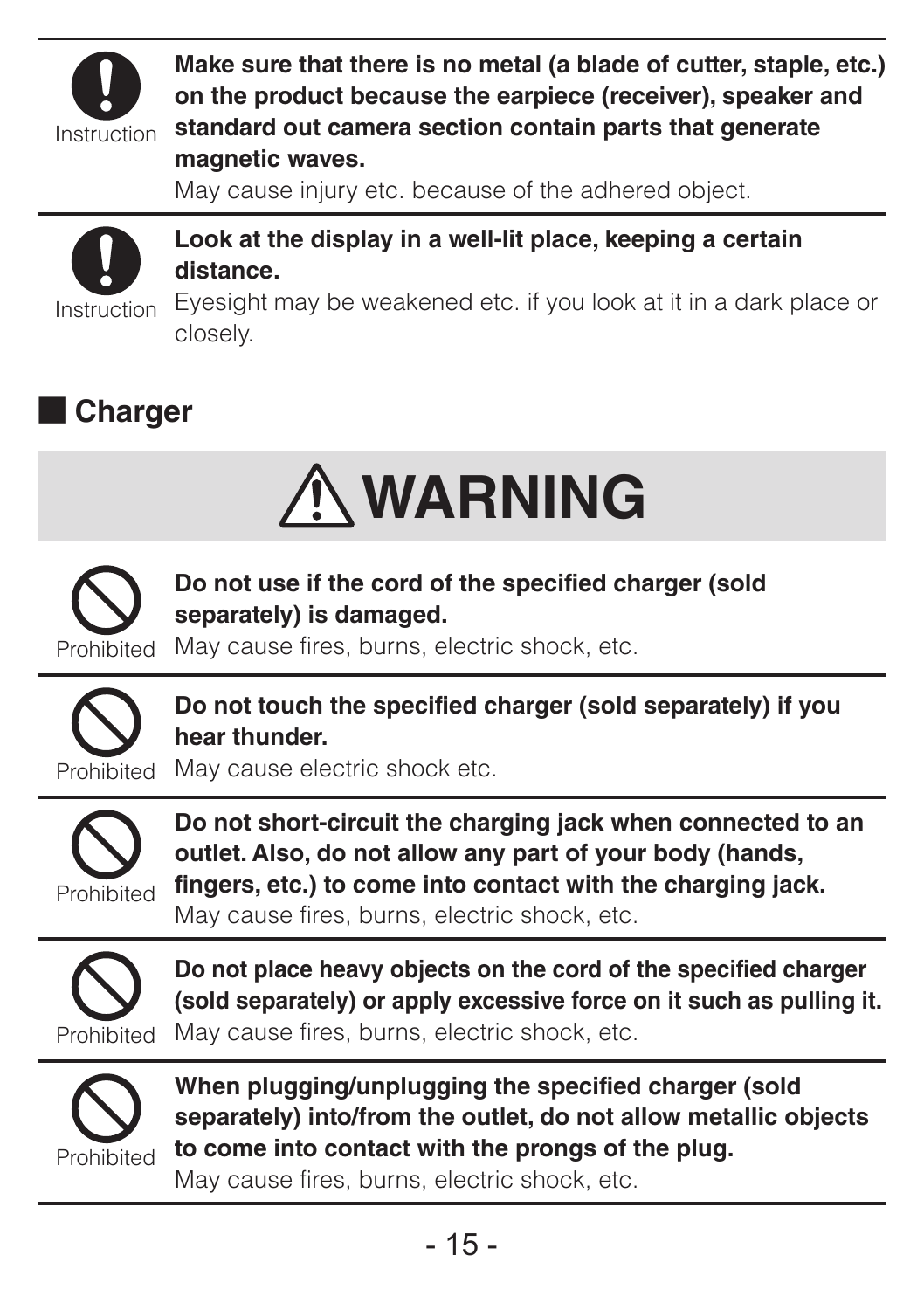

**Do not connect the voltage converter for overseas travel (travel converter) to the specified charger (sold separately).**

May catch fire, or cause overheat, electric shock, etc.



**Do not apply excessive force on the connection part with the specified charger (sold separately) connected to the product.** May cause fires, burns, injury, electric shock, etc.



**Do not handle the cord, charging jack or power plug of the specified charger (sold separately) with wet hands.**

Wet hands prohibited May cause fires, burns, electric shock, etc.



**Always use the specified power supply and voltage. When using overseas, use the specified charger (sold separately) that is available overseas.**

Using the incorrect power supply and voltage may cause fires. burns, electric shock, etc.

AC adapter: 100V AC (Connect only with a household AC outlet) AC adapter available overseas: 100 to 240V AC (Connect only with a household AC outlet)



#### **Wipe off any dust on the power plug.**

Instruction plug with dust adhering. May cause fires, burns, electric shock, etc. if you use the power



#### **Fully plug the specified charger (sold separately) into the outlet.**

May cause fires, burns, electric shock, etc. if you do not insert it securely.



**Always grasp the body of the adapter when unplugging the power plug from the outlet. Do not apply excessive force on it such as pulling the cord of the specified charger (sold separately).**

May cause fires, burns, electric shock, etc. since the cord of the adapter is damaged by pulling it.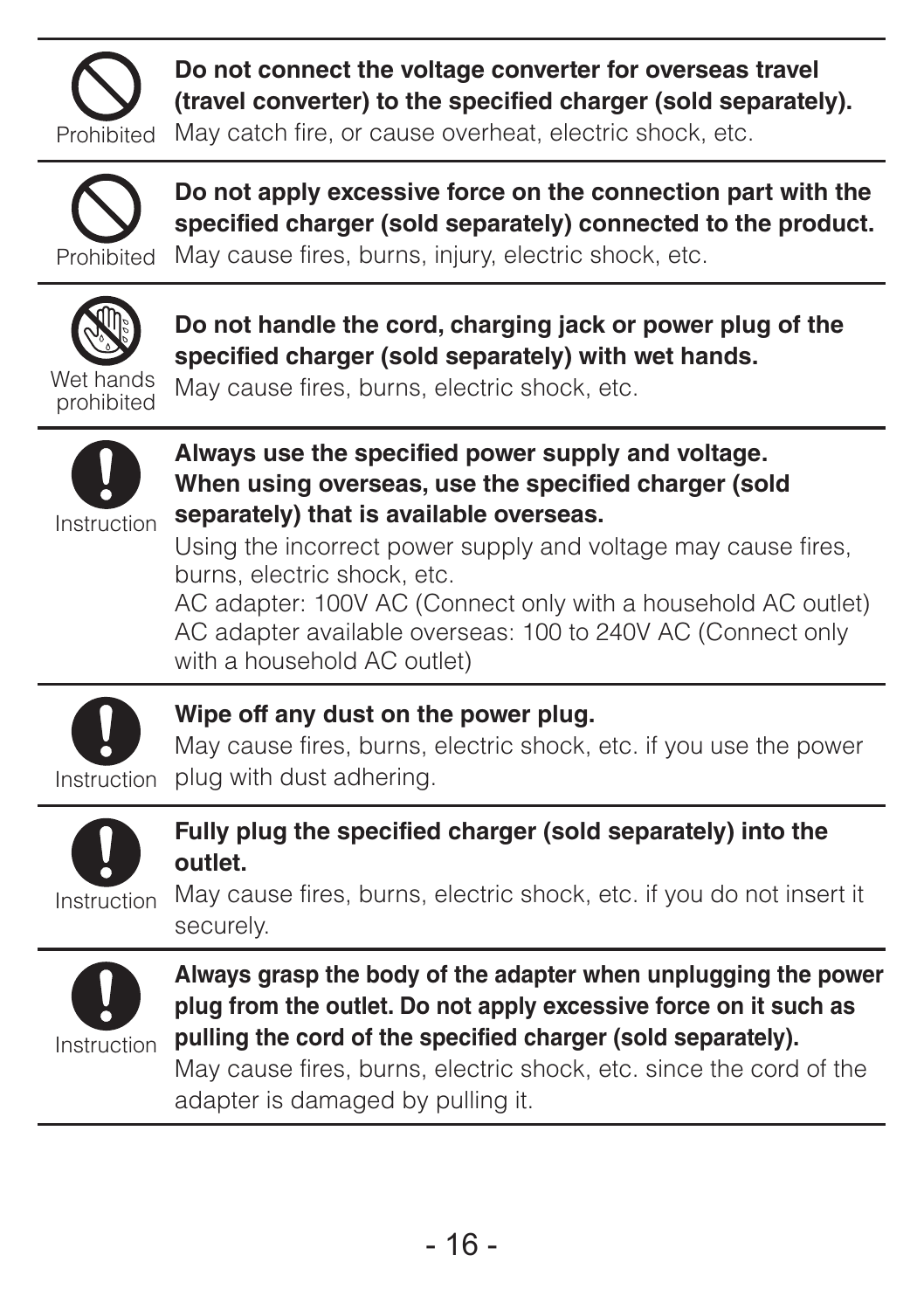

**When plugging/unplugging a specified charger (sold separately) into/from the product, plug/unplug it straightly toward the jack to connect, not applying excessive force on it such as pulling the cord.**

May cause fires, burns, injury, electric shock, etc. if you do not plug/unplug it correctly.



**If the charging jack is deformed such as bending it, immediately stop using. Also, do not use the deformed one by returning it to the original shape.**

May cause fires, burns, injury, electric shock, etc. because of short circuit of it.



**Unplug the power plug of the specified charger (sold separately) from the outlet when not using.**

plug from

plug from plug with it plugged into the outlet. May cause fires, burns, electric shock, etc. if you leave the power



**If water or other liquids (drinking water, sweat, seawater, pet urine, etc.) are attached on the equipment, immediately remove the power plug from the outlet.**

Disconnect plug from power outlet May cause fires, burns, electric shock, etc. because of short circuit by the adhered object.



**Always unplug the power plug from the outlet before cleaning the equipment.**

Disconnect plug from power outlet May cause fires, burns, electric shock, etc. if you do not unplug it.





**Do not touch the specified charger (sold separately) continuously when connected to an outlet.**

Prohibited May cause burns etc.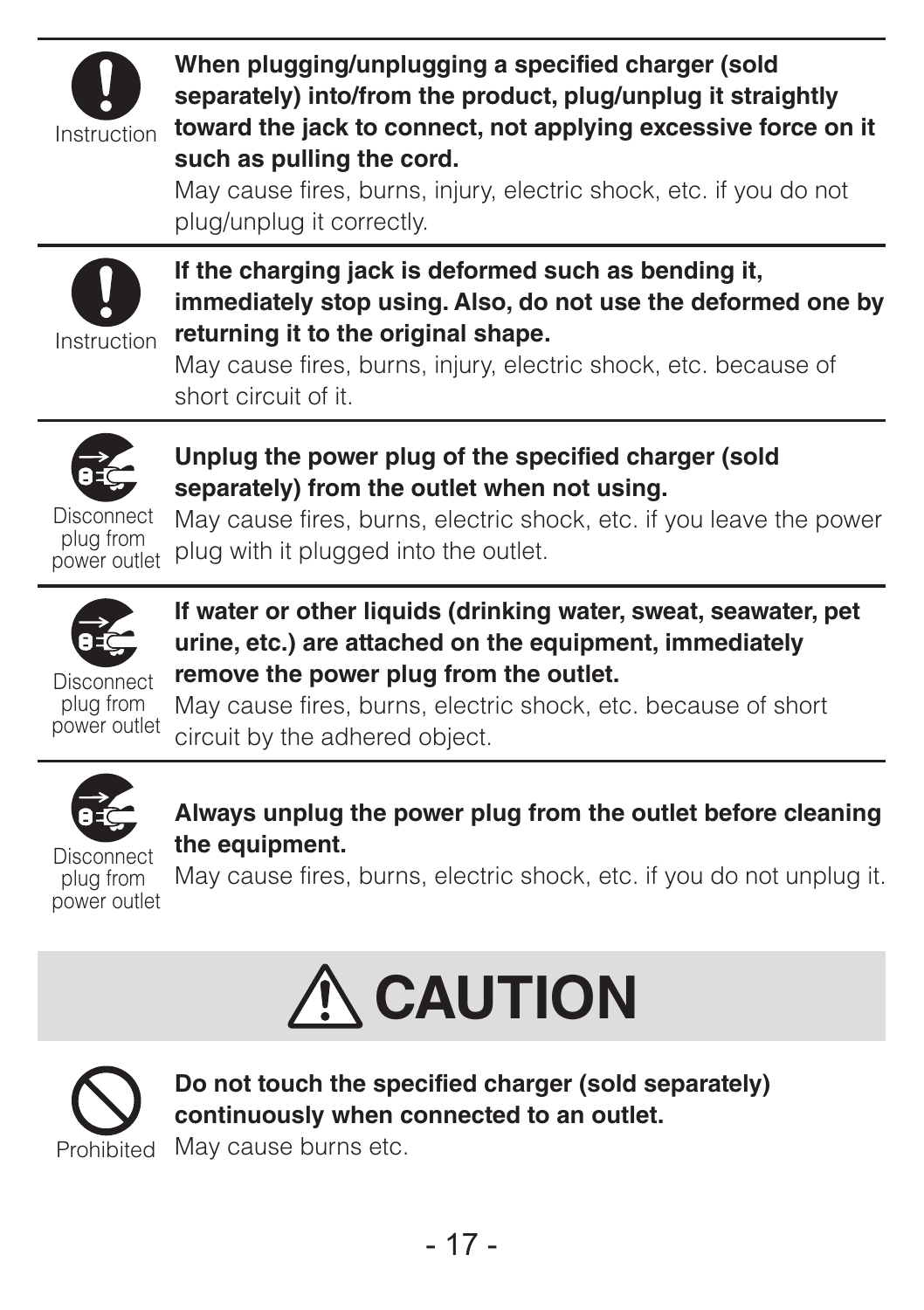





**Be careful with the cutting surface not to injure any part of your body such as fingers when handling the au IC Card.**

Instruction May cause injury etc. because the cutting surface may be sharp.

### ■ **Use near Medical Instruments and Inside Medical Facilities**





**If you have electronic medical equipment such as an implanted cardiac pacemaker or an implanted cardioverterdefibrillator, always carry or use your product at least 15 cm away from your implant.**

Electromagnetic signals may have harmful effects on the operation of the electronic medical equipment.



**Patients receiving medical treatment away from a medical facility (e.g. home treatment) who are using electronic medical equipment other than implanted cardiac pacemakers or implanted cardioverter-defibrillators should consult the respective manufacturers etc. for information regarding the effects of signals on the equipment.**

Electromagnetic signals may have harmful effects on the operation of the electronic medical equipment.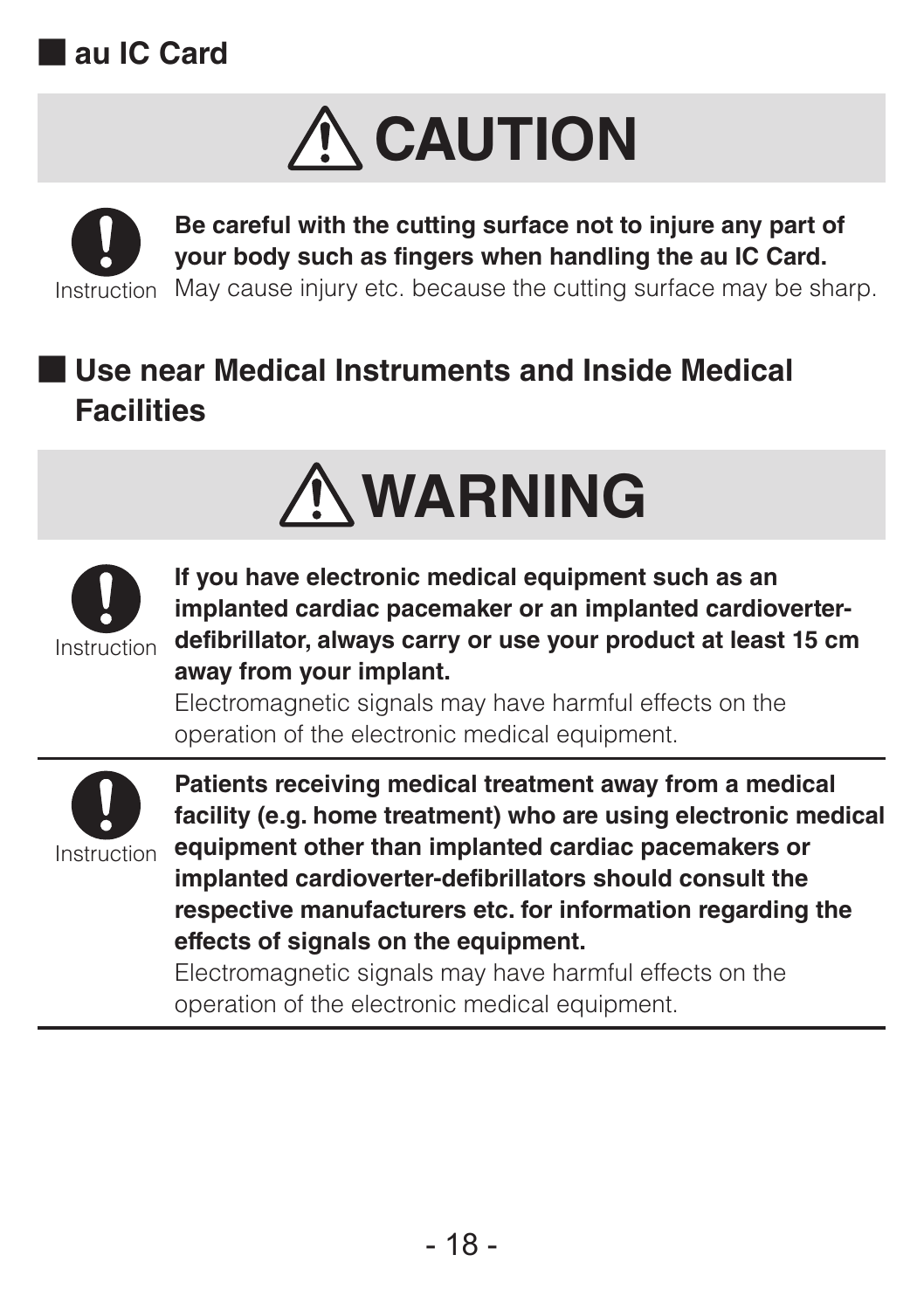

**If there is any chance that the distance between the product and a person closest to you may get shorter than 15 cm such as when you cannot freely move around, set the product not to emit radio wave in advance (by setting Airplane mode, turning the power off, etc.).**

Somebody nearby may be equipped with electronic medical equipment such as an implanted cardiac pacemaker or an implanted cardioverter-defibrillator. Electromagnetic signals may have harmful effects on the operation of the electronic medical equipment.



#### **Follow the instructions given by the respective medical facilities regarding the use of the product on their premises.**

May have harmful effects on the operation of the electronic medical equipment because of signals.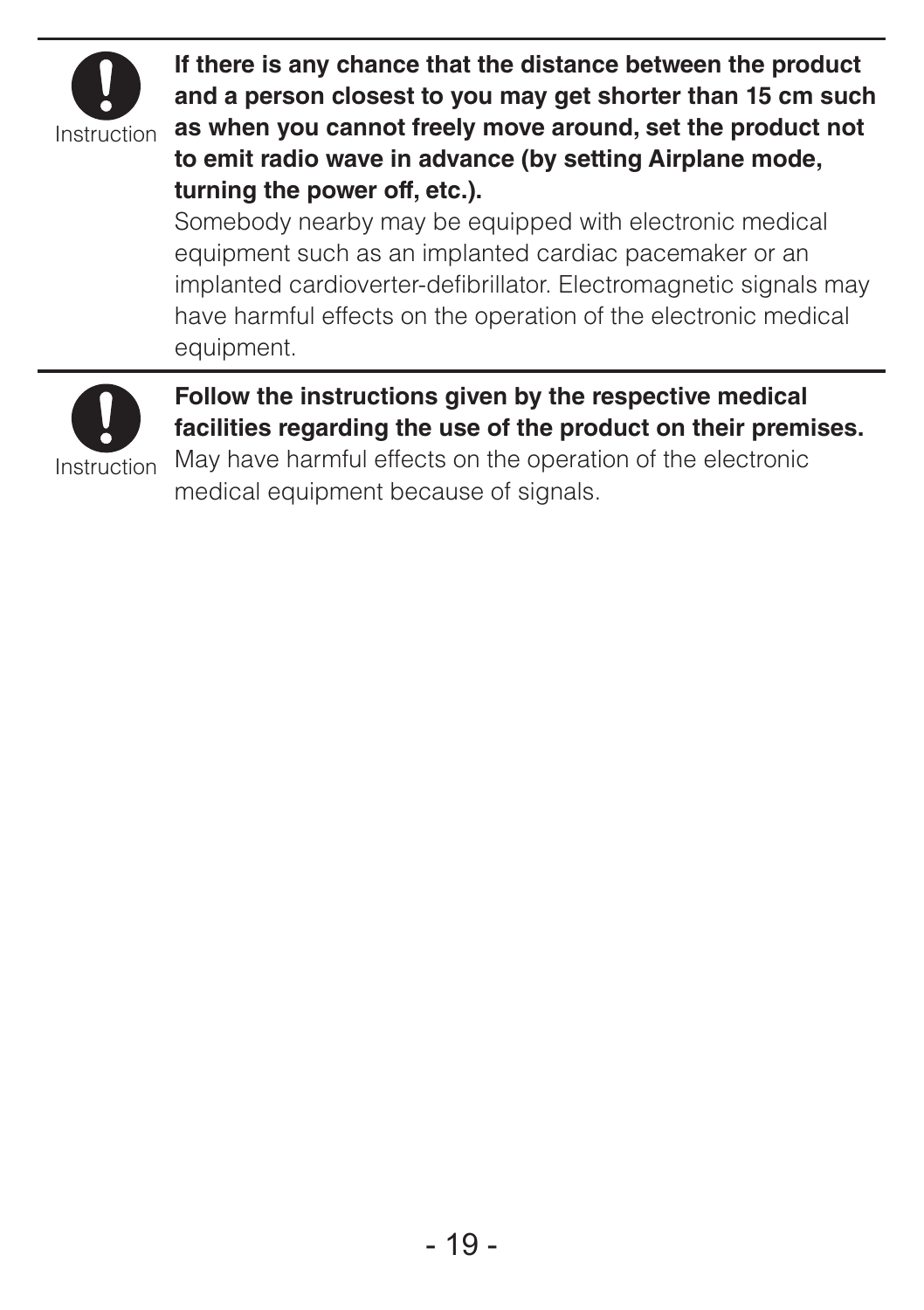# **Material List**

| Part                                                      | Material                  | Surface treatment           |
|-----------------------------------------------------------|---------------------------|-----------------------------|
| Display side (Glass section)                              | Reinforced glass          | AF coating                  |
| Display side (Protective film<br>section)                 | PFT resin                 | AF coating, Hard<br>coating |
| Outer case                                                | Aluminum                  | Anodizing                   |
| Outer case (Antenna)                                      | PBT resin (With<br>glass) | None                        |
| Power key                                                 | Aluminum                  | Anodizing                   |
| Volume up/down key                                        | Aluminum                  | Anodizing                   |
| Fingerprint sensor                                        | Epoxy resin               | Hard coating                |
| Fingerprint sensor decoration                             | Stainless steel           | PVD coating                 |
| Camera panel                                              | Reinforced glass          | AF coating, AR<br>coating   |
| Decoration of camera                                      | Aluminum                  | Anodizing                   |
| Mobile light                                              | PC resin                  | None                        |
| Earpiece (Receiver)/Speaker<br>mesh                       | PC resin                  | None                        |
| Surrounding area of earphone/<br>microphone jack          | PBT resin (With<br>glass) | None                        |
| Surrounding area of external<br>connection jack           | PBT resin (With<br>glass) | None                        |
| au IC Card/microSD memory<br>card tray (Exterior section) | Aluminum                  | Anodizing                   |
| au IC Card/microSD memory<br>card tray                    | POM resin                 | None                        |
| Hinge of au IC Card/microSD<br>memory card tray           | Silicon rubber            | None                        |
| IMEI plate                                                | PFT resin                 | PET laminating              |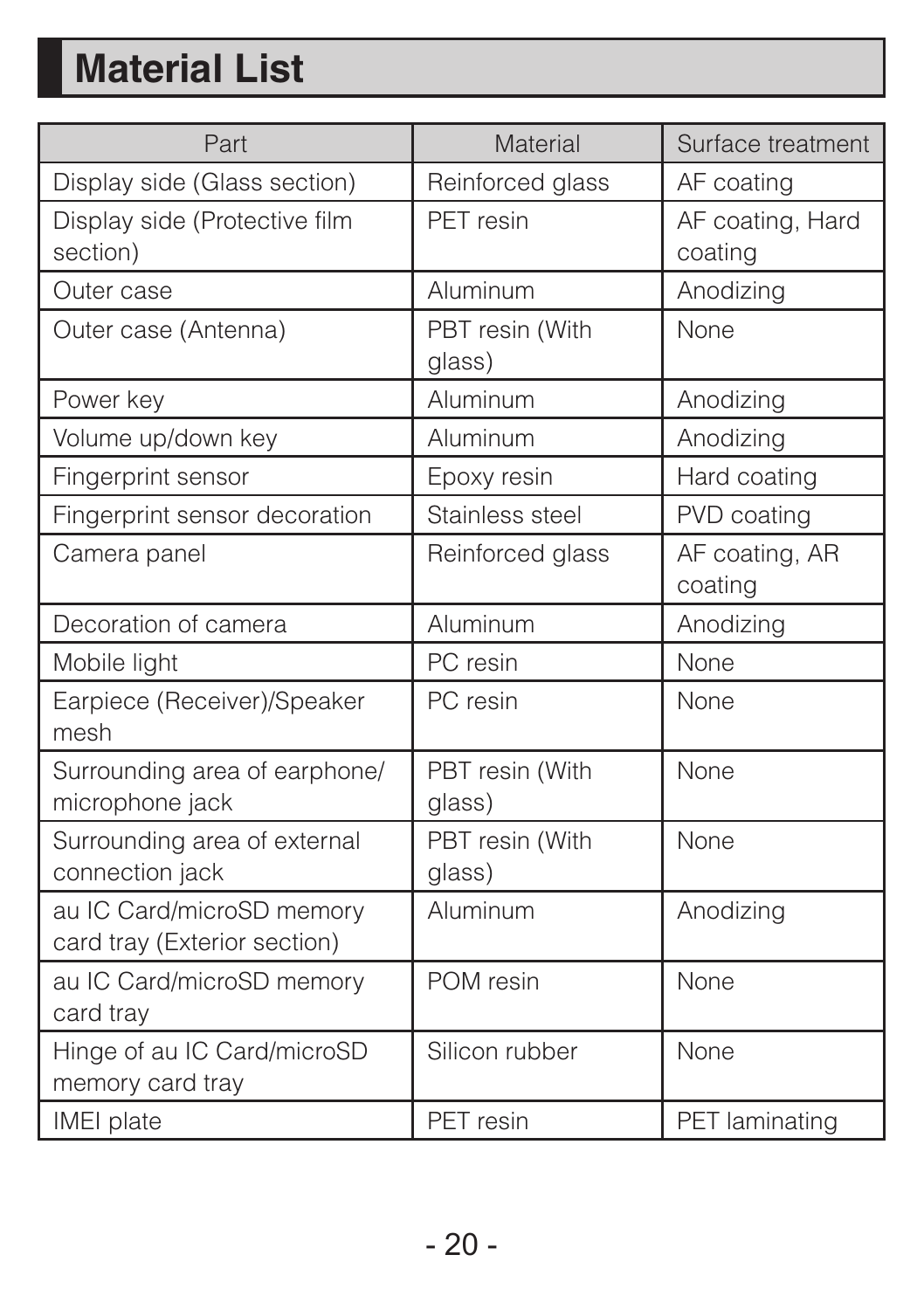# **Handling Precautions**

These precautions are provided to prevent product faults and to ensure that performance can be fully demonstrated. Thoroughly read these precautions to ensure correct use.

- **Precautions common to the main unit, internal battery, charger, au IC Card, peripheral devices**
- Do not apply excessive force to the product during use. Be sure not to put the product into a tightly packed bag or place a heavy object on the product in a bag. Sitting on the product in your pocket might damage the display or internal circuit board resulting in a malfunction. Keeping an external device connected to the external connection jack might damage the connector resulting in a malfunction. Such damage and malfunction are not covered by the warranty, even if there is no external damage.
- To ensure waterproof/dustproof property (equivalent to IPX5, IPX8 and IP6X) of the product, use the product with the au IC Card/microSD memory card tray tightly closed.

Note that the waterproof/dustproof property is not quaranteed in every usage condition. Do not allow foreign objects such as liquid or dust to get inside the product or attach foreign objects such as liquid or dust to the charger or optional accessories. Do not open/close the au IC Card/microSD memory card tray in the rain or with water drops on the surface of the product. Doing so might cause water intrusion resulting in internal corrosion. Malfunctions determined to be caused by water intrusion are not covered by the warranty.

● Do not use the product in extremely hot, cold or humid places. (Use within an ambient temperature range of 5°C to 35°C and humidity range of 35% to 85%.)

- SHV45
- au IC Card (inserted into the SHV45)

For using the product in a bathroom, refer to "Precautions when using the product in a bathroom" (▶P.32).

● Do not use the product in extremely hot, cold or humid places. (Use within an ambient temperature range of 5°C to 35°C and humidity range of 35% to 85%.)

- Charger
- Peripheral devices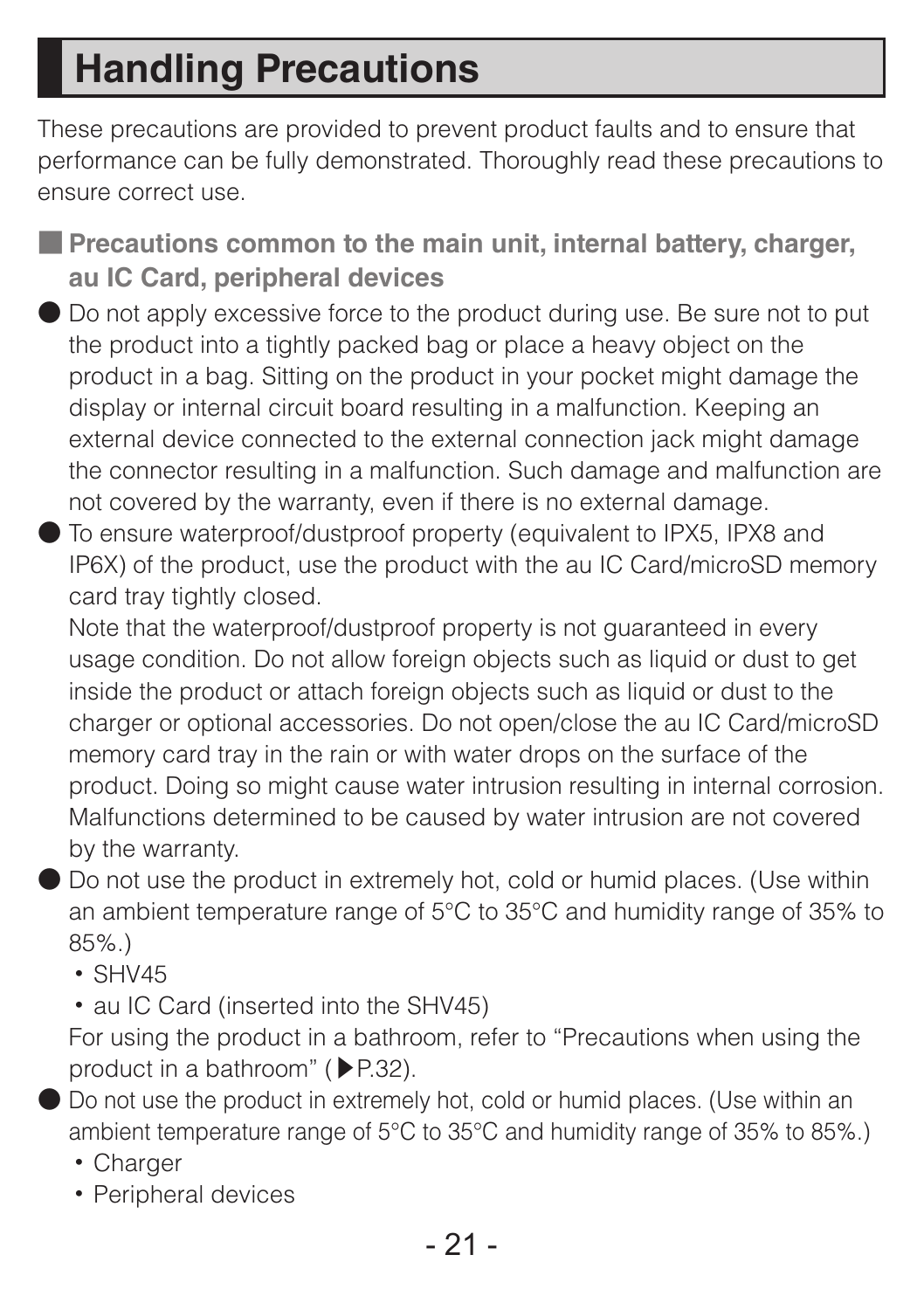- Do not use in places subject to lots of dust or vibration. Doing so might cause a fault.
- Clean the product with a soft dry cloth (such as the type used for eveglasses). Forceful rubbing with a dry cloth may scratch the display. The display may be stained if splash or smear is left attached to the surface. Wiping the product using alcohol, thinner, benzene, detergent, glass cleaner, etc. might erase the printing on the outer casing or cause a fault.
- Use as far away as possible from fixed-line phones, TVs and radios. Use nearby might affect them.
- The product may become warm while charging or during other operations, depending on the situation, but this is not abnormal.
- Do not place near corrosive chemicals or in places where corrosive gas is generated. Doing so might cause a fault.
- Do not use outside when you can hear thunder. Doing so might risk lightning strikes and electric shock.
- Be sure to use only the specified peripheral devices. Use of other peripheral devices might cause a fault.
- Do not put the product in a cooking apparatus such as microwave oven or a pressure vessel. Doing so might cause a fault.
- The customer is not allowed to disassemble, modify or repair the product. Doing so might cause a fault. Also, modification of the product is in violation of the Radio Law and/or the Telecommunications Business Law.
- To prevent short-circuiting of the connection jack and earphone/microphone jack, do not allow your fingers or any other part of your body or conductive materials (metal, pencil lead, etc.) to come in contact with or enter these areas. Doing so might cause a fault.
- Disconnect the power plug of the specified charger (sold separately) immediately if it is wet during charging.
- Do not use product while driving a car or riding a motorbike or bicycle or while walking. Use of it while driving a car or riding a motorbike is prohibited by law. Use of a cell phone while riding a bicycle may be punishable by some regulations.
- Do not use or charge the product in the bag or with it covered by bedding etc. Doing so might cause a fault.
- When using a charger or external device, insert/remove the connector straight to/from the jack. Inserting/removing in an incorrect orientation might cause a fault.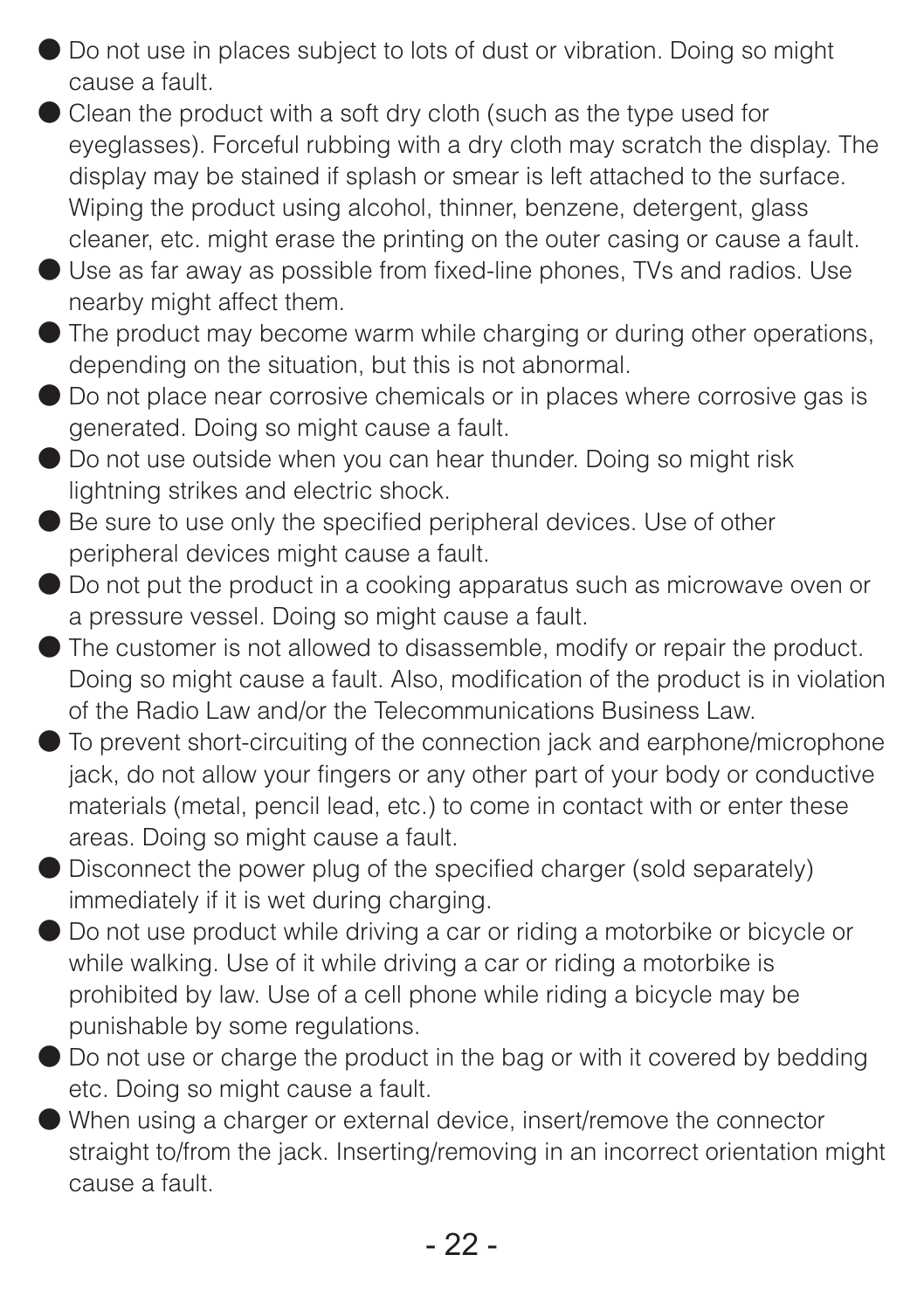- Do not expose the camera lens to direct sunlight for an extended period. Doing so might cause a fault.
- Do not use, store or leave the product in places subject to direct sunlight (e.g.in automobiles), places that get hot, places that get extremely cold, and in humid or dusty places. Doing so might cause a fault.
- Do not place the product on top of a wobbly table, sloped surface, or other unstable location. Be careful especially when the product is charging or set to vibrate. Doing so may allow the product to fall and cause injury etc.
- When charging the product, do not exceed the ratings given for outlets and wiring by multiple connections etc.
- When the product becomes warm during use, the screen brightness or part of its functions may be restricted.
- **Main unit**
- Since the battery is built into the product, you cannot replace it yourself. For replacing the battery, contact an au shop or Customer Center.
- Do not forcefully press, tap or intentionally subject the display to strong impact. Doing so might cause scratching or damage.
- Do not forcefully press sharp objects or hard objects against keys or display surface. Doing so might cause scratching or damage.
- Never use the modified product. Use of a modified device violates the Radio Law and/or the Telecommunications Business Law. You can perform the following operations to confirm the unique authentication and standard marks (including certification/authentication numbers) for the product.

**On the home screen, swipe/flick up the screen and display the "App list screen"** → **[Settings]** → **[System]** → **[Advanced]** → **[Authentication].** 

The product has acquired the certification of conformity with technical regulations for the specified radio station based on the Radio Law and certification of conformity with technical regulations for the terminal based on the Telecommunications Business Law, and the "Technical Conformity Mark  $\circledR$ " can be confirmed in the product as a certificate. Confirm contents of electrical certificates in the product for information on certification.

If the modifications are made to the internal components, the certification of conformity with technical regulations will become invalid. Never use the product without the valid certification. Doing so violates the Radio Law and/ or the Telecommunications Business Law.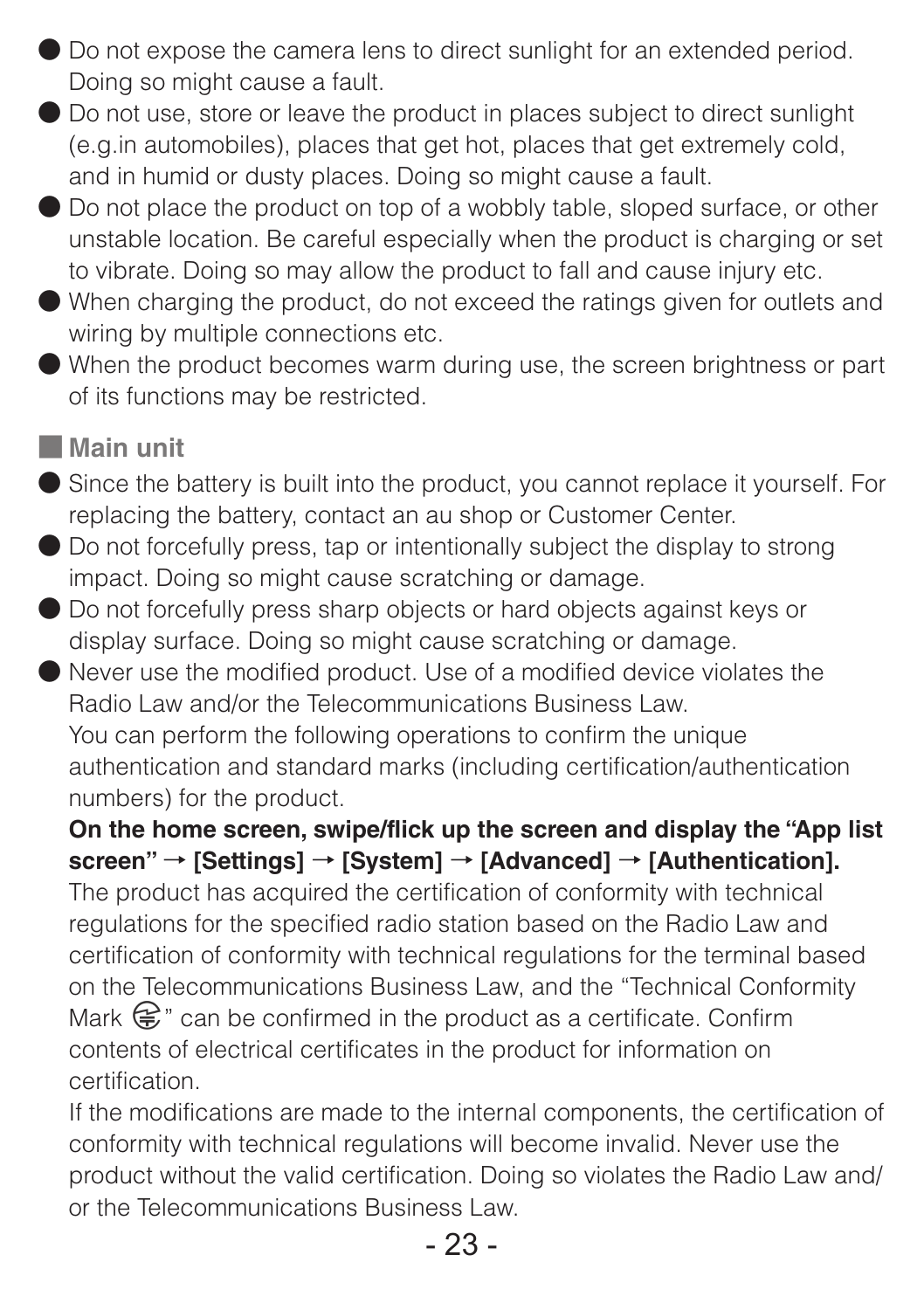- Take care not to place magnetized items such as magnetic cards, speakers and TV sets near the product, as it might cause malfunction. Putting strong magnetism close to the product might cause false operation.
- Do not bring the product close to magnetic cards such as cash cards. credit cards, and prepaid cards. Doing so might result in loss of recorded information.
- When you put the product in your pocket or bag, take care so that the display does not come in contact with metal objects or other hard objects, as it might cause scratching or damage.
- When suddenly brought into a warm place from a cold place, or when in a humid location, or when used where temperature suddenly changes (e.g. near the air discharge port of an air conditioner), water drops (i.e. condensation) sometimes are formed inside the product. Note that when used under conditions such as this, humidity might cause corrosion or a fault.
- Do not exert excessive force when attaching/removing a microSD memory card. Doing so might injure your hands or fingers.
- While writing/reading data to/from a microSD memory card, do not subject the product to vibration or impact or turn off the power. Doing so might cause loss of data or a fault.
- Note that covering the light sensor with fingers or stickers will prevent the sensor from responding to ambient brightness and operating properly.
- Do not put a sticker, etc. on the proximity sensor. Doing so may cause the sensor to malfunction and make the display always turned off while making a call or during a call.
- Note that covering earpiece (receiver)/speaker, mouthpiece (microphone), or air vent (in mobile light) with stickers, fingers, etc. will affect performance.
- If you hold the phone to talk with hair covering your ear, the proximity sensor may malfunction. This may cause the display to remain on, allowing the call to be disrupted if the display is accidentally touched.
- If the display gets damaged, immediately stop use and contact an au shop or Repair and Delivery Support Center. Keeping using it may cause injury.
- Putting a sticker, etc. on the display or a key may cause malfunction or shortened usage time. Also, doing so may damage the product.
- If you put magnetized objects close to the product, the speaker section sometimes emits sounds. This is not a fault.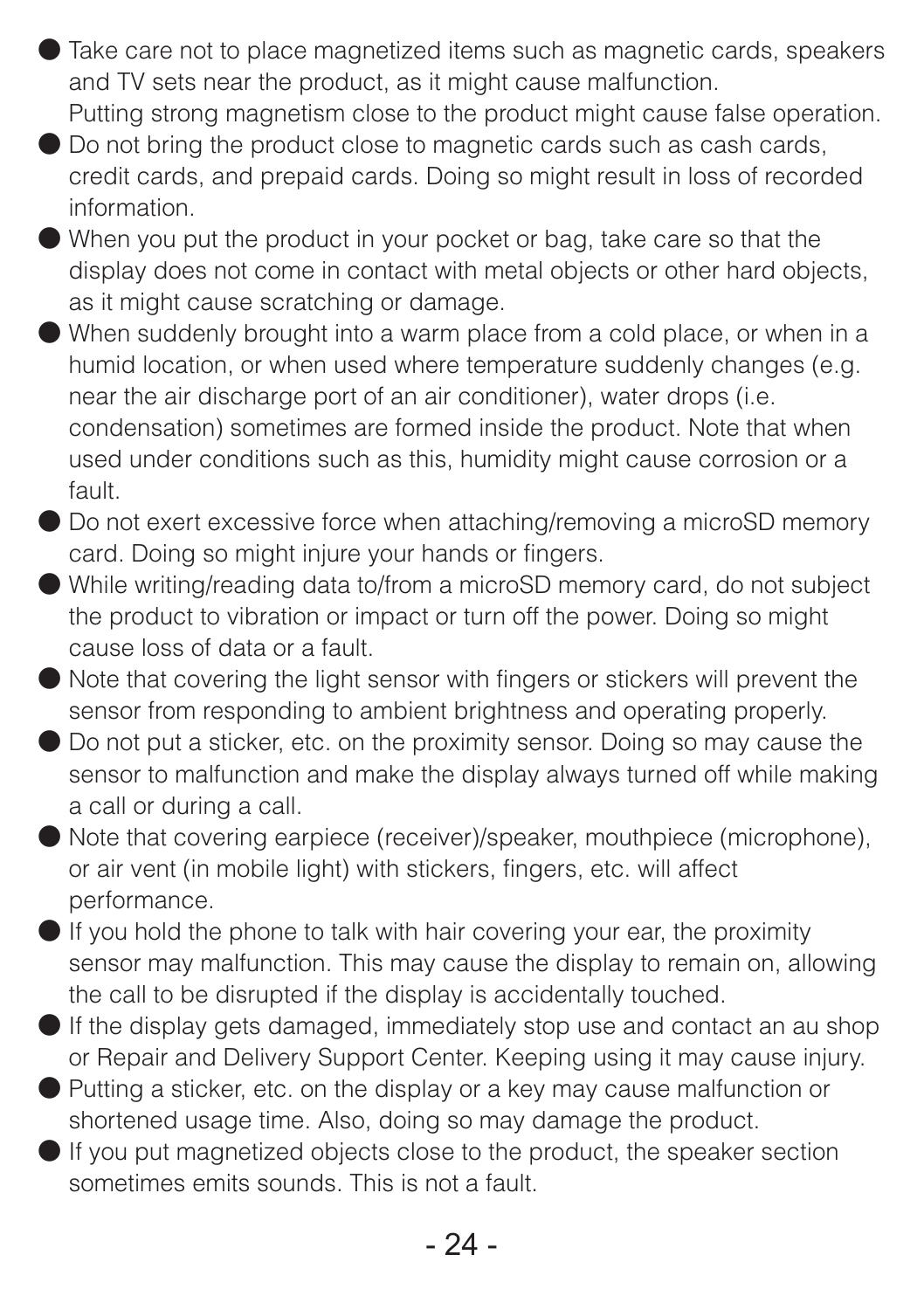- Note that if you forcefully pull the au IC Card/microSD memory card tray or apply excessive force on it, it may be damaged.
- Bright places such as under the direct sunlight sometimes make it hard to see the display. This is not a fault.
- Use the product with the au IC Card/microSD memory card tray closed. If the tray is open, dirt or water may get inside causing a fault.
- Do not allow liquids, metal objects, and other foreign matter to get inside the au IC Card/microSD memory card tray slot of the product. Doing so might cause a fault.
- Do not subject to strong impact to the product such as dropping, throwing or stepping it. Doing so might cause a fault.
- Do not put the product directly on sand at a beach, etc. Sand or other small particles might get inside the earpiece (receiver)/speaker, mouthpiece (microphone), or earphone/microphone jack causing the volume to drop. If sand gets inside the product, it might cause overheating or a fault.

### ■ **Touch panel**

- Placing stickers or sheets (e.g. commercially available protective films, peep prevention sheets) on the display might hinder correct operation of the touch panel.
- When carrying the product in your pocket or bag, take care not to put the touch panel close to metals or other conductive materials, as it might cause false operation of the touch panel.
- The touch panel is designed to be lightly touched by fingers. Do not apply strong pressure with your fingers or sharp-pointed objects (such as ballpoint pens and pins) on the touch panel.

In the following cases, the touch panel may not work even if you touch it. May cause a malfunction.

- Operation with a gloved finger
- Operation with the tip of a fingernail
- Operation with foreign object placed on the operation pad
- Operation on the touch panel on which a protective film, sticker, etc. is put
- Operation while water drops or condensations are left attached to the display
- Operation with wet fingers or moisture fingers with sweat
- Operation under water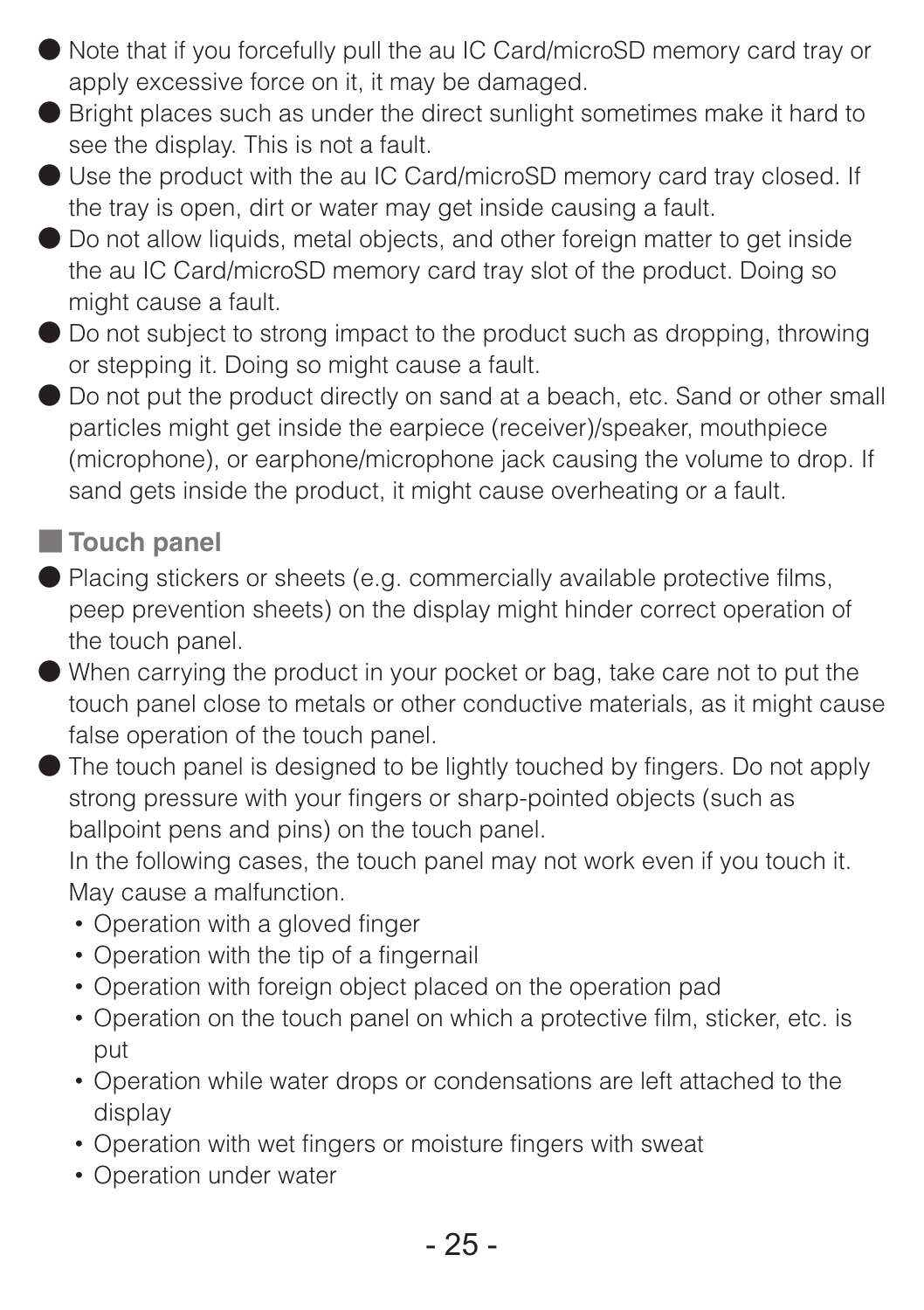

(The internal battery of the product is a lithium-ion battery.) The internal battery is not fully charged at the time of purchase. Charge the battery before using the product. Also charge the battery after long periods of disuse before using the product.

- Use in very hot or cold environments, for example, when left in an automobile with the windows closed in summer, will cause the internal battery capacity to drop and shorten the available battery usage time. This will also shorten the internal battery's service life. Try to use the internal battery as much as possible at room temperature.
- The internal battery gradually discharges after charging even if the product is not used. The internal battery may discharge completely after long time no use. Charge before using the product.
- The internal battery is a consumable item. If the performance of the internal battery does not recover (e.g. the usable time after each charge has become extremely short), the internal battery is at the end of service life, so stop using it. Since the battery is built-in type, the product will be kept at an au shop etc. and charges will be incurred for repair. Also, you may not use the product in certain period of time. Note that the length of service life varies depending on the usage condition, etc.
- Because the internal battery performance or service life will become low. do not store the product in the following conditions.
	- Battery level is full (soon after charging is complete)
	- Battery level is empty (to the extent that the product is not powered on)
	- In extremely hot or humid conditions
- Internal batteries sometimes swell up as they approach the end of their service life depending on the usage condition. This is due to the properties of lithium-ion batteries, and is not a problem in terms of safety.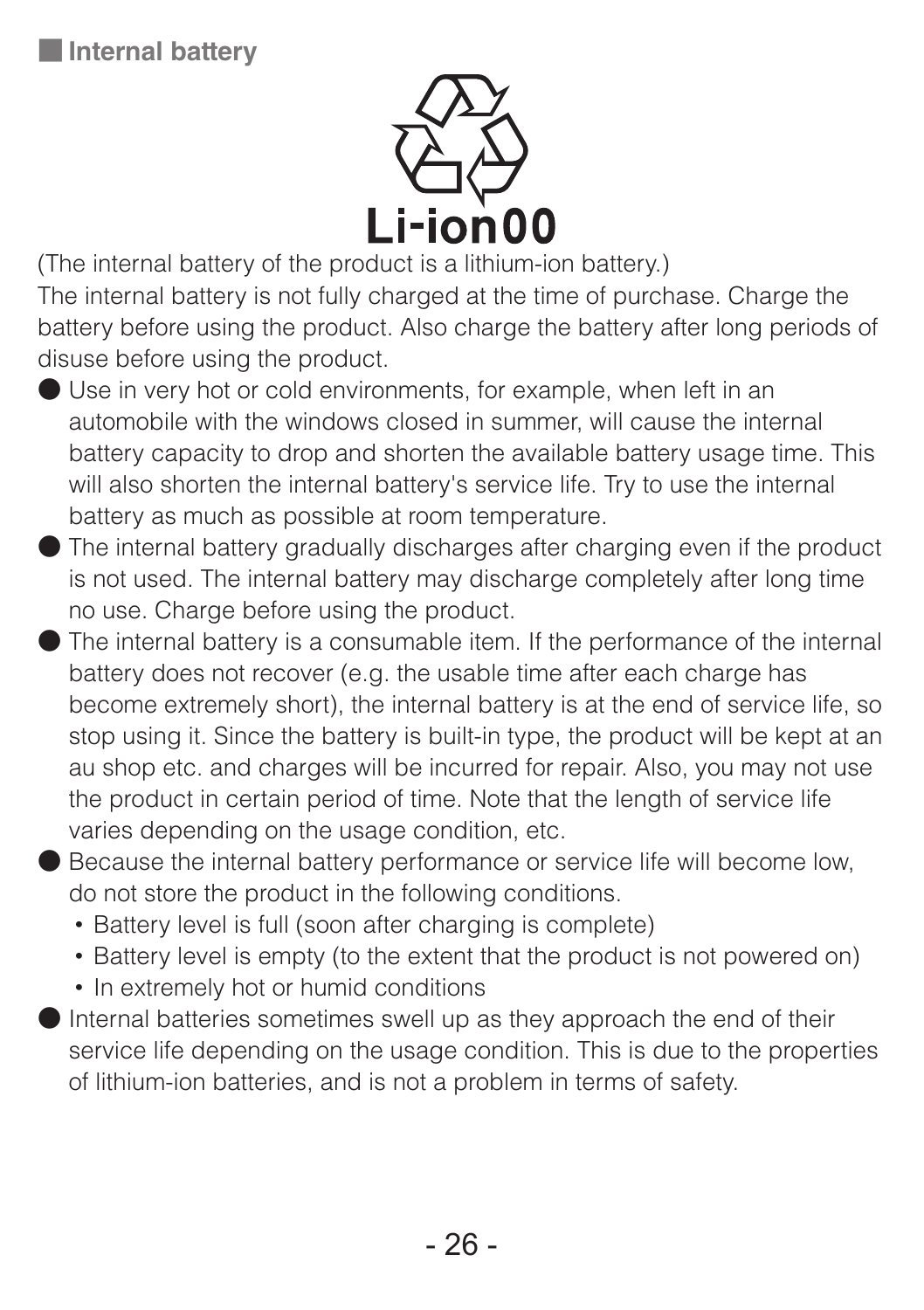### ■ **Charger**

- Do not wrap the power cord of the specified charger (sold separately) around the charger. Also, do not forcibly bend the charger's plug or the connection between the connector and power cord. Do not apply excessive force to it such as placing a heavy object on the cable of it or pulling it. Doing so might cause a fault.
- When unplugging the power plug of the specified charger (sold separately) from the outlet, hold the power plug to do so. If you pull the cord, it might be damaged.

#### ■ **au IC Card**

- Do not forcibly remove or insert the au IC Card. Be careful not to exert excessive force when inserting the card into your au cell phone.
- You are responsible for any damage caused by inserting your au IC Card into some other IC card reader/writer, etc.
- Do not put stickers etc. on the au IC Card.
- Do not insert au IC Card while in an adapter. Doing so might cause damage.
- Do not subject the au IC Card to actions that can damage it (use in high-temperature conditions, throwing in a fire, allowing metal contacts to come in contact with foreign objects, subjecting to shock, bending or pressing, wetting, etc.). Doing so might erase data or cause a fault.

#### ■ **Camera**

- If the camera lens breaks, immediately discontinue use, and contact an au shop or Repair and Delivery Support Center. Continued use may cause injury.
- When photographing important occasions etc., take a trial shot and check the shot image to make sure it is correctly shot in advance.
- Do not shoot in areas where shooting is prohibited.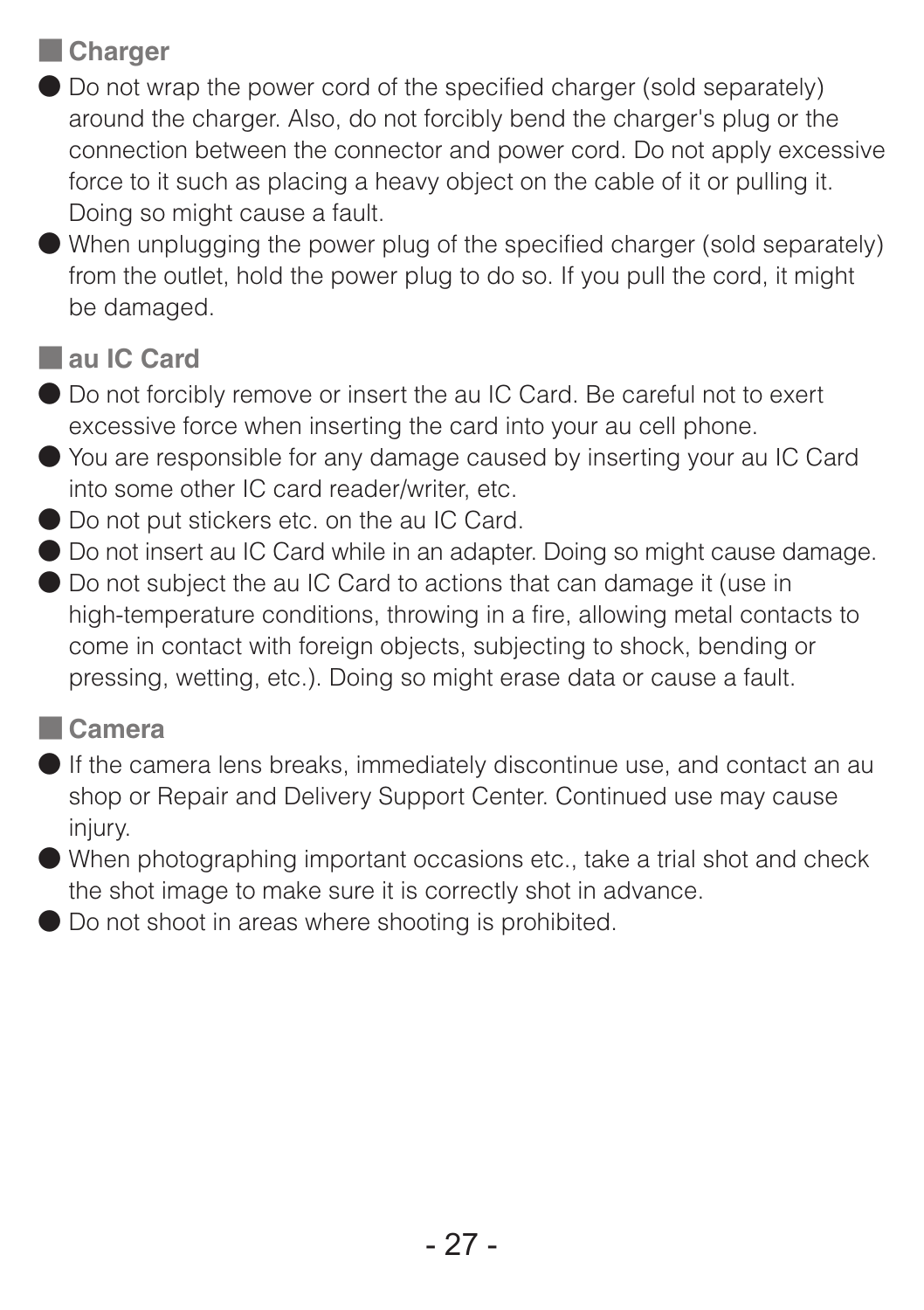### ■ **Copyrights and rights of portrait**

● If the data you shot or recorded using the product or the data you downloaded from the Internet etc. is in part or in whole protected by the third party's copyright, you are not allowed to copy, distribute, publicly send, modify the data without consent of the copyright holder, except for personal use such as copying or quoting where provided for under the copyright law.

In addition, do not use or modify portraits or names of other individuals without their consent, as it may infringe on rights of portrait. Note that shooting and recording might be restricted at some live performances, shows and exhibitions even for personal use.

● Be careful about the copyright and portrait right when posting photos you shot, etc. on Internet homepages.

■ **Back up content on the product** 

● Please back up important content recorded or downloaded to the product to an outside source. Content recorded to memory on the product sometimes disappears or is altered by unexpected factors, such as static electricity or a fault, or by repair, mishandling, etc.

# **Notes on Waterproof, Dustproof and Shock-resistant Properties**

Before using the product, thoroughly read the contents of "Notes on Waterproof, Dustproof and Shock-resistant Properties" to ensure correct use. Failure to follow the contents described in these sections may cause liquid or dust to get inside, resulting in overheating, ignition, electric shock, injury or fault.

Proper operations of the product are not quaranteed in every possible condition. Faults determined, after an inspection, to be caused by mishandling by the customer such as by using the product without following the contents written on "Notes on Waterproof, Dustproof and Shock-resistant Properties" are not covered by the warranty.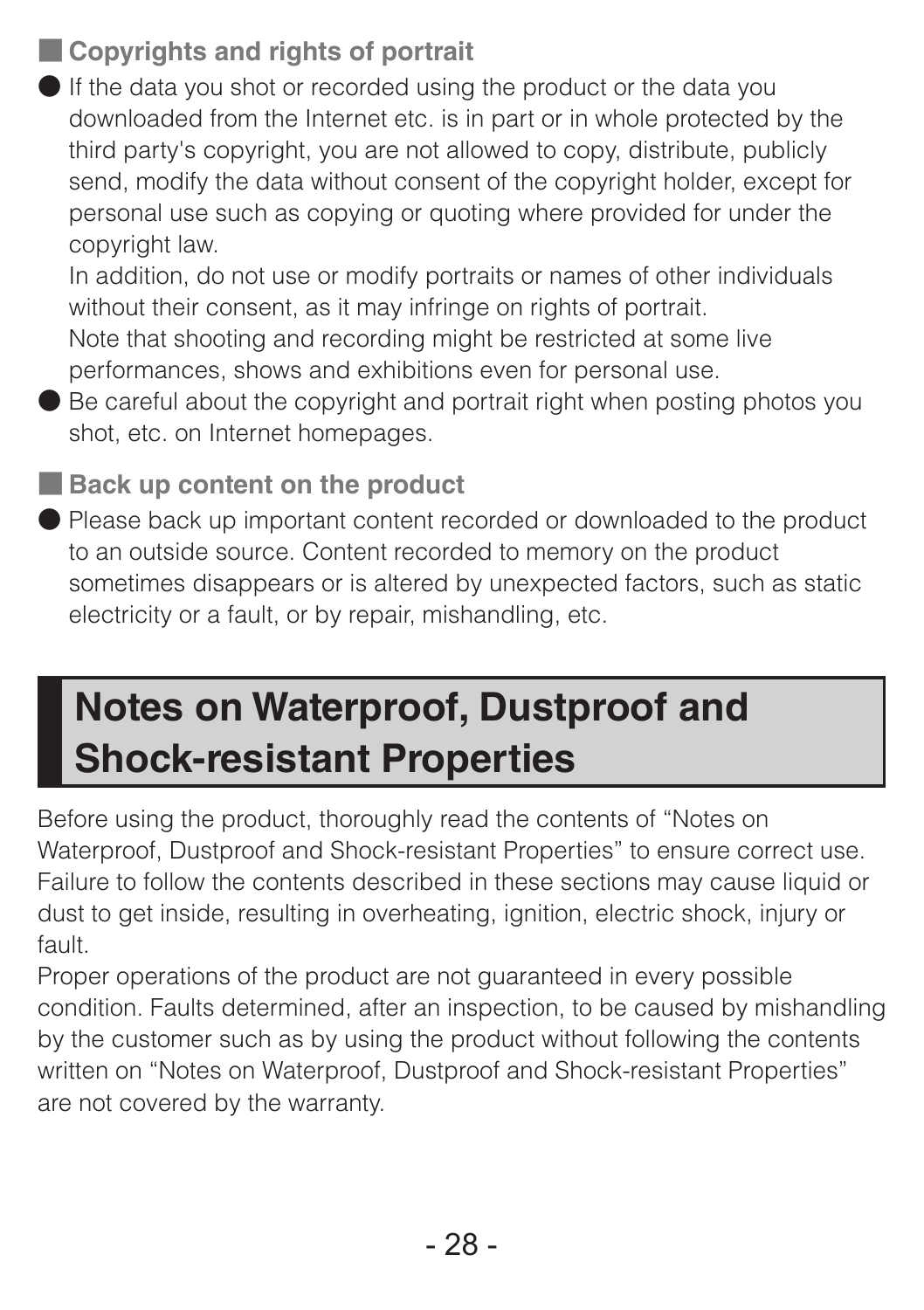# **Waterproof, Dustproof, and Shock-resistant Properties of the Product**

The product has a protection rating (JIS C 0920) for waterproof property equivalent to IPX5<sup>\*1</sup> and IPX8<sup>\*2</sup>, as well as dustproof property equivalent to IP6X\*3 on the condition that the au IC Card/microSD memory card tray is securely closed (Based on the experiments by the Company). The product also employs a shock-resistant structure passing MIL-standard testing\*4.

- \*1 IPX5 means that the cell phone continues to function as a phone after being subjected to a water jet (approximately 12.5 liters/min) discharged from a water pouring nozzle (inner diameter: 6.3 mm), from all directions and approximately 3 meters away from the cell phone for at least 3 minutes.
- \*2 IPX8 means that the cell phone continues to function as a phone after being gently lowered into a tank filled with still tap water (at room temperature) to the depth of 1.5 meter, immersed at the bottom for approximately 30 minutes and then taken out of the tank.
- \*3 IP6X means that the cell phone securely continues to its function of no grit and dust getting inside the main unit even after it has been placed in an apparatus with grit and dust (diameter: 75  $\mu$  m or less) and shaken for 8 hours.
- \*4 MIL standard-compliant Original testing that complies with MIL-STD-810H as established by the US Department of Defense.

■ Waterproof and dustproof properties of the product enables you

- To use the product at the poolside. However, do not get it wet with water other than tap water such as water in the swimming pool or submerge it in water in the swimming pool.
- To wash the product with the low-pressure water flow of a tap water (6 liters/ min or lower) at the room temperature (5°C to 35°C).

■ **Handling the product**

• Close the au IC Card/microSD memory card tray securely. The waterproof property is shown its ability by completely closing the cover. Even a fine obstacle (hair, sand, tiny fiber, etc.) put between contact surface may cause liquid or dust to get inside.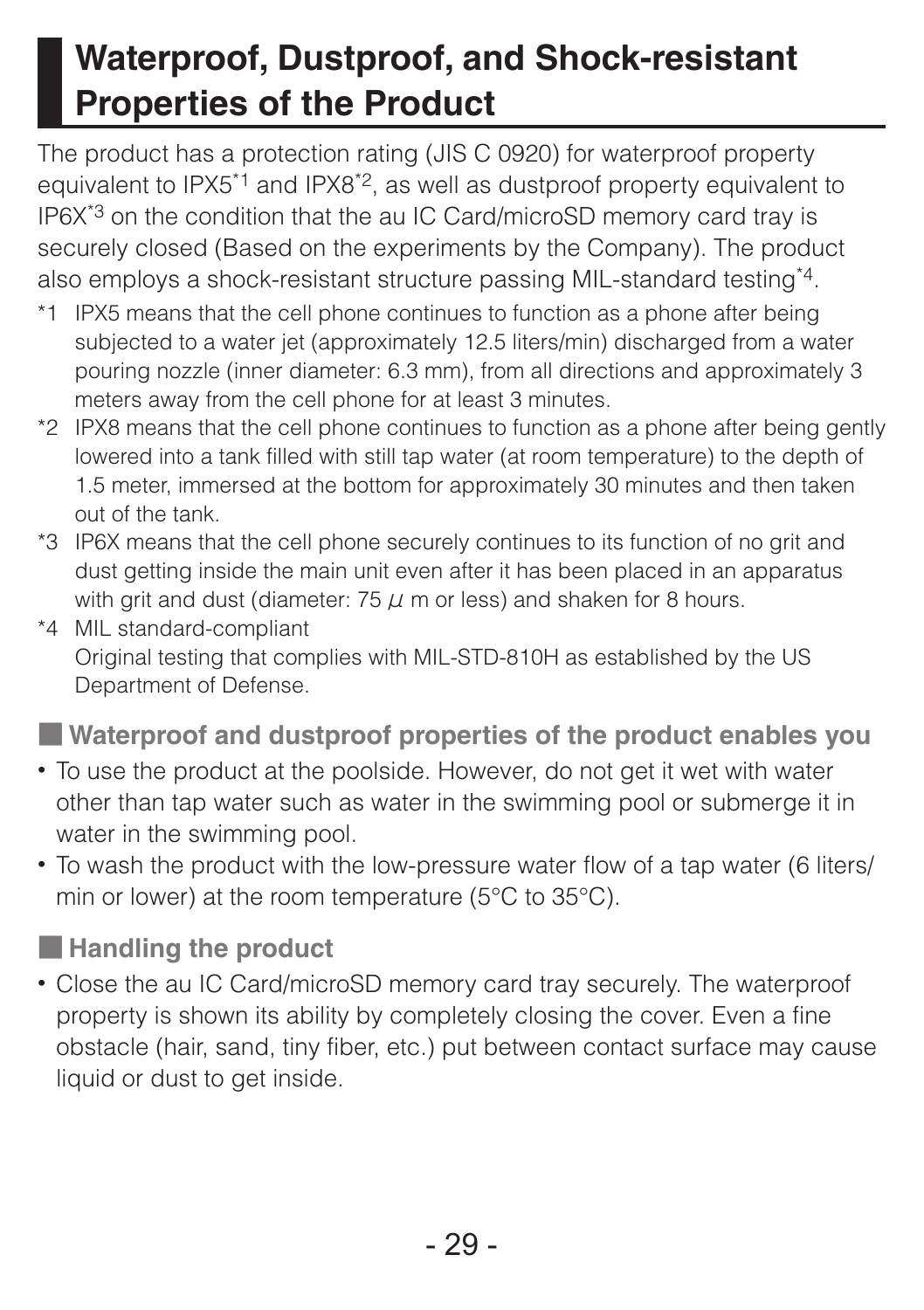- If liquid such as water is splashed onto the product with the au IC Card/ microSD memory card tray opened, the liquid may seep inside and cause electric shock or fault. Stop using it, turn off the power and then contact an au shop near you or Repair and Delivery Support Center.
- When the product is wet, wipe it with a dry and clean cloth.
- When your hand or the product is wet or foreign objects are attached to it, never open/close the au IC Card/microSD memory card tray.
- The product is resistant to fresh and tap water at room temperature (5°C to 35°C) only. If you let the product get wet with or submerged into the liquids other than fresh and tap water at room temperature, stop using it and wash it with fresh and tap water at room temperature.
- Do not use the earphone/microphone jack/external connection jack when the jack is wet or sand or dust is attached to it. Doing so may cause impairment of the waterproof/dustproof property or cause electric shock, short circuit, etc. resulting in a fire, burns, or a fault.

■ **Closing the au IC Card/microSD memory card tray** 

Insert the au IC Card/microSD memory card tray all the way to the product horizontally.

• Push the ○ areas securely and make sure there is no space between the product and the card tray.

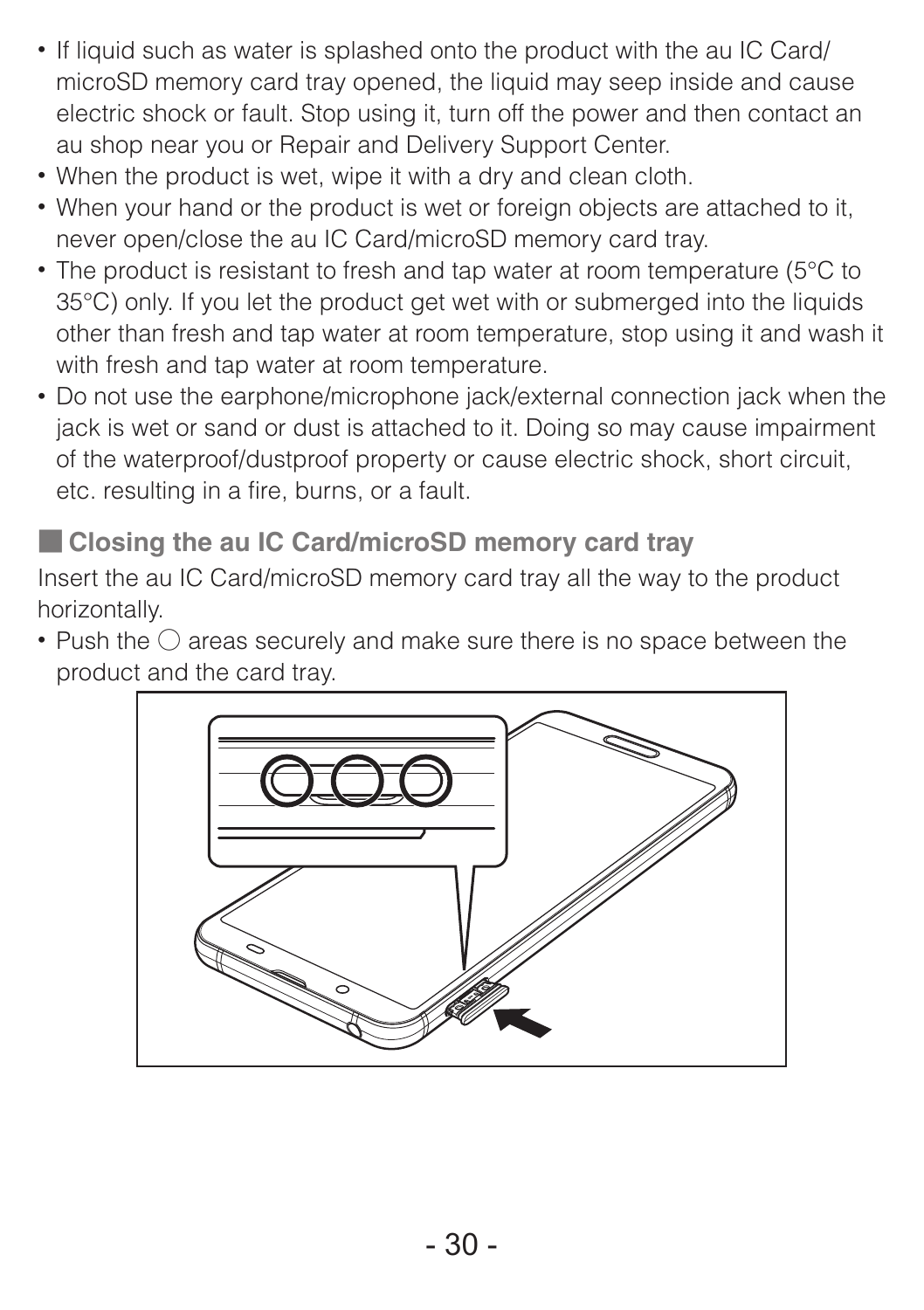■ **Dustproof property of the product** 

- The dustproof property of the product only guarantees a protection rating equivalent to IP6X and does not quarantee its performance under other using conditions such as when the product is directly put on sand such as a beach.
- If dust is attached to the product, immediately wash it away with water or otherwise clear it completely before use.

# **Notes on Using the Product**

- Do not let the product submerged into or get wet with the liquids (seawater, water from a swimming pool, hot water of hot spring, water containing soap, detergent or bath powder, alcohol, soft drink, seasoning, etc.) other than tap water. Also, do not use it in a place where it gets wet with pet urine. If it gets wet, immediately rinse it with tap water.
- If foreign object such as salt water, seawater, drink, seasoning, food, dirt or soil is attached on the product, immediately wash it away. When it gets dry and coagulated on the product, the stains get hard to get rid of and may cause scratching or fault.
- Using the product without completely washing sand or mud away may cause fault such as scratches and damages on the product.
- Do not immerse the product in a bathtub or swimming pool. Also, do not use it under water. (including key operations.)
- The product is not designed to withstand high water pressure. Do not expose the product to a strong water flow with tap water, shower, etc. (6 liters/min or more) or submerge it under water.
- Do not let the product into hot water, use it in saunas or expose it to hot air from hair dryer etc. The product is not designed to resist the heat.
- The rapid changes of temperature may cause condensation, resulting in malfunction. Wait until the product reaches room temperature before you bring it from a cold place into a warm place. If condensation occurs, leave it in room temperature until the condensation is removed.
- Do not use or store the product for a long time in humid places such as a bathroom and kitchen.
- The product does not float on water.
- Do not use the product in heavy rain.
- Do not leave the product wet. Doing so may let the liquids freeze on the product in cold places or otherwise cause fault.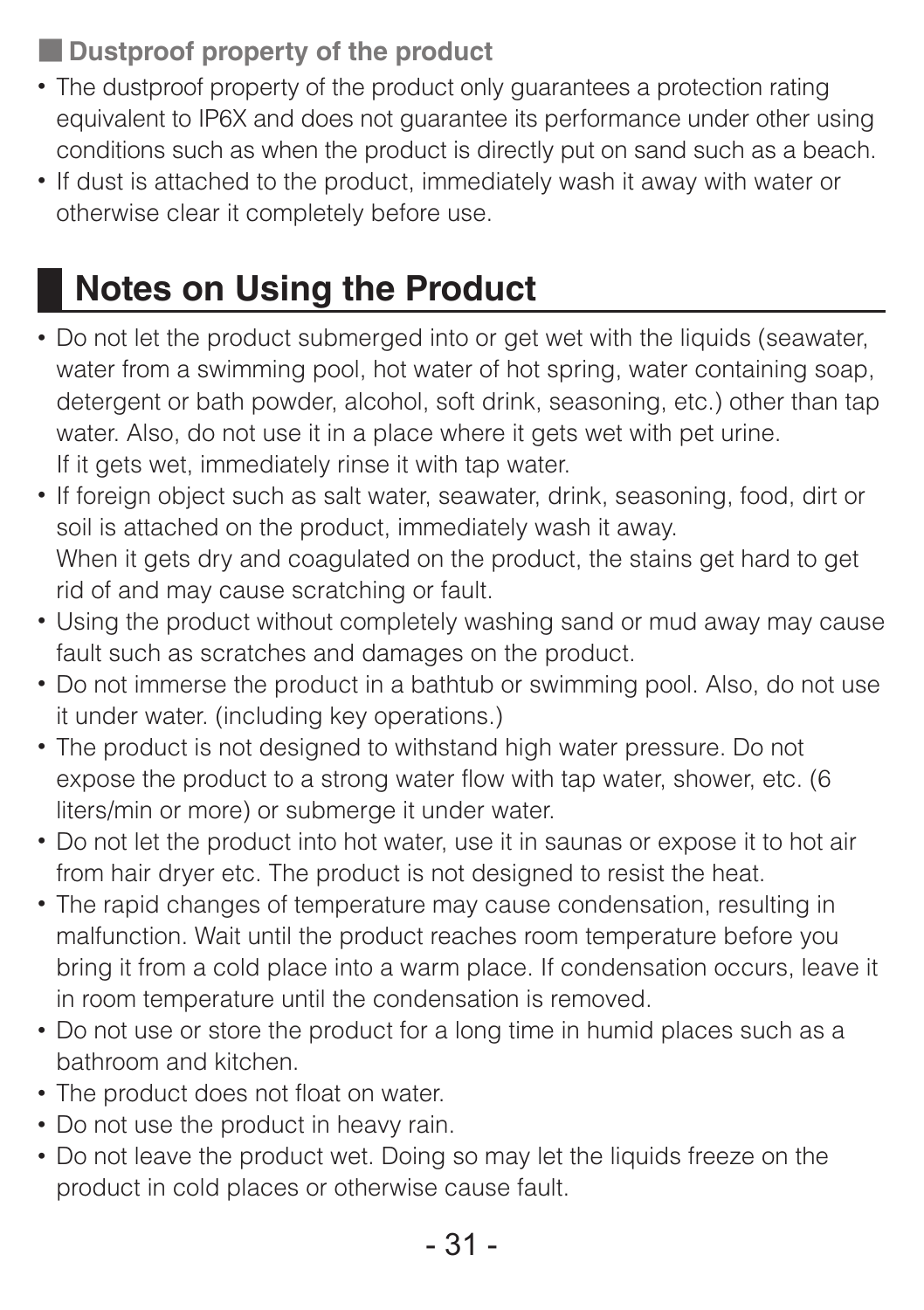- Volumes may temporarily become lower due to water entering in the earpiece (receiver)/speaker and mouthpiece (microphone). Drain water and dry the product well before use.
- Do not place the product directly on sand at a beach, sandbox, etc. or on mud. Grains of sand may get into the earpiece (receiver)/speaker or other parts, causing the volume to drop. If sand gets inside the product, it might cause overheating or a fault.
- If the au IC Card/microSD memory card tray degrades or is damaged, the waterproof/dustproof property cannot be maintained.
- Do not drop or subject to impact. Also, do not jab the earpiece (receiver)/ speaker, mouthpiece (microphone), etc. with a sharp object. Doing so may cause damage or deformation to/of the product, resulting in impairment of waterproof/dustproof property.

■ **Precautions when using the product in a bathroom** 

• Do not let the product submerged into or get wet with hot water of a bathtub or hot spring or water containing soap, detergent or bath powder. Doing so might cause a fault.

If liquid other than tap water is attached on the product, you fall the product into the bathtub, etc., immediately rinse the product in the specific procedure and drain water or dry the product naturally.

• Use the product within 2 hours continuously in a bathroom where the range of a temperature is 40°C or less, a humidity is 99% or less. After that, be sure to drain water or dry the product naturally in the specific procedure.

All function's continuous operations are not completely guaranteed.

- Take care not to get the product wet with high temperature water.
- The rapid changes of temperature may cause condensation. Wait until the product reaches room temperature before you bring it from a cold place into a warm bathroom etc. Also, do not get the warmed product wet with cold water in a bathroom.

Doing so might cause water intrusion or a fault.

- If condensation occurs inside the camera lens or display, leave it in room temperature until the condensation is removed.
- Do not use the product connected to an earphone/microphone or external device in a bathroom.
- Do not charge the product in a bathroom.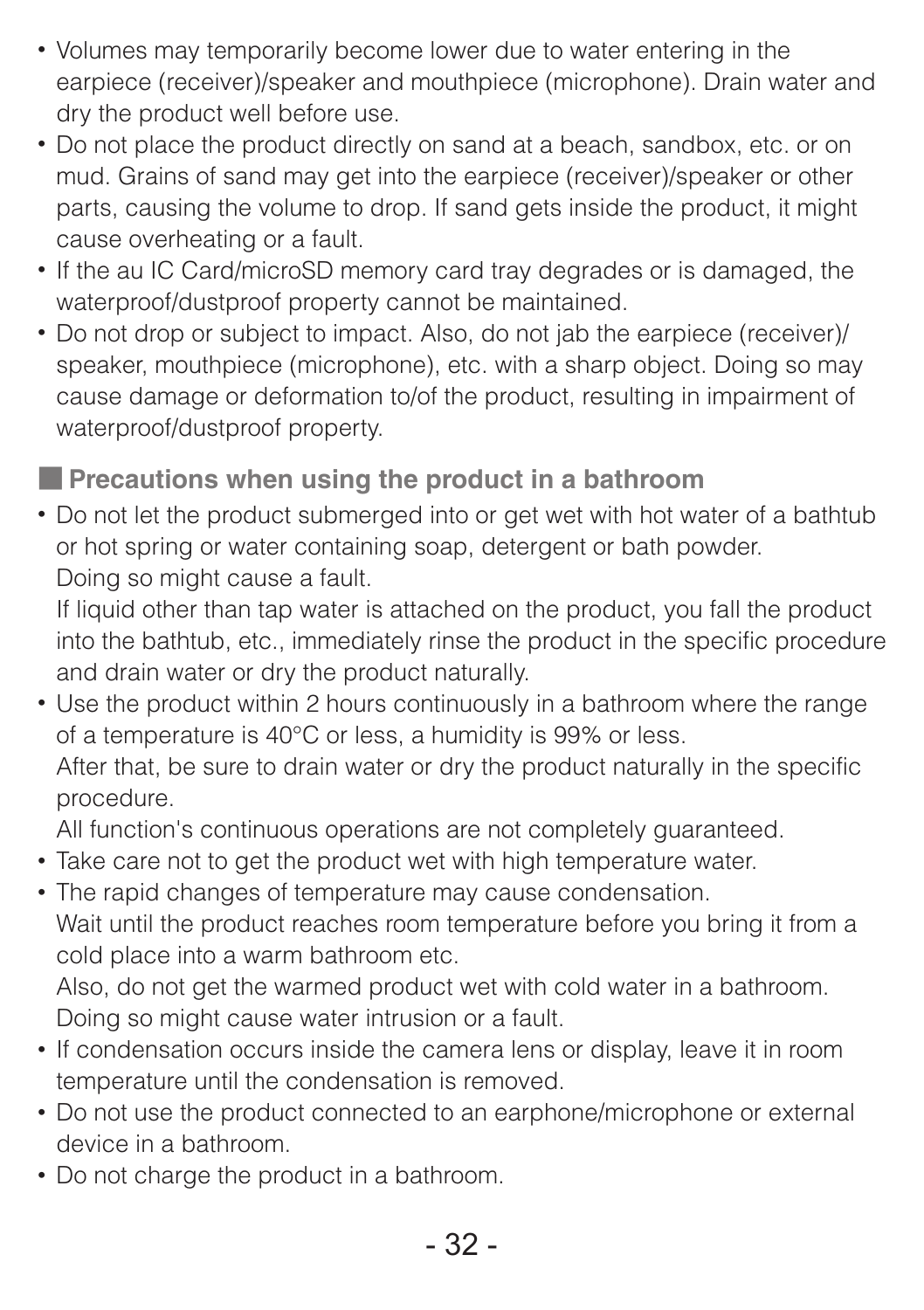# **Maintaining the Waterproof and Dustproof Properties**

### ■ **Rubber seal**

The rubber seal on the au IC Card/microSD memory card tray is important to maintain the waterproof/dustproof property. Be sure to observe the following items.

- Do not remove or scratch it.
- When closing the au IC Card/microSD memory card tray, do not get the rubber seal caught. Also, do not insert sharp objects into gaps around the au IC Card/microSD memory card tray, the earphone/microphone jack or external connection jack section.

Doing so may damage the rubber seal and cause liquid or dust to get inside.

• It is recommended to replace the parts for maintaining the waterproof/ dustproof property (pay service) once every two years regardless of whether any abnormality is present. For information on part replacement, contact an au shop near you.

# **Precautions on Charging**

Specified charger (sold separately) and optional accessories are not waterproof/dustproof. Be sure to check the following items before and after charging.

- Check that there are no water drops or foreign objects on the product. If foreign objects are attached on the product, immediately wash it away. Also, if it is wet or after it gets wet, drain water well and wipe remaining water off with a clean dry cloth etc. before inserting the USB Type-C™ plug into the external connection jack.
- Never connect the USB Type-C plug when the product or specified charger (sold separately) is wet or foreign objects are attached to it. Although the product is water/dust resistant, the specified charger (sold separately) and optional accessories are not water/dust resistant. Any water or foreign matter on the product or USB Type-C plug when inserting the USB Type-C plug while the product/specified charger is wet or dirty might cause electric shock or short circuit/corrosion causing abnormal overheating, burnout, fire, burns, or a fault.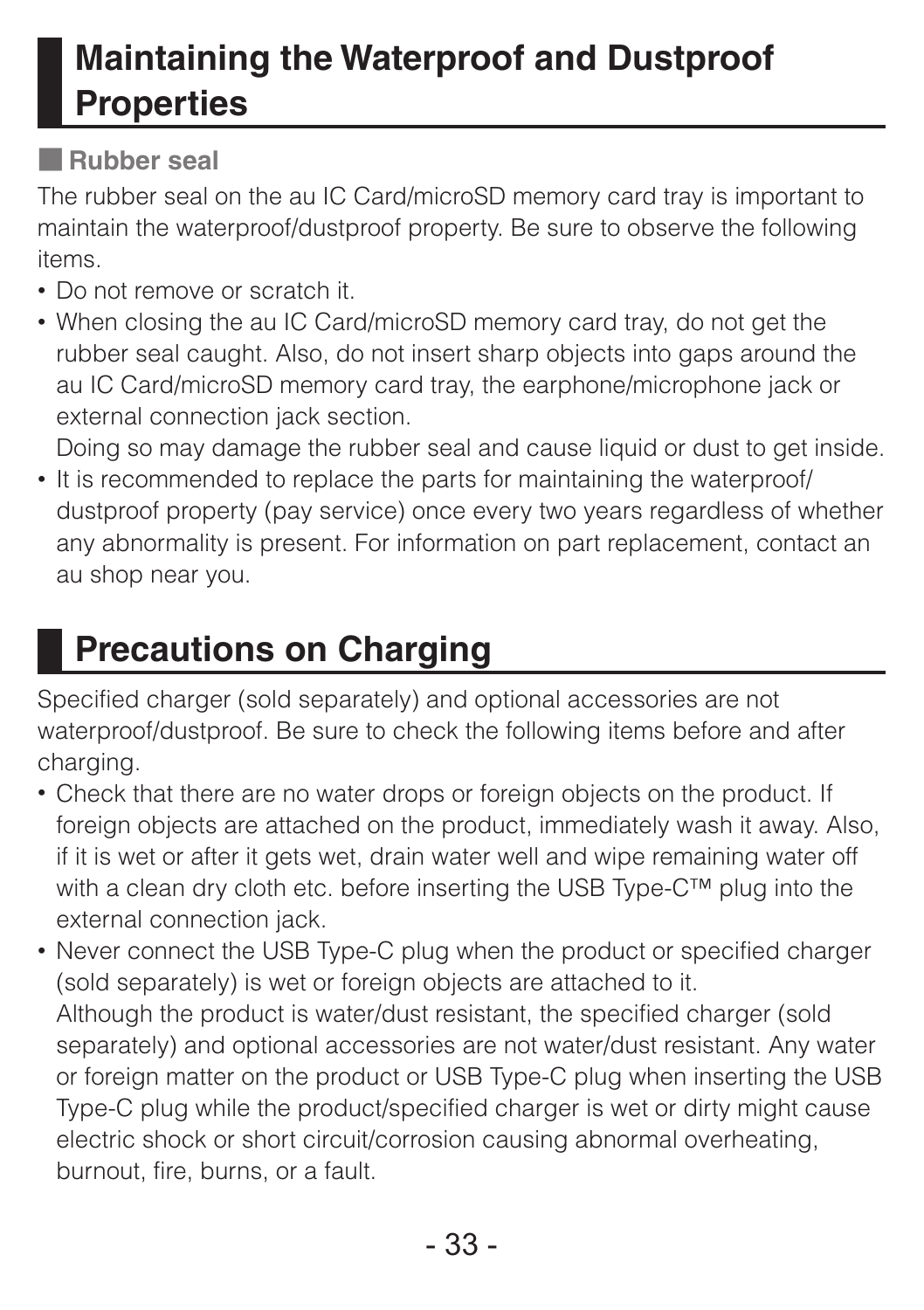- Do not touch the specified charger (sold separately) with wet hands. Doing so may cause electric shock.
- Do not splash water onto the specified charger (sold separately) or optional accessories when using the equipment and do not use it in places where water is regularly used such as a bathroom, shower room, kitchen and lavatory. Doing so may cause fire, burnout, electric shock, a fault, etc. Also, do not take it in a bathroom etc. even when not charging. Doing so may cause fire, burnout, electric shock, a fault, etc.

# **Washing the Product**

If any stain, dust, sand, soft drink, etc. is attached to the surface of the product, gently wipe it off with a cloth and wash the product under a mild water flow (up to 6 liters/min) of tap water at room temperature (5°C to 35°C) approximately 10 cm away from the faucet or shower head. Hold the au IC Card/microSD memory card tray so that it does not open, and wash the product with your hands without using a brush or sponge.

After washing the product, drain water off and then use the product.

- Make sure that the au IC Card/microSD memory card tray is securely closed before washing the product.
- Do not wash the product with a washing machine or an ultrasound bath.
- The earphone/microphone jack section and external connection jack section are especially subject to stain such as dust or sand adhesion. Wash away stain carefully so as not to keep it remaining in the sections. Also, after washing it away, make sure the sections get sufficiently dried off before using the product. Using the product with sand or water drops remaining in the jack sections may cause fault.
- When cleaning the earphone/microphone jack section and external connection jack section, do not use tools such as a cotton swab or jam a cloth into the jack sections. Doing so may cause impairment of waterproof/ dustproof property etc., resulting in fire, burns, or a fault.
- Never put the product in a microwave oven for drying it. Doing so may cause the internal battery to leak liquid, overheat, rupture or ignite. Also, doing so may cause the product to overheat, emit smoke, ignite or cause destruction of circuit components.
- Do not expose the product to hot air from a hair dryer or leave it in a high temperature environment for drying it. Doing so may cause the product to deform, discolor, get out of order, etc.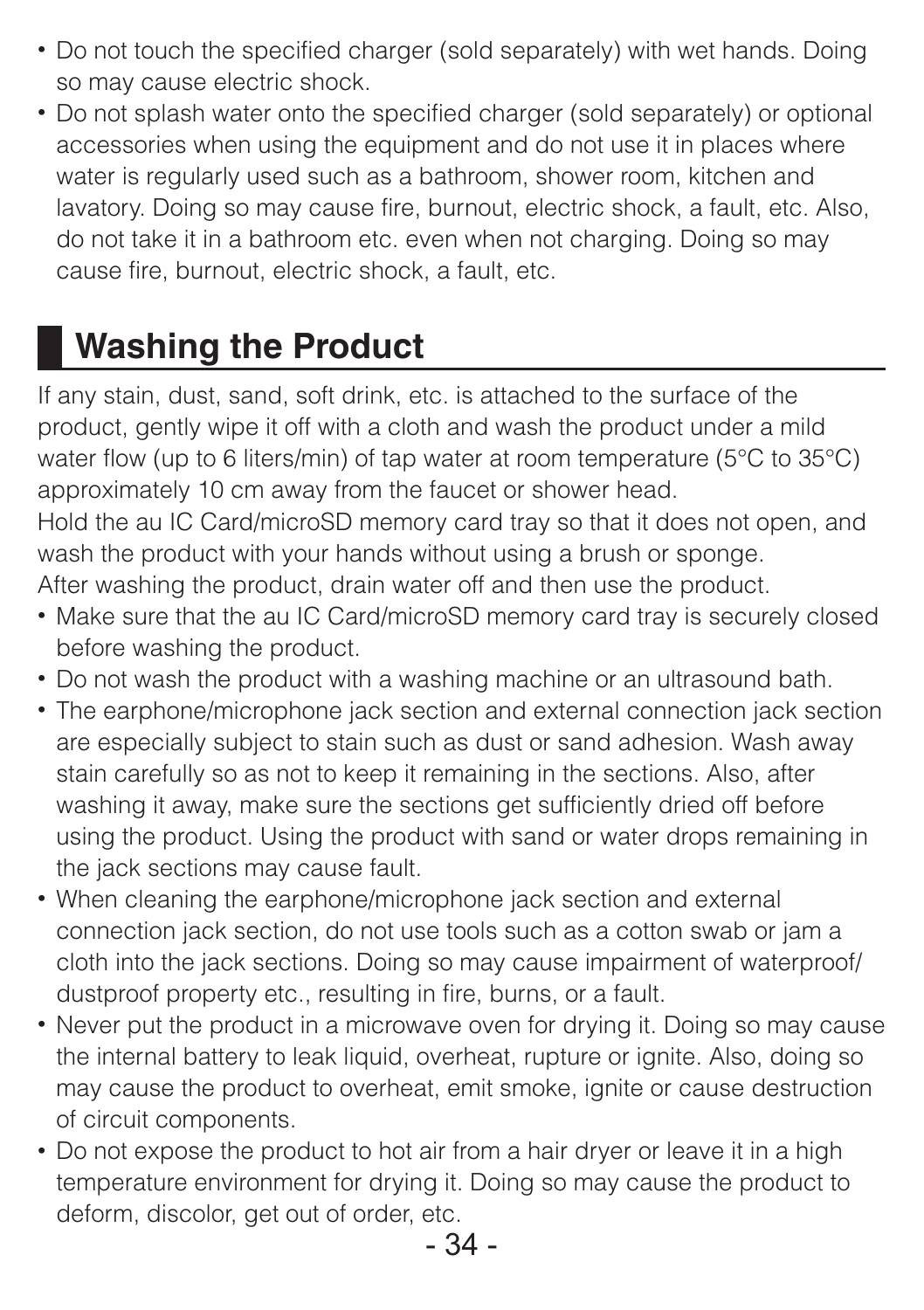# **Draining Water**

If the product gets wet, make sure to drain water remaining in the earphone/ microphone jack section, external connection jack section, earpiece (receiver)/ speaker section, mouthpiece (microphone) section, key section, air vent, etc.



**1 Wipe off water on the surface of the product carefully with a dry and clean cloth etc.**

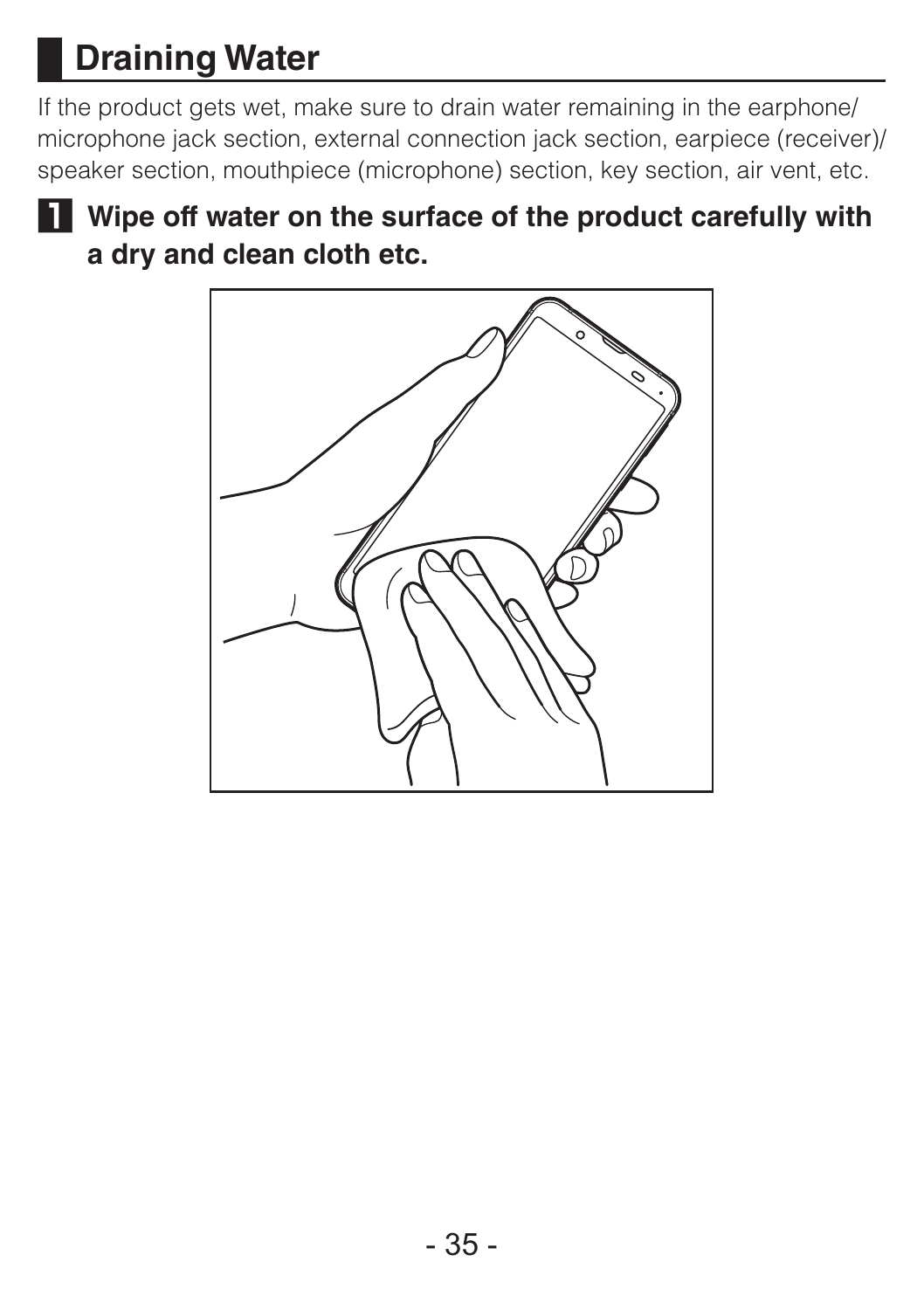### **2 Hold the product securely and shake it approximately 20 times until there is no more water splashing.**

Make sure of the safety around you and shake the product while holding it securely not to let it drop.

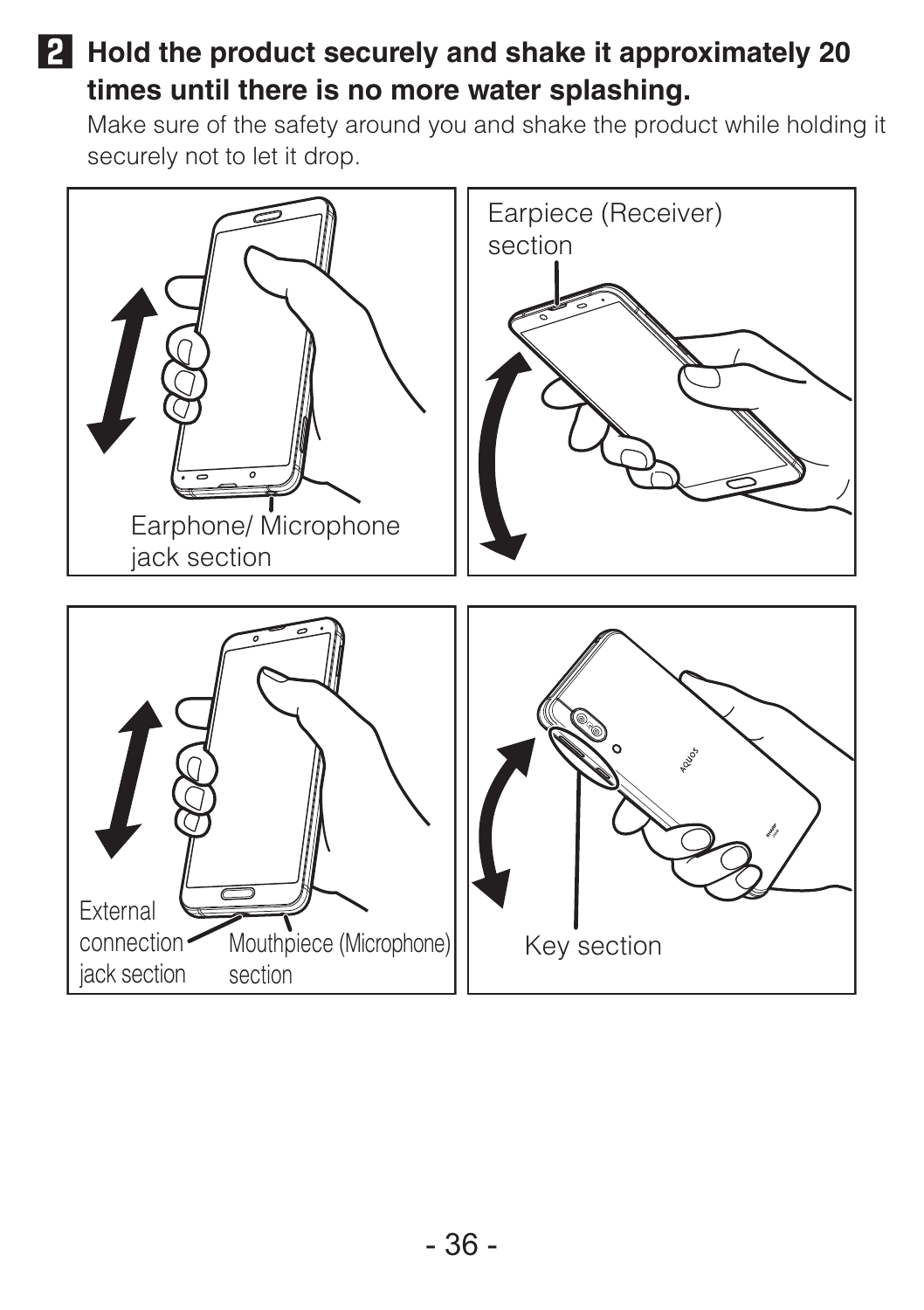

### **3 Wipe off water remaining in the grooves of each section by gently putting the product against a dry and clean cloth etc.**

Since water is sometimes left in the grooves of each section, clear them of water by putting a cloth against their openings and gently patting them. Make sure that there is no more water or foreign objects remaining in them.

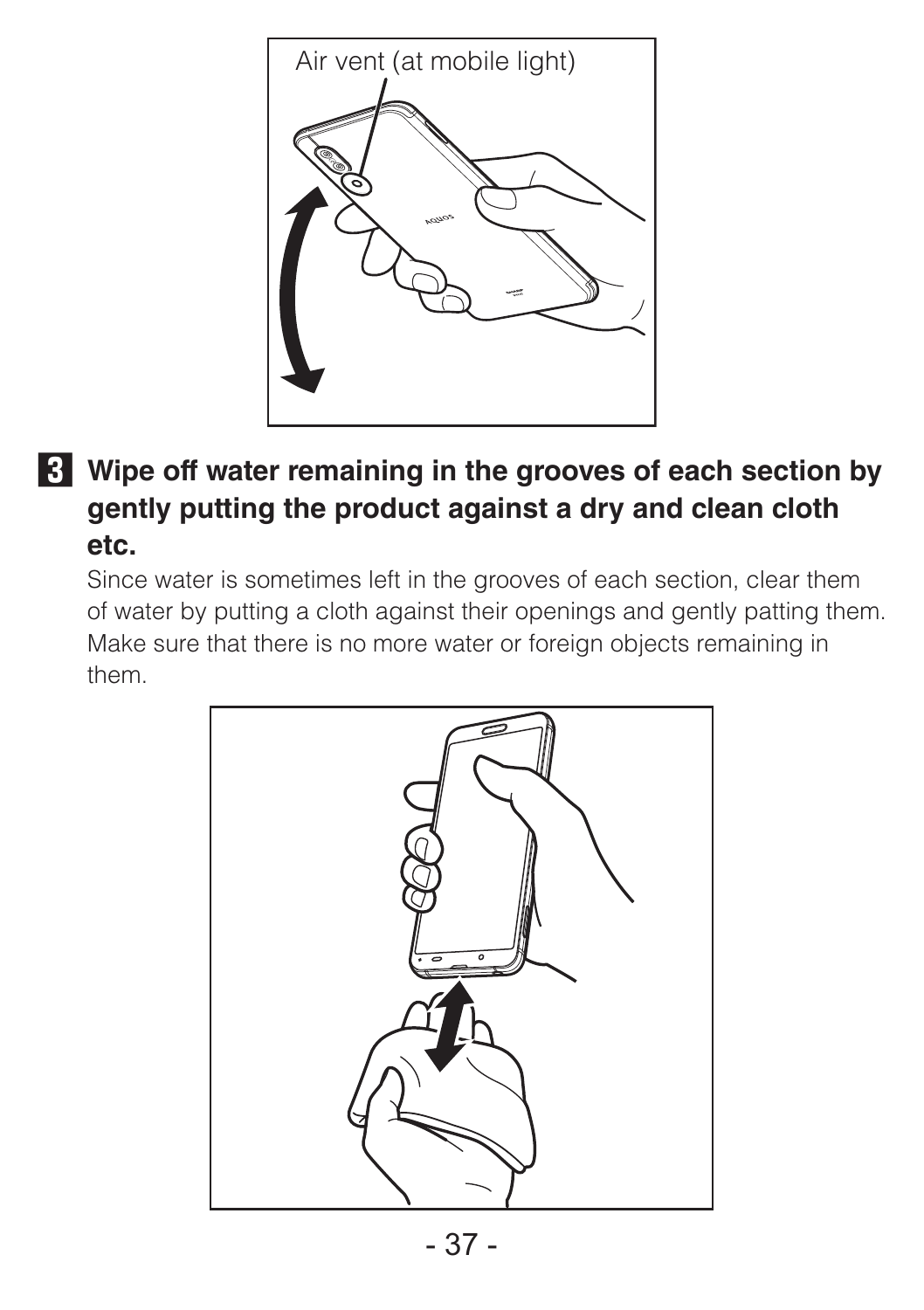**4 Lay out a dry cloth etc. beneath and leave the product on the cloth at room temperature for approximately 2 to 3 hours to dry it.**

Water, if any, remaining in the product may ooze up after wiping off. Do not wipe off water remaining in the grooves directly by a cotton swab etc.

■ **Precautions to be taken after water draining** 

Do not use the product with water drops still left on it.

- Doing so may cause call disruption or cause clothes or bags to get wet.
- Doing so may cause the earphone/microphone jack, external connection jack, etc. to short-circuit, causing fire or a fault.
- Doing so in a cold region may cause a fault due to water drops freezing.

# **Notes on Using Bluetooth®/Wireless LAN (Wi-Fi®) Functions**

# **Precautions about Bluetooth®**

- The Bluetooth® function of the product conforms to the domestic standards of Japan and FCC standards and EC directives, and has been certified.
- Use of Bluetooth<sup>®</sup> function may be restricted in some countries/regions. If you are using this function overseas, check the relevant laws and regulations of the country/region you visit in advance.
- The 2.4 GHz band used by wireless LAN (Wi-Fi®) and Bluetooth® devices is shared by various other devices. For this reason, Bluetooth<sup>®</sup> devices use technologies for minimizing effects from other devices using the same radio frequency band. In some cases, however, the communication speed and connectable range may be decreased, or disconnection may occur, due to interference by other devices.
- The communication speed and connectable range vary depending on the distance between communication devices, obstacles and the connected devices used.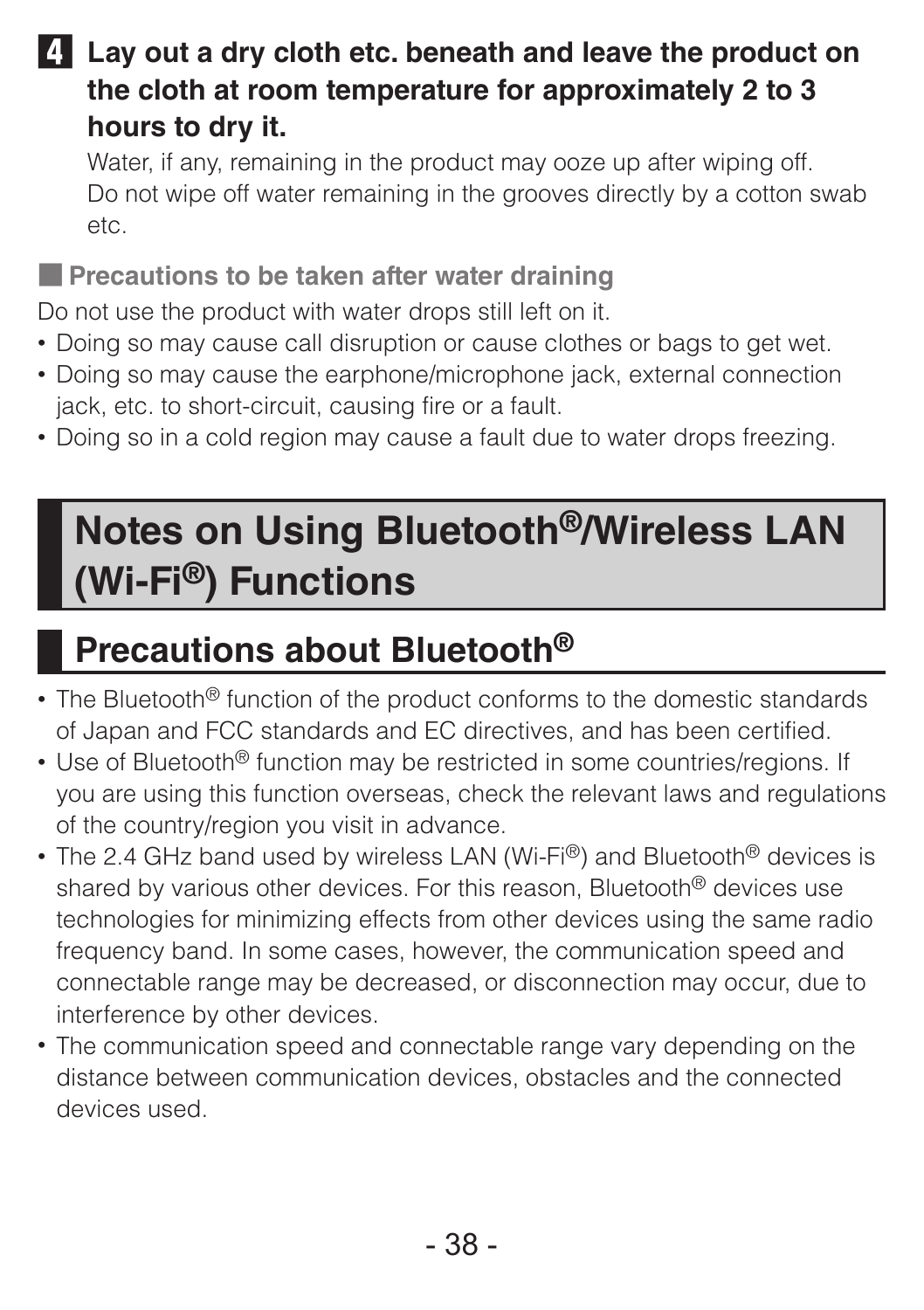# **Precautions about Wireless LAN (Wi-Fi®)**

- The wireless LAN (Wi-Fi®) function of the product conforms to the domestic standards of Japan, FCC standards and EC directives, and has been certified.
- Use of wireless LAN (Wi-Fi®) function may be restricted in some countries/ regions. If you are using this function overseas, check the relevant laws and regulations of the country/region you visit in advance.
- Do not use the product in places where electromagnetic waves are generated or near electric products, AV and OA equipment, or other magnetized devices.
- Subjecting the product to magnetic or electrical noise might increase noise and prevent it from performing communications. (The product is particularly susceptible to noise when it is used near a microwave oven.)
- Using the product near a TV, radio or similar appliance might cause reception interference and disrupt TV images.
- Searching might not be successful if there are multiple wireless LAN (Wi-Fi®) access points near the product and the same channel is being used.
- The communication speed and connectable range vary depending on the distance between communication devices, obstacles and the connected devices used.

# **Frequency Band**

Bluetooth® and wireless LAN (Wi-Fi®) functions (2.4 GHz band) of the product use frequencies in the 2.4 GHz band ranging from 2.402 GHz to 2.480 GHz. You can perform the following operations to confirm information on frequency band.

### **On the home screen, swipe/flick up the screen** → **[Settings]** → **[System]** → **[Advanced]** → **[Authentication].**

• Bluetooth<sup>®</sup> function: 2.4FH4/XX8



The product uses the 2.4 GHz band.

FH4 uses FH-SS as the modulation scheme. The interference distance is about 40 m or less.

XX8 uses other schemes. The interference distance is about 80 m or less.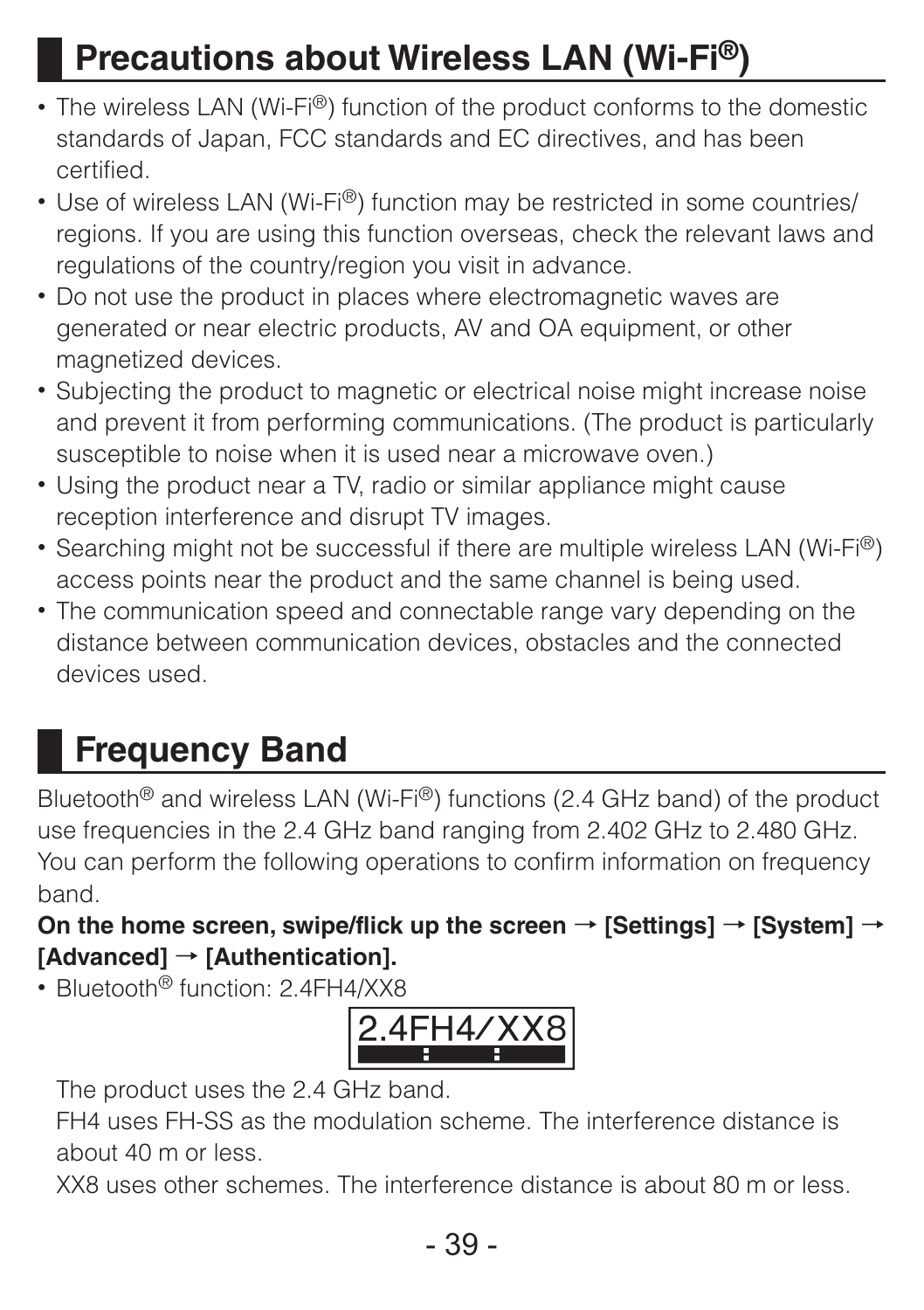Bands of mobile unit identification devices cannot be avoided.

• Wireless LAN (Wi-Fi®) function: 2.4DS/OF4



The product uses the 2.4 GHz band.

DS-SS and OFDM are used as the modulation schemes. The interference distance is about 40 m or less.

Bands of mobile unit identification devices can be avoided.

Channels available with the 2.4 GHz band wireless LAN (Wi-Fi®) of the product are between 1 to 13.

Available channels differ depending on the country.

For use in airplane, check with the airline company in advance.

### ■ **Bluetooth® function precautions**

The frequencies used by the Bluetooth® function of the product are in the 2.4 GHz band. In this frequency band, in addition to home electrical appliances such as microwave ovens and industrial, scientific and medical devices, other similar wireless stations, in-plant wireless stations for mobile unit identification that require a license for use such as factory production lines, specific small power wireless stations that do not require licenses, and amateur wireless stations (collectively called "other wireless stations" from here on) are operated.

- 1. Before using the product, make sure that "other wireless stations" are not in operation nearby.
- 2. In the event that instances of radio wave interference have occurred between the product and "other wireless stations", immediately either relocate the product or stop operation of the device (stop emission of radio waves).
- 3. If you are unclear on any points or are troubled by anything, contact an au shop or Customer Center.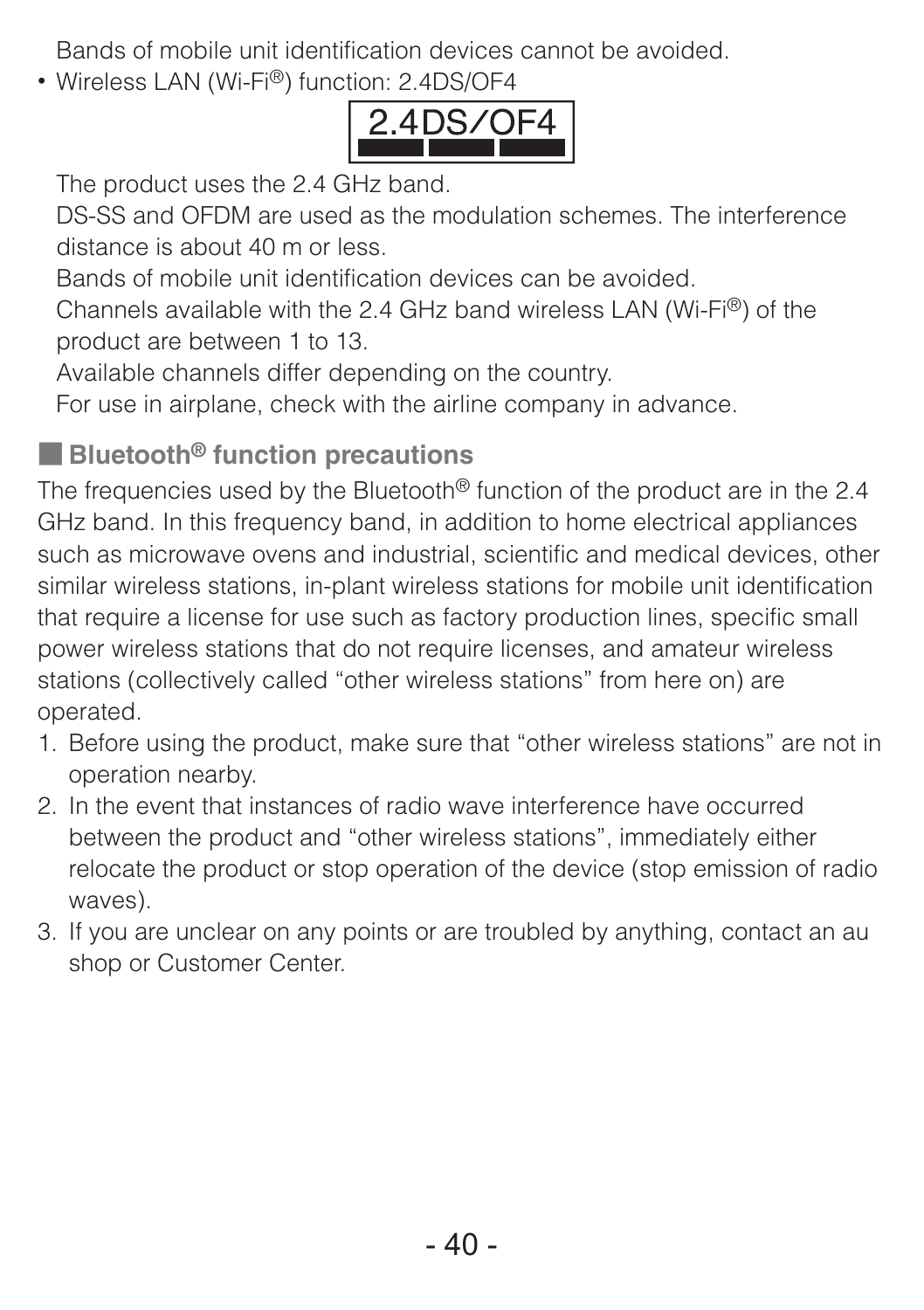### ■ 2.4 GHz band wireless LAN (Wi-Fi<sup>®</sup>) precautions

The frequencies used by the wireless LAN (Wi-Fi®) function of the product are in the 2.4 GHz and 5GHz band. In the 2.4 GHz frequency band, in addition to home electrical appliances such as microwave ovens and industrial, scientific and medical devices, other similar wireless stations, in-plant wireless stations for mobile unit identification that require a license for use such as factory production lines, specific small power wireless stations that do not require licenses, and amateur wireless stations (collectively called "other wireless stations" from here on) are operated.

- 1. Before using the product, make sure that "other wireless stations" are not in operation nearby.
- 2. In the event that instances of radio wave interference have occurred between the product and "other wireless stations", immediately either relocate the product or stop operation of the device (stop emission of radio waves).
- 3. If you are unclear on any points or are troubled by anything, contact an au shop or Customer Center.

■ 5 GHz band wireless LAN (Wi-Fi<sup>®</sup>) function precautions In the 5 GHz frequency band, three channels of 5.2 GHz/5.3 GHz/5.6 GHz band (W52/W53/W56) are available.

- W52 (5.2 GHz band/36, 40, 44, 48 ch)
- W53 (5.3 GHz band/52, 56, 60, 64 ch)
- W56 (5.6 GHz band/100, 104, 108, 112, 116, 120, 124, 128, 132, 136, 140 ch)

Making a communication with 5.2 GHz/5.3 GHz band (W52/W53) outdoors is prohibited by the Radio Law.

However, this does not apply to communication with the base stations or land mobile relay stations of high-output data communications systems operating in the 5.2 GHz band.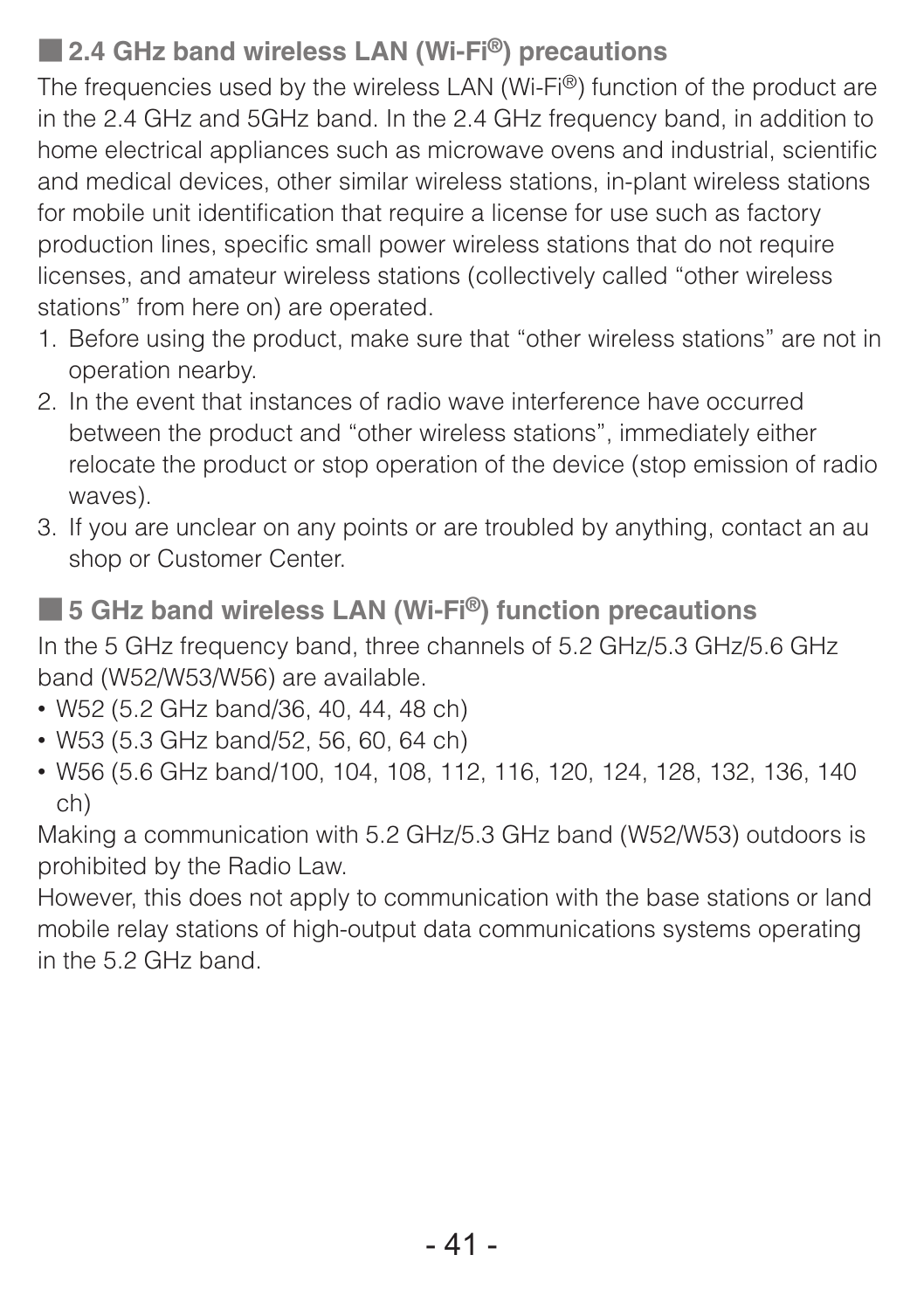- ◎ Connections between the product and all other Bluetooth® and wireless LAN (Wi-Fi®) devices have not been confirmed. Therefore, connections with all Bluetooth<sup>®</sup> and wireless LAN (Wi-Fi<sup>®</sup>) devices are not quaranteed.
- ◎ The product supports security features for wireless communications that are compliant with the Bluetooth® and wireless LAN (Wi-Fi®) standard specifications, but the security may not be sufficient depending on the usage environment and configuration. Be careful when making data communication using Bluetooth® or wireless LAN (Wi-Fi®) function.
- ◎ Wireless LAN (Wi-Fi®) has the advantage that it can be freely connected anywhere within the radio wave range, as it uses radio waves for exchanging information. At the same time, there is a risk that a malicious third party may obtain unauthorized access if security settings have not been configured. You are recommended to configure security settings before using wireless LAN (Wi-Fi®) at your decision and responsibility.
- ◎ The Company assumes no responsibility for leakage of data or information that may occur during Bluetooth®/wireless LAN (Wi-Fi®) communication.
- ◎ Since Bluetooth® and wireless LAN (Wi-Fi®) functions use the same frequency band, using the both functions at the same time may cause radio wave interference resulting in decreased communication speed or disconnection from the network. If connection fails, stop using either of the Bluetooth® and wireless LAN (Wi-Fi®) functions.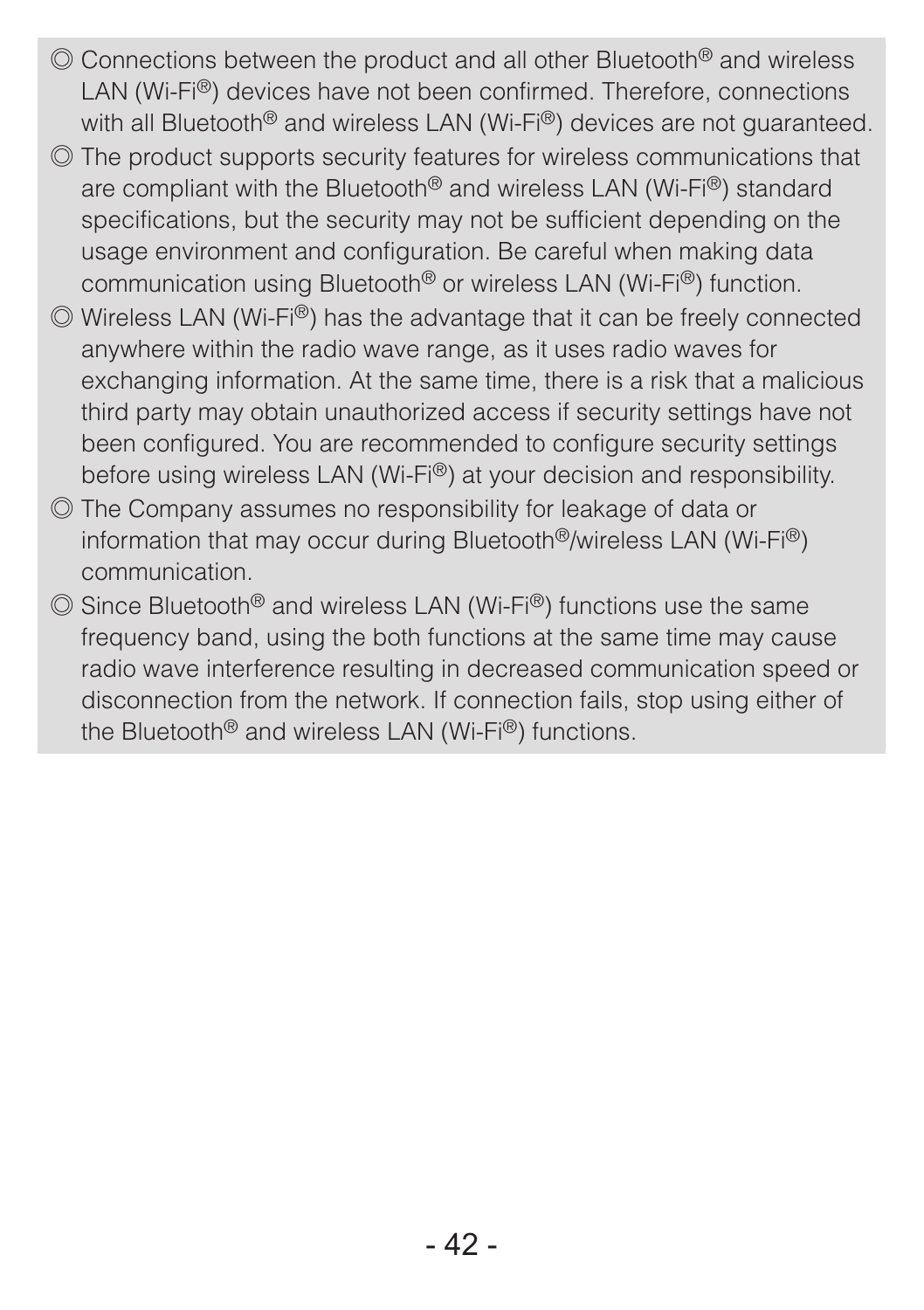# **Voluntary control for radio wave interference**

This product satisfies technical requirements based on VCCI Rules for Voluntary Control Measures and its satisfied mark is displayed on the electronic nameplate of the product

You can see the electronic nameplate by operating the product as follows. **On the home screen, swipe/flick up the screen** → **[Settings]** → **[System]** → **[Advanced]** → **[Authentication]**

# **Security Codes/PIN**

# **Security Codes**

The product has various security codes that you can use.

The available security codes are as follows. Do not forget the various security codes that are set as they are necessary for various operations and contracts. Be sure to change the initial values to your own numbers you have chosen.

■ Security code

| Example<br>of usage | 1 To do remote operation of voice mail and call forwarding<br>services from a landline phone<br>2 To use Customer Center and to do various inquiries,<br>applications, and modifications on the au homepage |
|---------------------|-------------------------------------------------------------------------------------------------------------------------------------------------------------------------------------------------------------|
| Initial             | A four digit number chosen by the customer and noted on the                                                                                                                                                 |
| value               | application form                                                                                                                                                                                            |

#### ■ **Screen lock setting**

| Example  | To lock/unlock the screen |
|----------|---------------------------|
| of usage |                           |
| Initial  | None                      |
| value    |                           |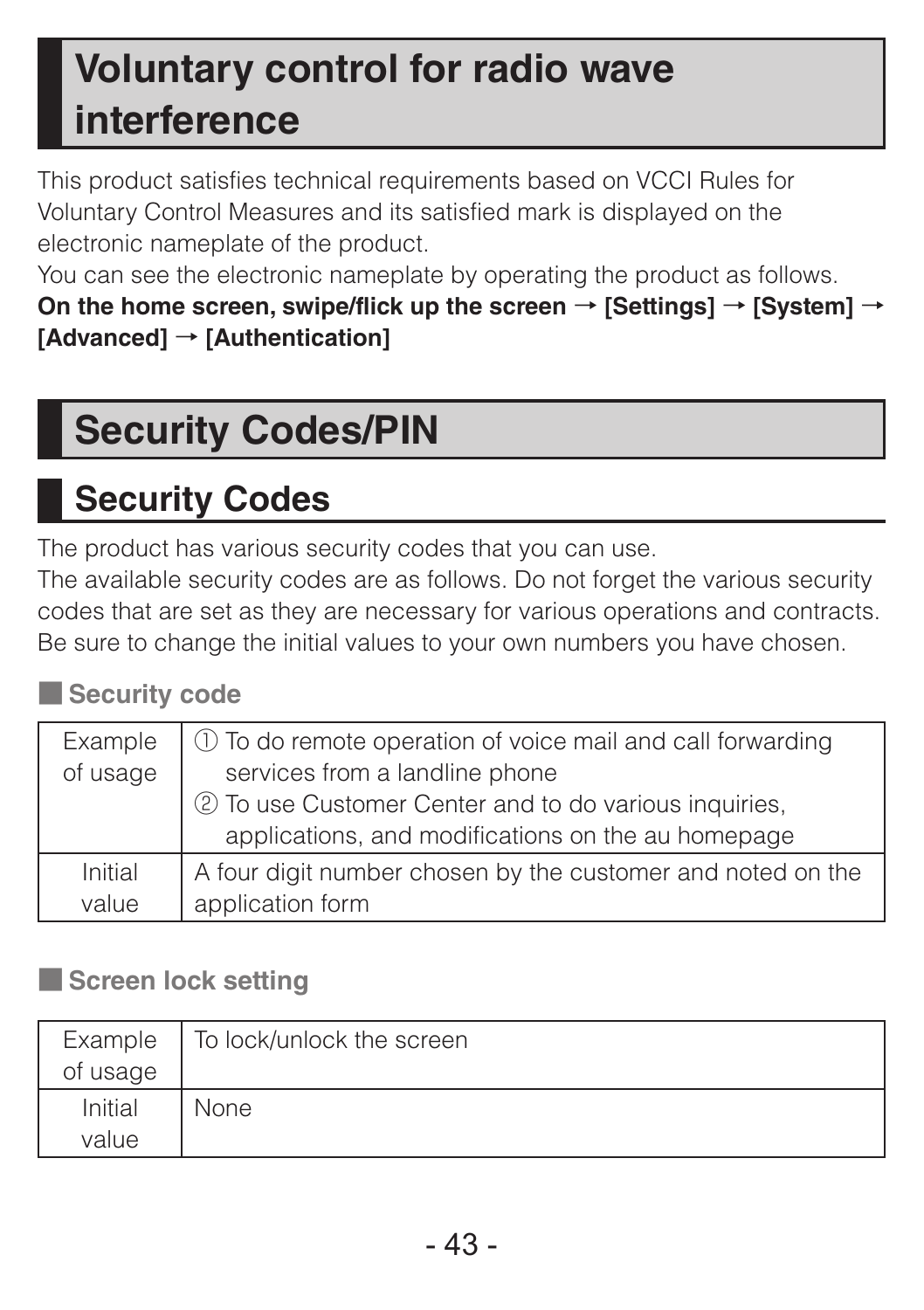### ■ **Lock No. (NFC/Osaifu-Keitai lock)**

| Example  | To use the NFC/Osaifu-Keitai lock |
|----------|-----------------------------------|
| of usage |                                   |
| Initial  | 1234                              |
| value    |                                   |

# **PIN**

### ■ **PIN Code**

To prevent unauthorized use of the au IC Card by a third party, you can set the product to require PIN code entry every time the power is turned on. You also need to enter PIN code when setting whether PIN code entry is required. If PIN code is incorrectly entered three times consecutively, the PIN code will be locked. You can unlock the PIN code using PUK code.

• At the time of purchase, the PIN code is "1234", and entry requirement is "not required". You can change the PIN code to any 4- to 8-digit number and the entry requirement to "required" if necessary.

To use the product with a PIN code "required", be sure to change the PIN code to your own number you have chosen.

### ■ **PUK Code**

In case PIN code is locked, you can unlock it by entering PUK code.

- PUK code is an eight-digit number given at the time of purchase, which is printed on the back side of the plastic card on which your au IC Card is attached.
- After entering PUK code, you need to set a new PIN code.
- If PUK code is incorrectly entered ten times consecutively, contact an au shop, Toyota store or Customer Center.
- "PIN code" is not reset by initializing the product.

◎ When the PIN code is locked, the product may restart for the security reasons.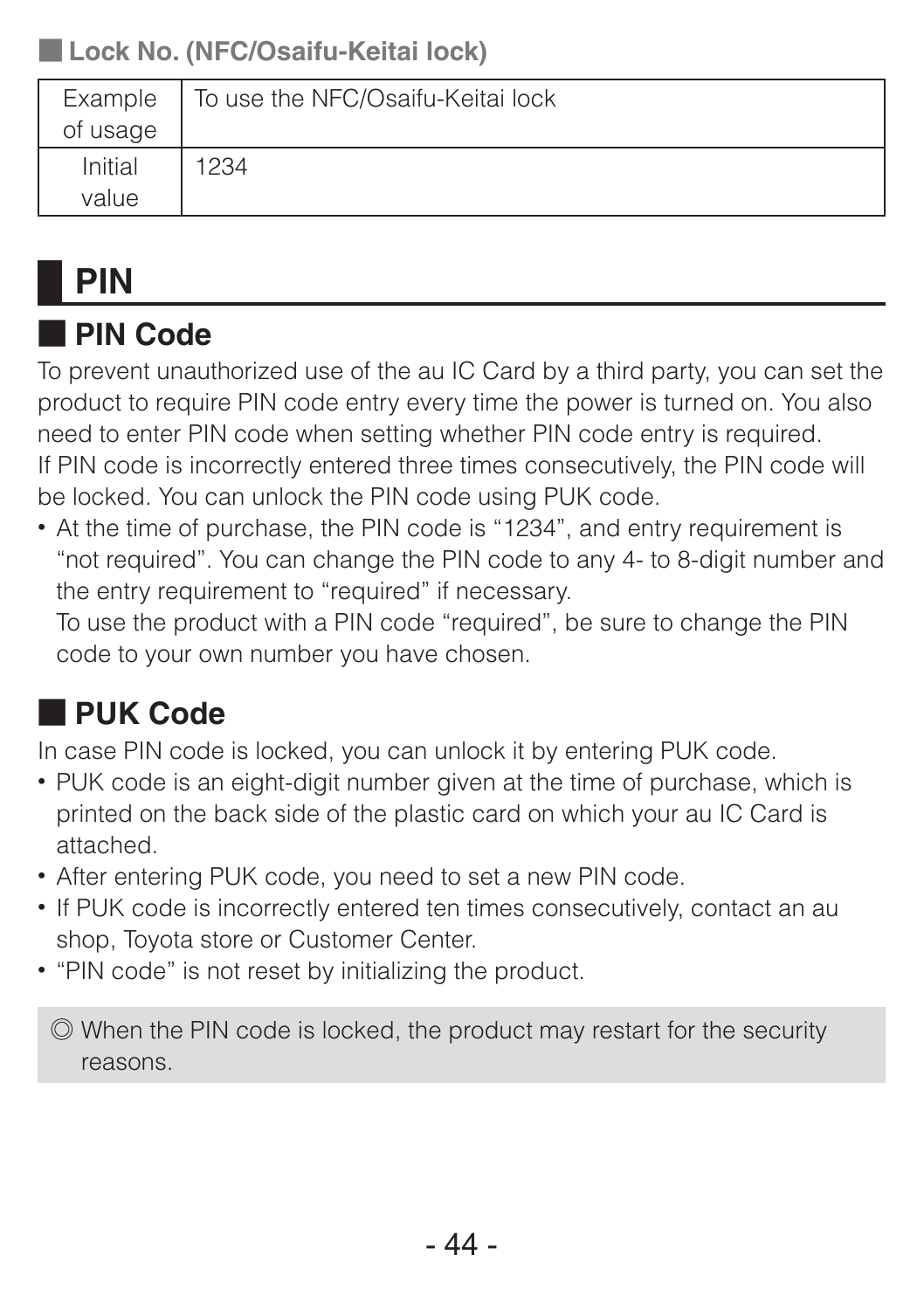# **Notes on Data Communication Charge**

- Since constant Internet connection is possible with the product, data communication may be performed automatically by some applications, resulting in high data communication charges. Therefore, subscription to the flat-rate/discount service for data communication charges is recommended.
- To browse homepages, download applications, communicate using applications, send/receive mails and configure various settings, connection to the Internet is required, to which data communication charge applies.
	- \* Data communication charge does not apply to wireless LAN (Wi-Fi®).

# **Notes on Applications**

- Be sure to check the security of the application, then install it at your own risk. Some applications might affect operation of other applications or of the entire cell phone. They might cause virus infection, damage various data, and send out your location information, usage history or personal information stored in your cell phone via the Internet.
- The Company assumes no responsibility for any problems that might be caused by applications you have installed. In such case, you may be charged a repair fee even during the warranty period.
- The Company assumes no responsibility for any disadvantage brought to you or any third party by applications you have installed.
- Insertion of a microSD memory card is necessary to use some applications.
- Some applications keep the screen turned on while they are active, or rapidly drain the battery while running in the background.
- Operation procedures and screen appearances of the applications preinstalled in the product and those installed by you are subject to change without notice as a result of version upgrade. In addition, operation procedures described in the "Basic Manual" available on the au homepage and on the product, "Notes on Usage" (this manual) or "Setting Guide"/"Full Instruction Manual" (Japanese) available on the au homepage may differ from the actual procedures.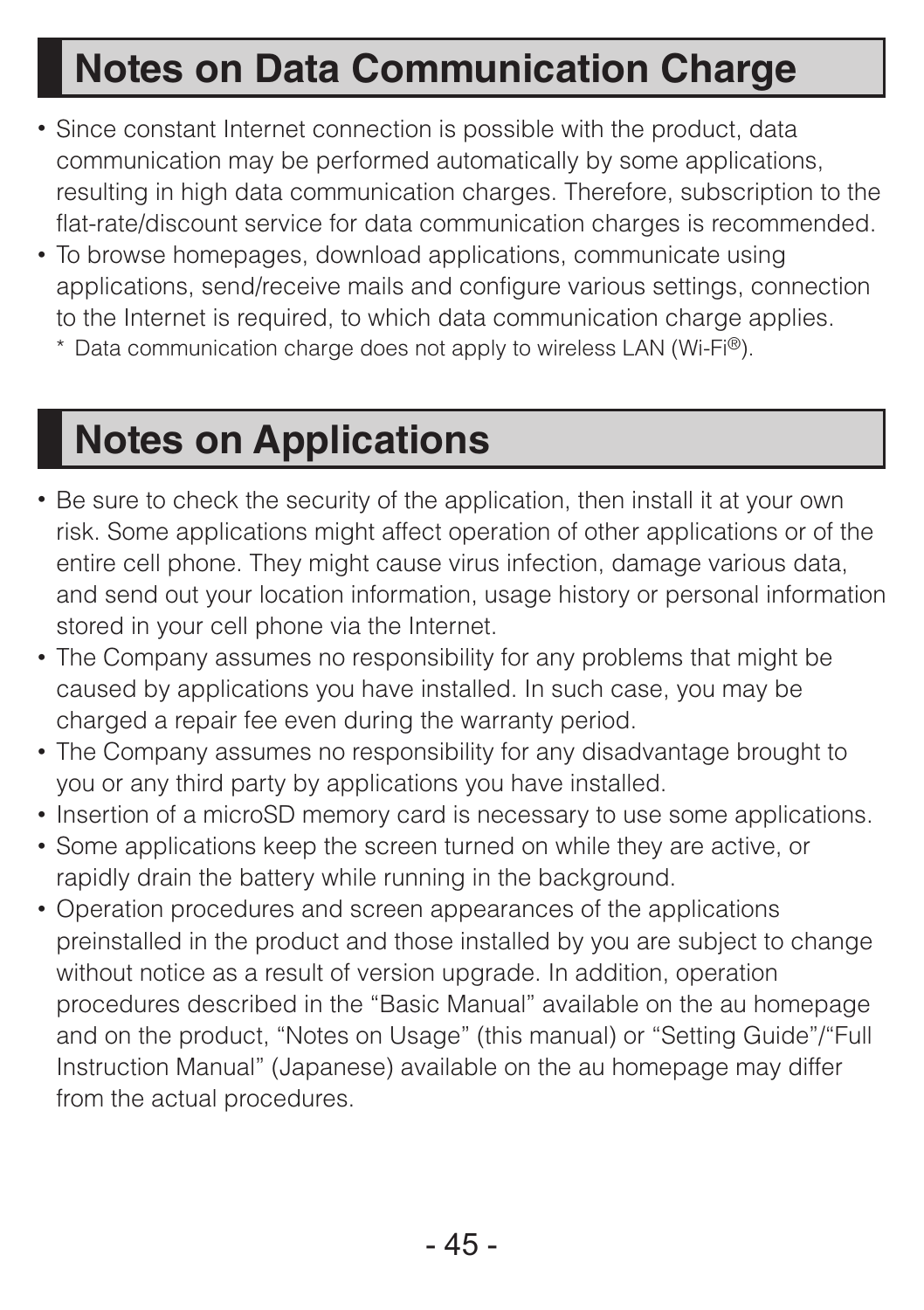# **Export Administration Regulations**

The product and its accessories may be subject to the Japan Export Administration Regulations ("Foreign Exchange and Foreign Trade Law" and its related laws). In addition, U.S. Re-export Regulations (Export Administration Regulations) may apply to the product and its accessories. To export and re-export the product and its accessories, take the required measures on your responsibility and at your expenses. For details on the procedures, contact the Ministry of Economy, Trade and Industry or the U.S. Department of Commerce.

# **Intellectual Property Rights**

### ■ **Trademarks**

**The company names and product names appearing in this manual are trademarks or registered trademarks of their respective holders.**

• The microSD logo, microSDHC logo and microSDXC logo are trademarks of SD-3C, LLC.



- USB Type-C™ is a trademark of USB Implementers Forum.
- The Bluetooth<sup>®</sup> word mark and logo are registered trademarks owned by the Bluetooth SIG, Inc., and SHARP CORPORATION is licensed to use these trademarks.

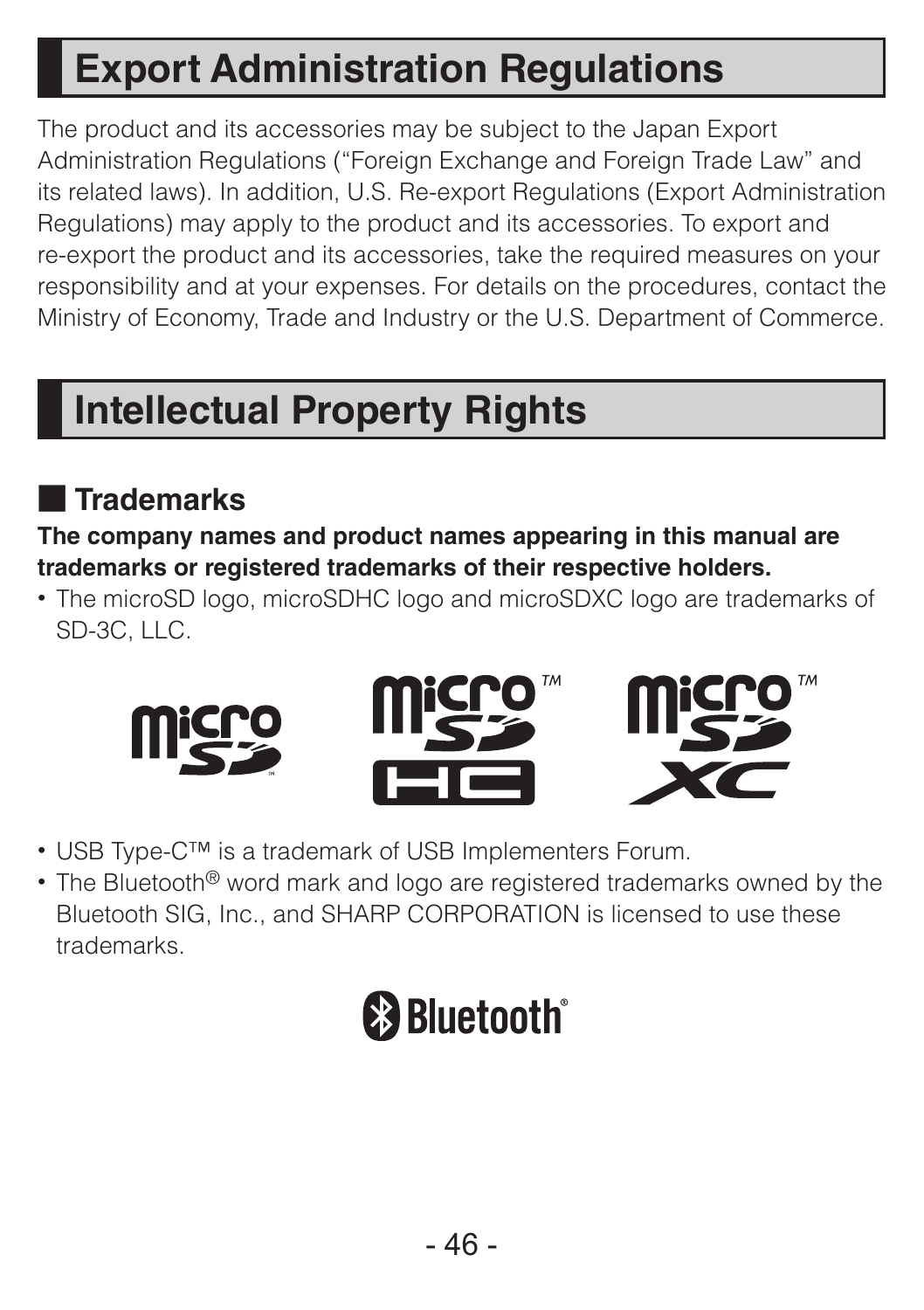• Wi-Fi®, Wi-Fi CERTIFIED logo, Wi-Fi Direct® are registered trademarks of Wi-Fi Alliance®.



- Wi-Fi CERTIFIFD™ is a trademark of Wi-Fi Alliance®
- The official name for Microsoft® Windows® is Microsoft® Windows® Operating System.
- Microsoft®, Windows®, Microsoft® Excel®, Microsoft® PowerPoint® and Exchange<sup>®</sup> are trademarks or registered trademarks of Microsoft Corporation in the U.S.A. and other countries.
- Microsoft® Word and Microsoft® Office are product names of Microsoft Corporation in the U.S.A.
- QR code is a registered trademark of DENSO WAVE INCORPORATED.
- FeliCa is a contactless IC card technology developed by Sony Corporation. FeliCa is a registered trademark of Sony Corporation.
- $\Omega$  is a registered trademark of FeliCa Networks, Inc.
- Twitter and Twitter logo are trademarks or registered trademarks of Twitter, Inc.
- Facebook and Facebook logo are trademarks or registered trademarks of Facebook, Inc.
- Google™, Google logo, Android™, Android logo, Google Play™, Google Play logo, Gmail™, Gmail logo, Google Calendar™, Google Calendar logo, Google Maps™, Google Maps logo, Google Chrome™, Google Chrome logo, Chromebook™, Google Voice Search™, Google Voice Search logo, YouTube™, YouTube logo, Google Drive™, Google Drive logo, Google™ Search, Google Search logo , Google Photos™, Google Photos logo, Google Lens™, Google Lens logo, Google Assistant™, Google Assistant logo, Google Duo™, Google Duo logo, Google One™, Google One logo, Google News™, and Google Pay™ are trademarks of Google LLC.
- Instagram is a trademark of Instagram, LLC in the United States and elsewhere.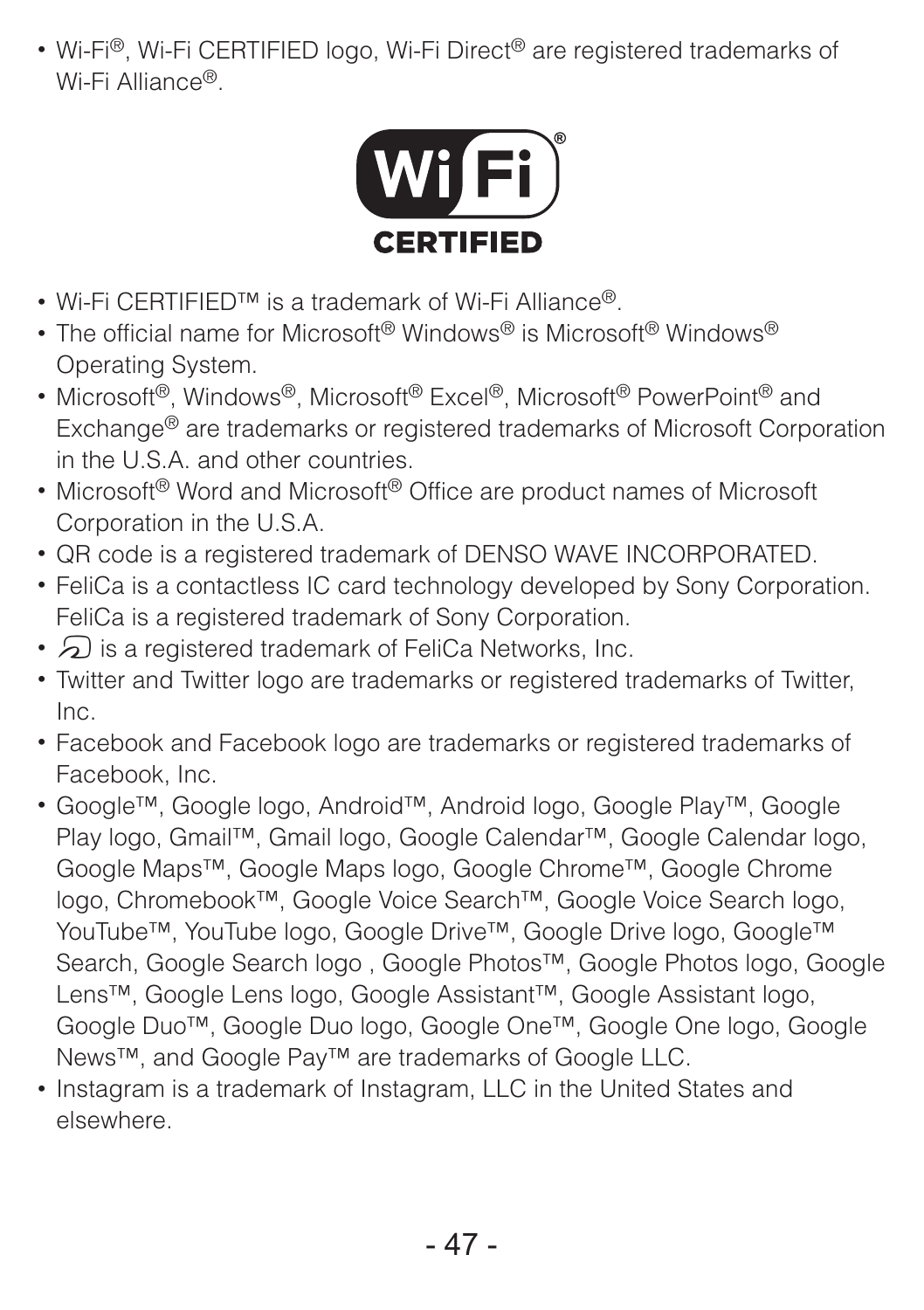• Oracle and Java are registered trademarks of Oracle and/or its affiliates. Other names may be trademarks of their respective owners.



• "AQUOS/アクオス" and the "AQUOS" logo, the "AQUOS sense3" logo, "AQUOS Home", "AQUOSかんたんホーム", "AQUOS便利機能", "Bright Keep", "ワンタッチシャッター", "あとからキャプチャー", "インテリジェン トフレーミング", "ロボクル/ROBOQUL", "エモパー/emopa", "エモパーメ モ", "エモパーヘルスケア", "エモパーク/emopark", "バーチャルHDR", "AIラ イブストーリー", "AQUOS beauty", "セルフィーフラッシュ", "エスショイン/ S-Shoin", "クリップナウ/Clip Now", "ヒカリエモーション", "はっきり ビュー", "ロックフォトシャッフル", "長エネスイッチ", "アウトドアビュー", "リッチカラーテクノロジーモバイル/Rich color technology Mobile", "リラックスビュー/Relax View", "からだメイト", "楽 ともリンク", "LCフォント/LCFONT" and the LC logo symbol are trademarks or registered trademarks of Sharp Corporation.

- iWnn of OMRON SOFTWARE Co., Ltd. is used for conversion methods for Japanese language, and for phrase prediction methods for English. iWnn © OMRON SOFTWARE Co., Ltd. 2008-2019 All Rights Reserved. iWnn IME © OMRON SOFTWARE Co., Ltd. 2009-2019 All Rights Reserved.
- The font type pre-installed in this product, Shin Go R and Shin Go M, are licensed by Morisawa Inc. solely for the use with this product. "Shin Go" is a registered trademark of Morisawa Inc.
- Qualcomm aptX is a product of Qualcomm Technologies, Inc. and/or its subsidiaries.

Qualcomm is a trademark of Qualcomm Incorporated, registered in the United States and other countries.

aptX is a trademark of Qualcomm Technologies International, Ltd., registered in the United States and other countries.

• VoiceText of HOYA Corporation is used for speech synthesis. VoiceText is a registered trademark of Voiceware co.,ltd.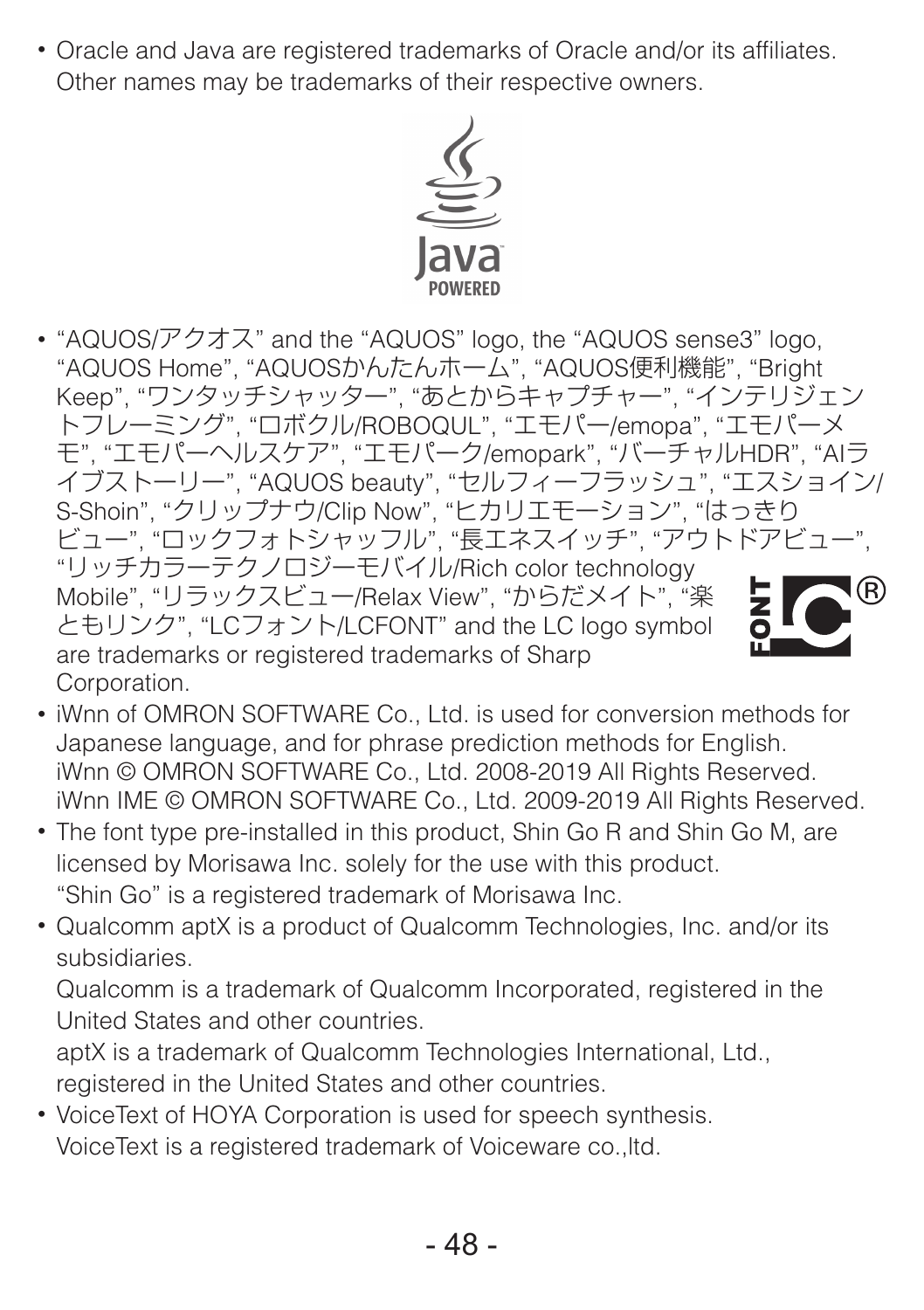- The cloud voice recognition technology used in this product is mimi® powered by NICT, a product of Fairy Devices Inc.
- mimi<sup>®</sup> is a registered trademark of Fair Devices Inc.
- Amazon, Amazon.co.jp and Amazon.co.jp logo are trademarks or registered trademarks of Amazon.com, Inc. or its affiliates.

### ■ **Open Source Software**

- The product includes software based on GNU General Public License (GPL), GNU Lesser General Public License (LGPL) and other licenses. For details on licenses of related software, on the home screen, swipe/flick up the screen → [Settings] → [System]→ [About phone] → [Legal information] → [Third-party licenses].
- Source codes of software based on GPL, LGPL and Mozilla Public License (MPL) can be referred to on the following site for free. For details, refer to the following site.

### (**http://k-tai.sharp.co.jp/support/developers/oss/**)

### ■ **License**

【OpenSSL License】

Copyright © 1998-2009 The OpenSSL Project. All rights reserved.

This product includes software developed by the OpenSSL Project for use in the OpenSSL Toolkit. (http://www.openssl.org/)

THIS SOFTWARE IS PROVIDED BY THE OpenSSL PROJECT ''AS IS'' AND ANY EXPRESSED OR IMPLIED WARRANTIES, INCLUDING, BUT NOT LIMITED TO, THE IMPLIED WARRANTIES OF MERCHANTABILITY AND FITNESS FOR A PARTICULAR PURPOSE ARE DISCLAIMED. IN NO EVENT SHALL THE OpenSSL PROJECT OR ITS CONTRIBUTORS BE LIABLE FOR ANY DIRECT, INDIRECT, INCIDENTAL, SPECIAL, EXEMPLARY, OR CONSEQUENTIAL DAMAGES (INCLUDING, BUT NOT LIMITED TO, PROCUREMENT OF SUBSTITUTE GOODS OR SERVICES: LOSS OF USE, DATA, OR PROFITS; OR BUSINESS INTERRUPTION) HOWEVER CAUSED AND ON ANY THEORY OF LIABILITY, WHETHER IN CONTRACT, STRICT LIABILITY, OR TORT (INCLUDING NEGLIGENCE OR OTHERWISE) ARISING IN ANY WAY OUT OF THE USE OF THIS SOFTWARE, EVEN IF ADVISED OF THE POSSIBILITY OF SUCH DAMAGE.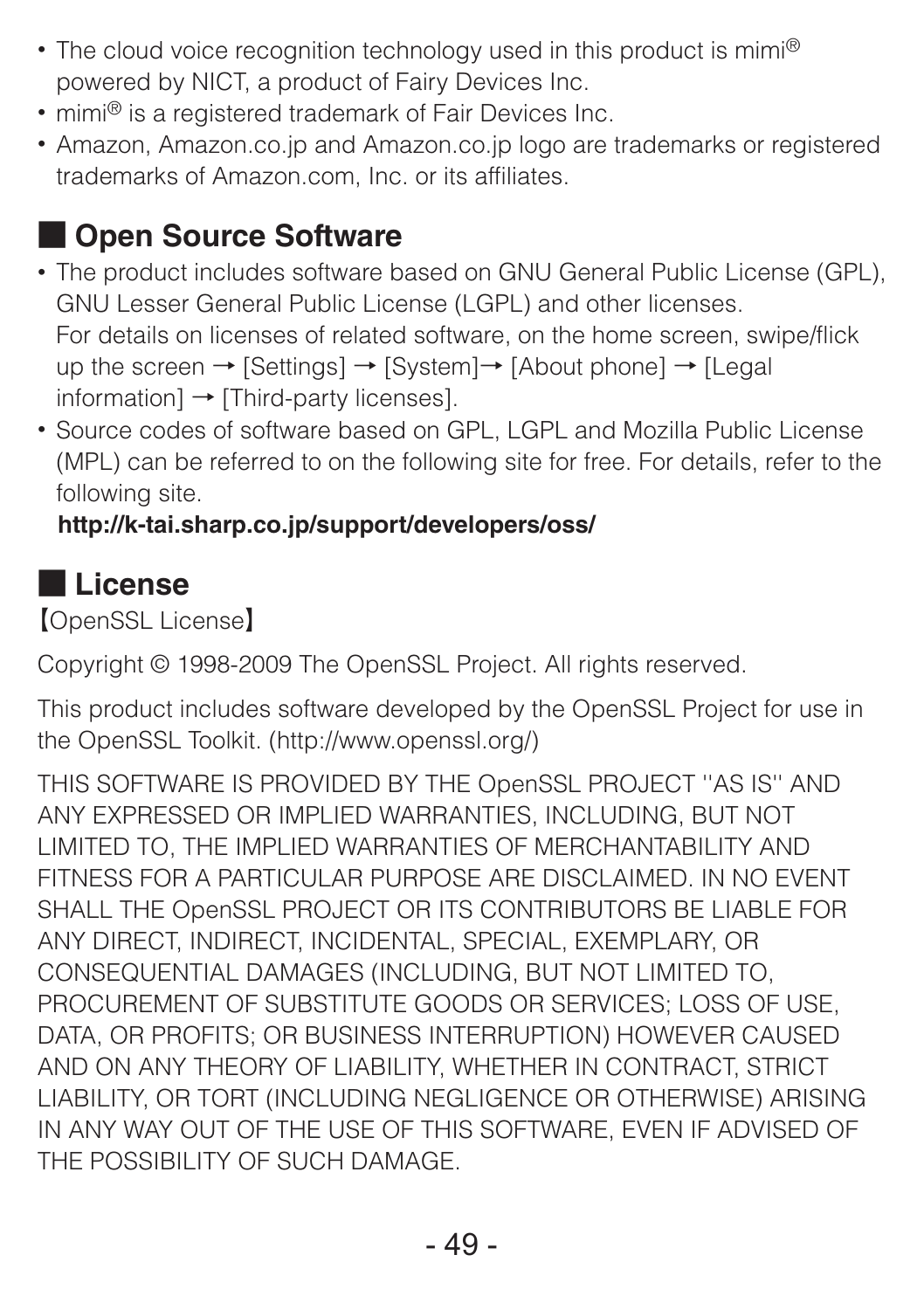【Original SSLeay License】

Copyright © 1995-1998 Eric Young (eay@cryptsoft.com) All rights reserved.

This product includes cryptographic software written by Eric Young (eay@cryptsoft.com)

THIS SOFTWARE IS PROVIDED BY ERIC YOUNG ''AS IS'' AND ANY EXPRESS OR IMPLIED WARRANTIES, INCLUDING, BUT NOT LIMITED TO, THE IMPLIED WARRANTIES OF MERCHANTABILITY AND FITNESS FOR A PARTICULAR PURPOSE ARE DISCLAIMED. IN NO EVENT SHALL THE AUTHOR OR CONTRIBUTORS BE LIABLE FOR ANY DIRECT, INDIRECT INCIDENTAL, SPECIAL, EXEMPLARY, OR CONSEQUENTIAL DAMAGES (INCLUDING, BUT NOT LIMITED TO, PROCUREMENT OF SUBSTITUTE GOODS OR SERVICES; LOSS OF USE, DATA, OR PROFITS; OR BUSINESS INTERRUPTION) HOWEVER CAUSED AND ON ANY THEORY OF LIABILITY, WHETHER IN CONTRACT, STRICT LIABILITY, OR TORT (INCLUDING NEGLIGENCE OR OTHERWISE) ARISING IN ANY WAY OUT OF THE USE OF THIS SOFTWARE, EVEN IF ADVISED OF THE POSSIBILITY OF SUCH DAMAGE.

### ■ **Windows Notations**

In this manual, operating systems (Japanese editions) are abbreviated as follows.

- Windows 10 is an abbreviation of Microsoft® Windows® 10 (Home, Pro, Enterprise and Education).
- Windows 8.1 is an abbreviation of Microsoft<sup>®</sup> Windows<sup>®</sup> 8.1, Microsoft<sup>®</sup> Windows® 8.1 Pro, and Microsoft® Windows® 8.1 Enterprise.
- Windows 7 is an abbreviation of Microsoft® Windows® 7 (Starter, Home Basic, Home Premium, Professional, Enterprise, Ultimate).

### ■ **More**

The software installed on this product or part of it may not be altered, translated/adapted, reverse-engineered, decompiled or reverse-assembled and any such actions are prohibited.

Under the MPEG-4 Visual Patent Portfolio License, customers have licensed permission for the following use of this product to engage in non-profit personal use. Other uses are not permitted.

• Recording MPEG-4 Visual standard video (henceforth referred to as MPEG-4 Video)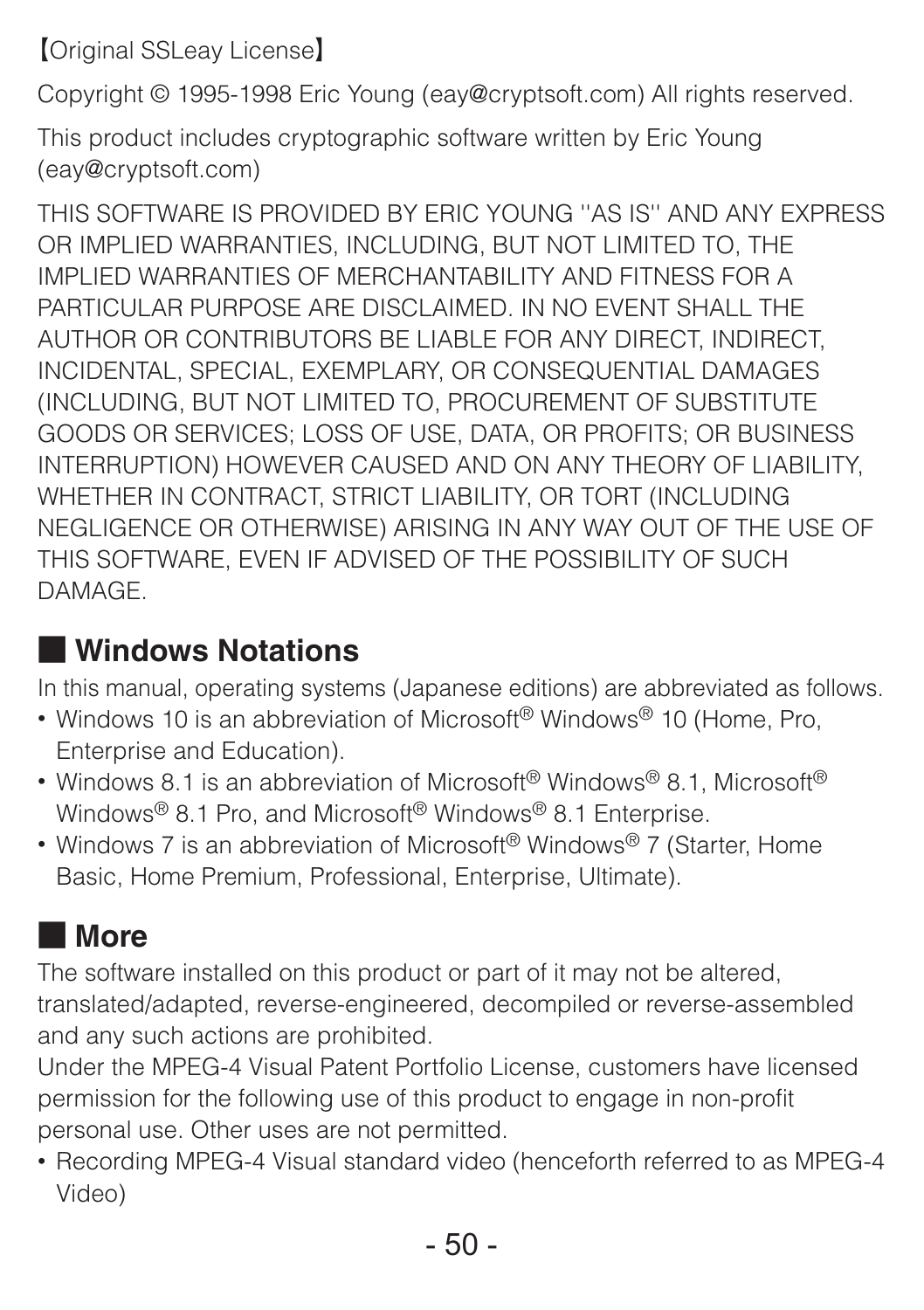- Playing back MPEG-4 Video that a customer engaged in personal and non-profit activities has recorded
- Playing back MPEG-4 Video obtained from a provider licensed by MPEG-LA When using for promotion, in-house use, profit use, and other intended uses contact MPEG LA. LLC.
- This product is licensed under the AVC patent portfolio license for the personal and noncommercial use of a consumer to (i) encode video in compliance with the AVC standard (henceforth referred to as AVC video) and/or (ii) decode AVC video that was encoded by a consumer engaged in a personal and noncommercial activity and/or was obtained from a video provider licensed to provide AVC video. No license is granted or shall be implied for any other use. Additional information may be obtained from MPEG LA, L.L.C.

Visit http://www.mpegla.com

This product is licensed under the MPEG-4 Visual Patent Portfolio License for the personal and non-commercial use of a consumer to (i) encode video in compliance with the MPEG-4 Video Standard ("MPEG-4 Video") and/or (ii) decode MPEG-4 Video that was encoded by a consumer engaged in a personal and non-commercial activity and/or was obtained from a licensed video provider. No license is granted or implied for any other use. Additional information may be obtained from MPEG LA. See http://www.mpegla.com.